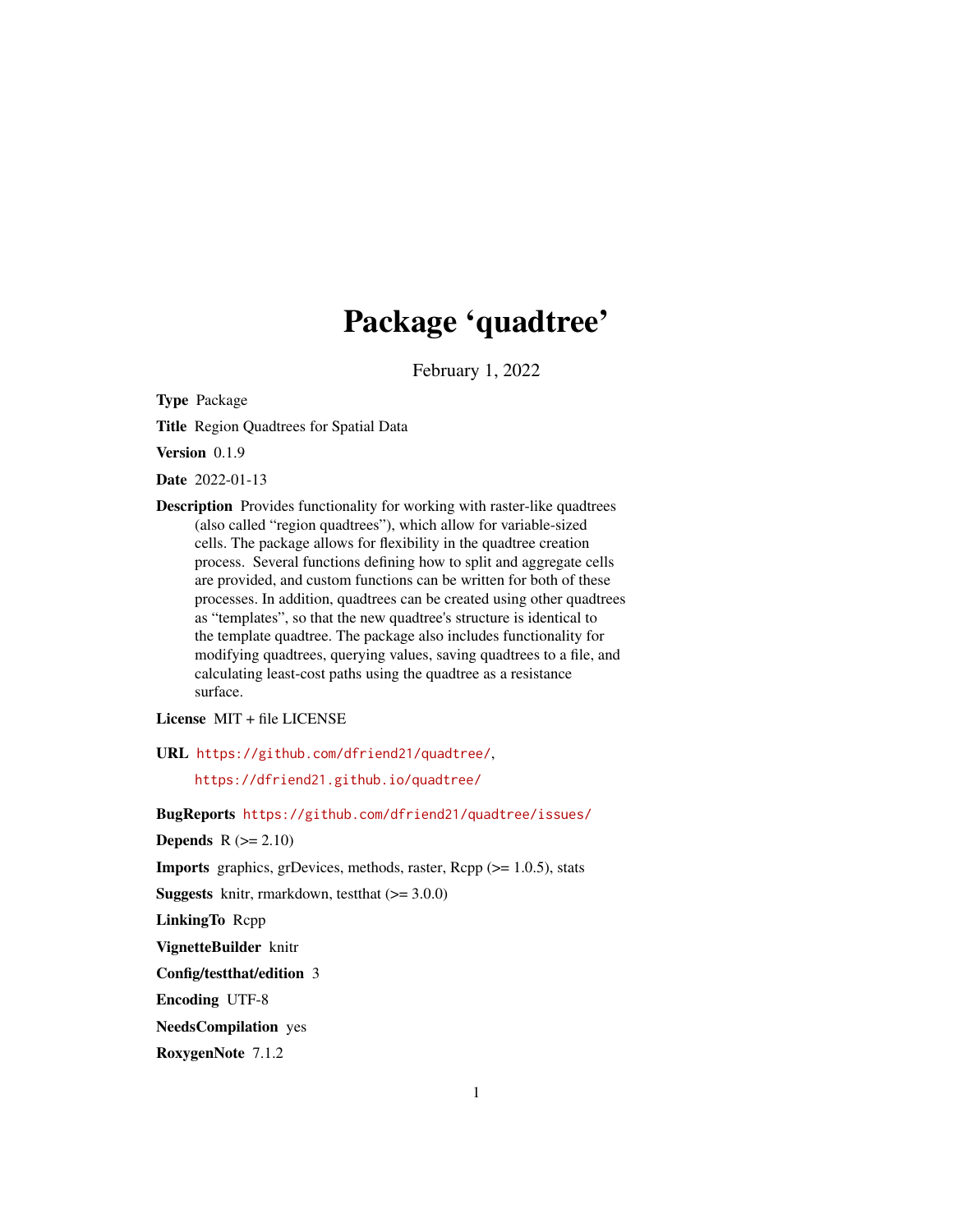Collate 'CppLcpFinder-class.R' 'CppNode-class.R' 'CppQuadtree-class.R' 'classes.R' 'generics.R' 'as\_data\_frame.R' 'as\_raster.R' 'as\_vector.R' 'copy.R' 'data\_documentation.R' 'extent.R' 'extract.R' 'get\_neighbors.R' 'lcp.R' 'n\_cells.R' 'plot\_LcpFinder.R' 'plot\_Quadtree.R' 'projection.R' 'qtree-exports.R' 'quadtree-package.R' 'quadtree.R' 'read\_write.R' 'set\_values.R' 'summary\_LcpFinder.R' 'summary\_Quadtree.R' 'transform\_values.R'

Author Derek Friend [aut, cre, cph] (<<https://orcid.org/0000-0002-6909-8769>>), Randolph Voorhies [cph] (Author of included 'cereal' library), Shane Grant [cph] (Author of included 'cereal' library), Juan Pedro Bolivar Puente [cph] (Author of included 'cereal' library)

Maintainer Derek Friend <dafriend.R@gmail.com>

Repository CRAN

Date/Publication 2022-02-01 16:00:12 UTC

# R topics documented:

|  | 3              |
|--|----------------|
|  | $\overline{3}$ |
|  | 5              |
|  | 6              |
|  | $\overline{7}$ |
|  | 8              |
|  | 9              |
|  | 10             |
|  | 12             |
|  | 17             |
|  | 18             |
|  | 19             |
|  | 21             |
|  | 23             |
|  | 24             |
|  | 25             |
|  | 25             |
|  | 27             |
|  |                |
|  | 31             |
|  | 32             |
|  | 33             |
|  | 36             |
|  | 38             |
|  | 39             |
|  | 40             |
|  | 41             |
|  | 42             |
|  | 43             |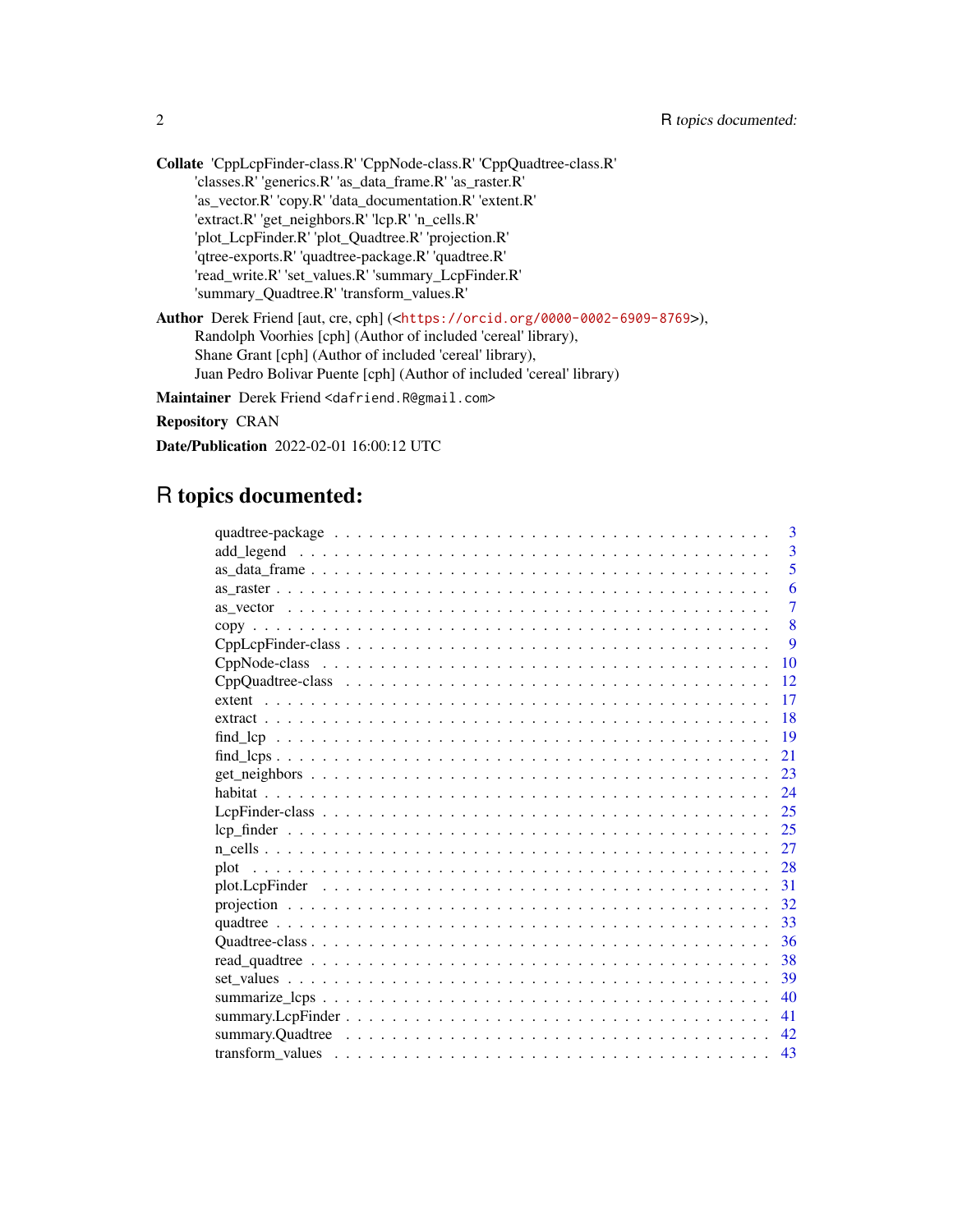#### <span id="page-2-0"></span>**Index** [45](#page-44-0)

quadtree-package *Quadtree Representation of Rasters*

## Description

This package provides functionality for working with raster-like quadtrees (also called "region quadtrees"), which allow for variable-sized cells. The package allows for flexibility in the quadtree creation process. Several functions defining how to split and aggregate cells are provided, and custom functions can be written for both of these processes. In addition, quadtrees can be created using other quadtrees as "templates", so that the new quadtree's structure is identical to the template quadtree. The package also includes functionality for modifying quadtrees, querying values, saving quadtrees to a file, and calculating least-cost paths using the quadtree as a resistance surface.

Vignettes are included that demonstrate the functionality contained in the package - these are intended to serve as an introduction to using the quadtree package. You can see the available vignettes by running vignette(package = "quadtree") and view individual vignettes using vignette("vignette-name", pa = "quadtree").

I'd recommend reading the vignettes in the following order:

- 1. "quadtree-creation"
- 2. "quadtree-usage"
- 3. "quadtree-lcp"

A fourth vignette called "quadtree-code" is also available. This briefly discusses the structure of the package. It is not necessary for using the package but may be useful for those who want more details about the code.

<span id="page-2-1"></span>add\_legend *Add a gradient legend to a plot*

#### **Description**

Adds a gradient legend to a plot.

```
add_legend(
 zlim,
  col,
 alpha = 1,
  lgd_box_col = NULL,
  lgd_x_pct = 0.5,
  lgd_y_pct = 0.5,
 lgd_wd_pct = 0.5,
```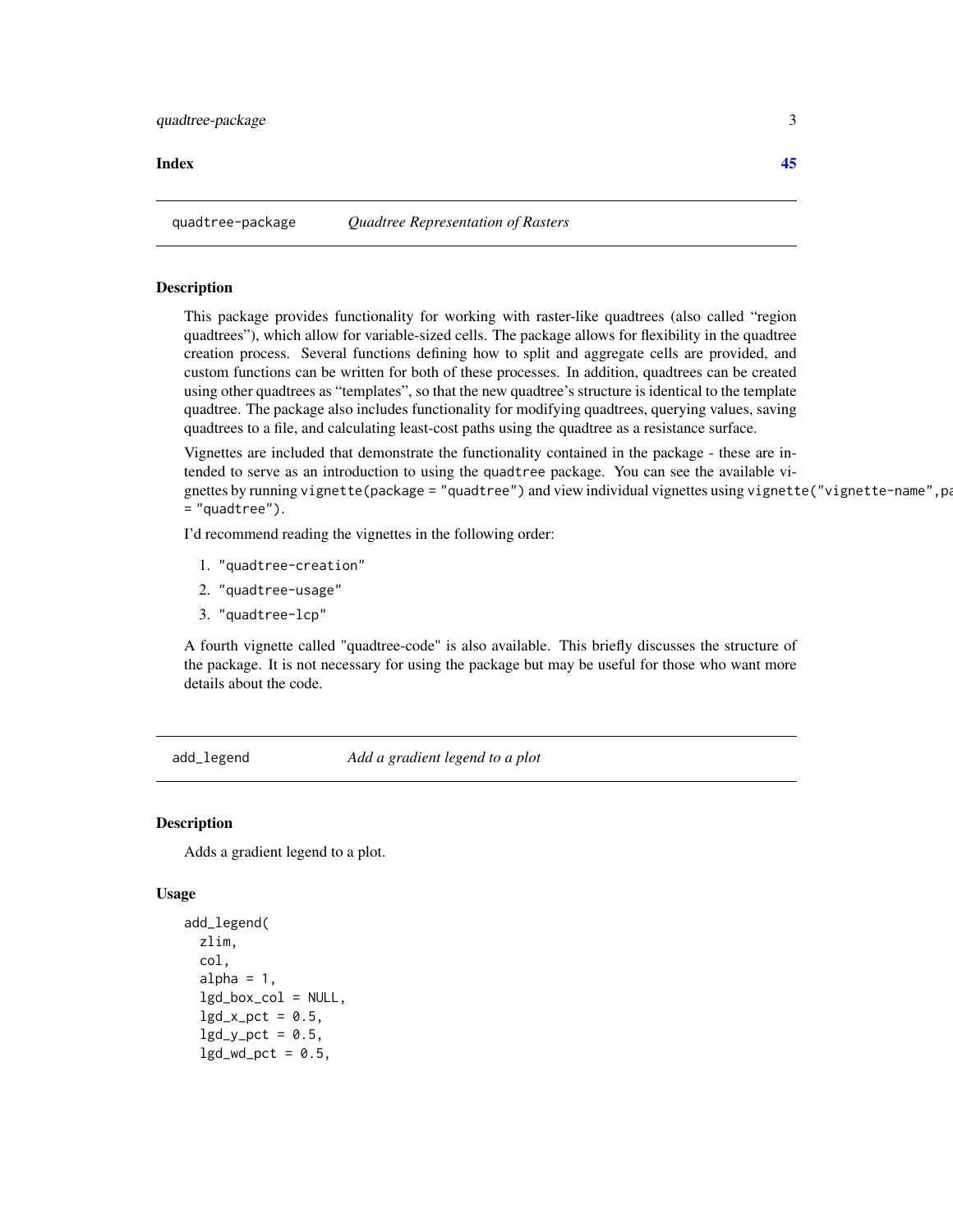```
lgd_ht_pct = 0.5,
 bar_box_col = "black",
 bar_w/d_pct = 0.2,
 bar_ht_pct = 1,
 text\_cex = 1,
 text_col = NULL,
 text_font = NULL,
  text_xpct = 1,
 ticks = NULL,
 ticks_n = 5\mathcal{L}
```
## Arguments

| zlim        | two-element numeric vector; required; the min and max value of z                                                                                                                                                                                                                             |
|-------------|----------------------------------------------------------------------------------------------------------------------------------------------------------------------------------------------------------------------------------------------------------------------------------------------|
| col         | character vector; required; the colors that will be used in the legend.                                                                                                                                                                                                                      |
| alpha       | numeric; transparency of the colors. Must be in the range 0-1, where 0 is fully<br>transparent and 1 is fully opaque. Default is 1.                                                                                                                                                          |
| lgd_box_col | character; color of the box to draw around the entire legend. If NULL (the de-<br>fault), no box is drawn                                                                                                                                                                                    |
| lgd_x_pct   | numeric; location of the center of the legend in the x-dimension, as a fraction (0<br>to 1) of the <i>right margin area</i> , <b>not</b> the entire width of the figure                                                                                                                      |
| lgd_y_pct   | numeric; location of the center of the legend in the y-dimension, as a fraction<br>$(0 to 1)$ . Unlike $lgd_x$ -pct, this is relative to the entire figure height (since the<br>right margin area spans the entire vertical dimension)                                                       |
| lgd_wd_pct  | numeric; width of the entire legend, as a fraction $(0 \text{ to } 1)$ of the right margin<br>width                                                                                                                                                                                          |
| lgd_ht_pct  | numeric; height of the entire legend, as a fraction $(0 \text{ to } 1)$ of the figure height                                                                                                                                                                                                 |
| bar_box_col | character; color of the box to draw around the color bar. If NULL, no box is drawn                                                                                                                                                                                                           |
| bar_wd_pct  | numeric; width of the color bar, as a fraction $(0 \text{ to } 1)$ of the width of the <i>legend</i><br>area (not the entire right margin width)                                                                                                                                             |
| bar_ht_pct  | numeric; height of the color bar, as a fraction $(0 \text{ to } 1)$ of the height of the <i>legend</i><br>area (not the entire right margin height)                                                                                                                                          |
| text_cex    | numeric; size of the legend text. Default is 1.                                                                                                                                                                                                                                              |
| text_col    | character; color of the legend text. Default is "black".                                                                                                                                                                                                                                     |
| text_font   | integer; specifies which font to use. See par () for more details.                                                                                                                                                                                                                           |
| text_x_pct  | numeric; the x-placement of the legend text as a fraction $(0 \text{ to } 1)$ of the width<br>of the legend area. This corresponds to the <i>right-most</i> part of the text - i.e. a<br>value of 1 means the text will end exactly at the right border of the legend area.<br>Default is 1. |
| ticks       | numeric vector; the z-values at which to place tick marks. If NULL (the default),<br>tick placement is automatically calculated                                                                                                                                                              |
| ticks_n     | integer; the number of ticks desired - only used if ticks is NULL. Note that this<br>is an <i>approximate</i> number - the pretty() function is used to generate "nice-<br>looking" values, but it doesn't guarantee a set number of tick marks                                              |

<span id="page-3-0"></span>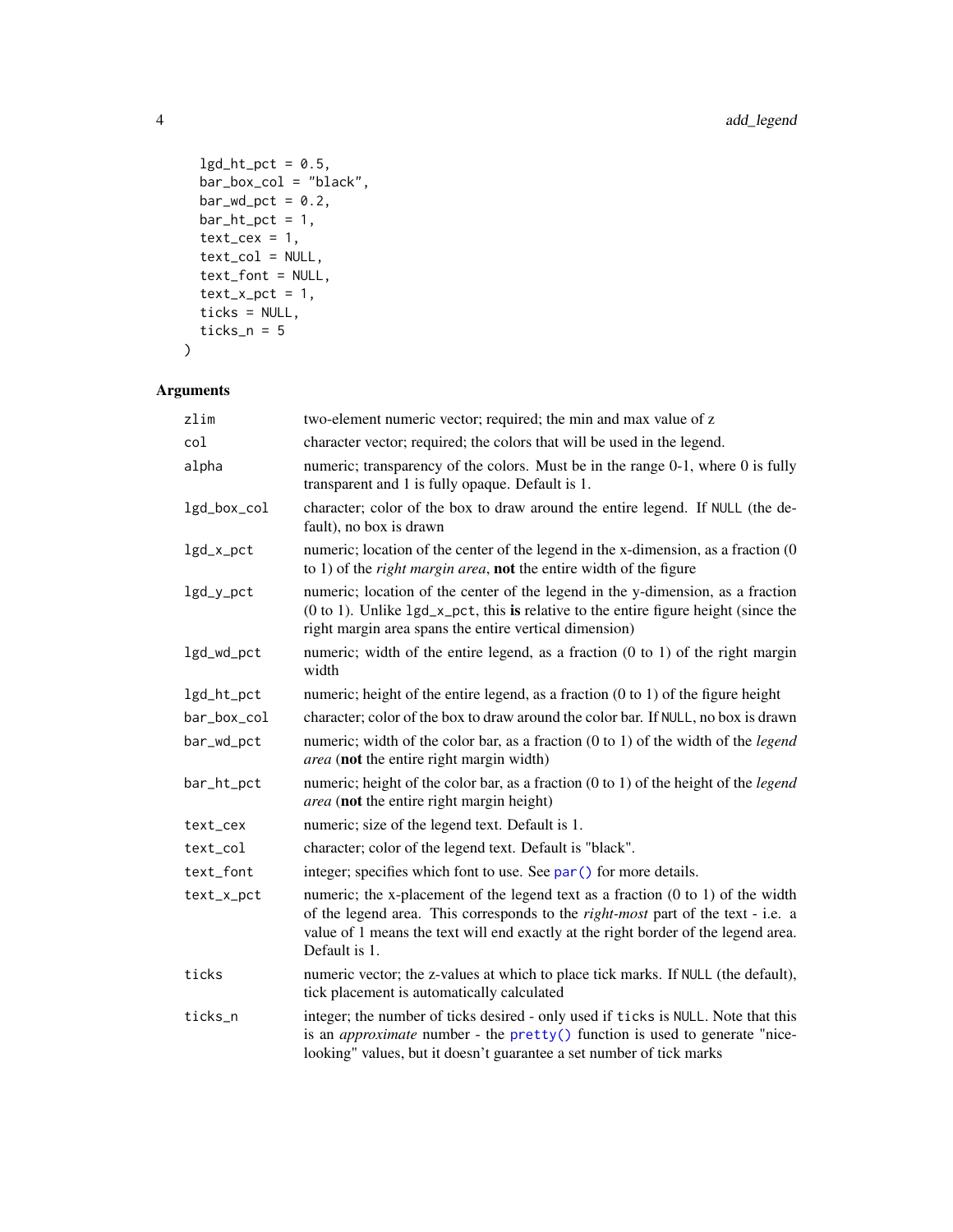## <span id="page-4-0"></span>Details

I took an HTML/CSS-like approach to determining the positioning - that is, each space is treated as <div>-like space, and the position of objects within that space happens *relative to that space* rather than the entire space. The parameters prefixed by lgd are all relative to the right margin space and correspond to the box that contains the entire legend. The parameters prefixed by bar and ticks are relative to the space within the legend box.

This function is used within  $plot()$  $plot()$ , so the user shouldn't call this function to manually create the legend. Customizations to the legend can be done via the legend args parameter of  $plot()$  $plot()$ . Using this function to plot the legend after using [plot\(](#page-27-1)) raises the possibility of the legend not corresponding correctly with the plot, and thus should be avoided.

#### Value

no return value

#### Examples

```
library(quadtree)
data(habitat)
qt <- quadtree(habitat, .2)
old_par <- par(mar = c(5, 4, 4, 5))plot(qt, legend = FALSE)
add_legend(raster::cellStats(habitat, "range"), rev(terrain.colors(100)))
par(old_par)
# this example simply illustrates how it COULD be used, but as stated in the
# 'Details' section, it shouldn't be called separately from 'plot()' - if
# customizations to the legend are desired, use the 'legend_args' parameter
# of 'plot()'.
```
<span id="page-4-1"></span>as\_data\_frame *Convert a* Quadtree *to a data frame*

#### **Description**

Creates a data frame with information on each quadtree cell.

#### Usage

```
## S4 method for signature 'Quadtree'
as_data_frame(x, terminal_only = TRUE)
```
#### Arguments

x a [Quadtree](#page-35-1) terminal\_only boolean; if TRUE (the default) only information on terminal cells is returned. If FALSE, information on all cells is returned.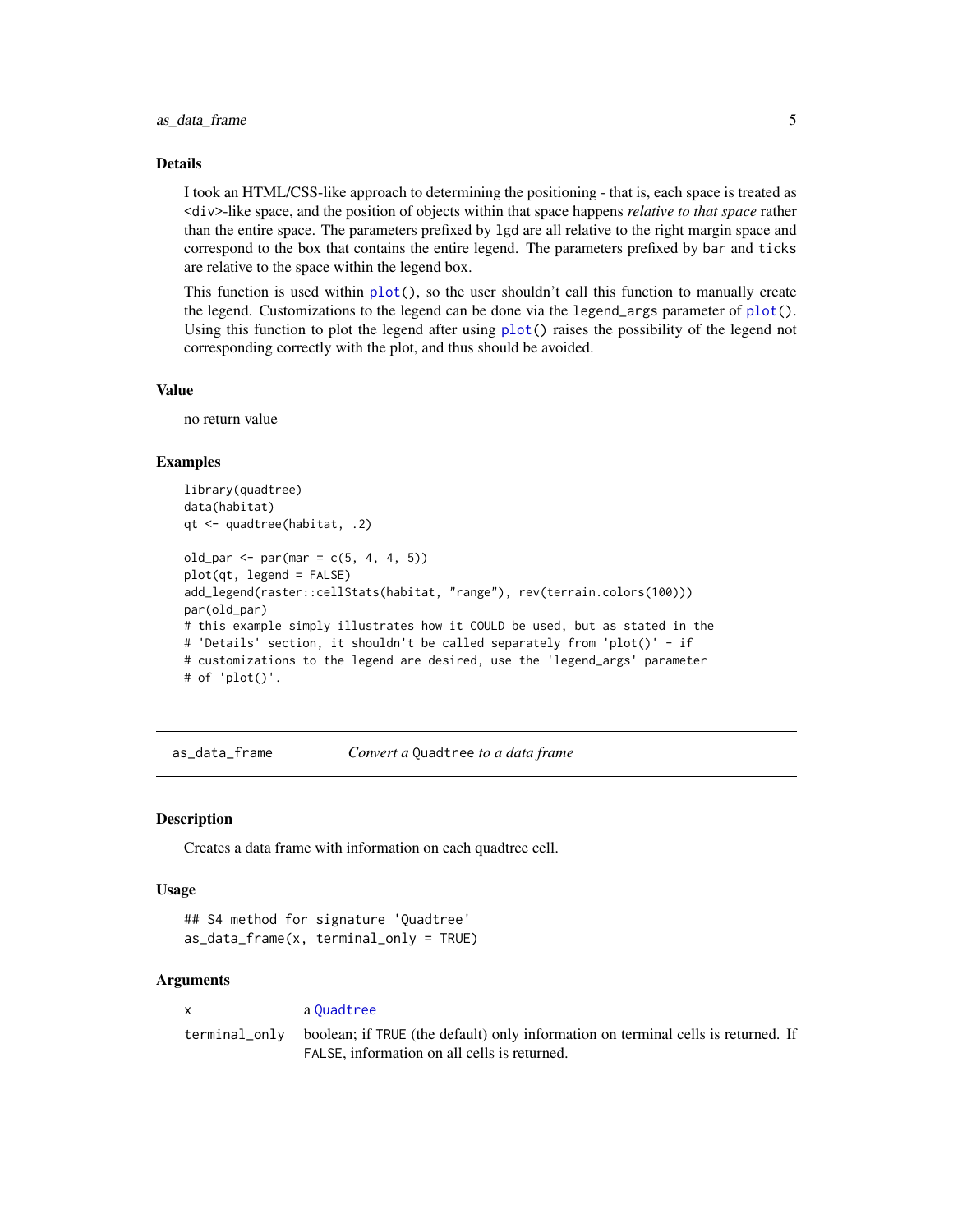## <span id="page-5-0"></span>Value

A data frame with one row for each quadtree cell. The columns are as follows:

- id: the id of the cell
- hasChildren: 1 if the cell has children, 0 otherwise
- level: integer; the depth of this cell/node in the quadtree, where the root of the quadtree is considered to be level 0
- xmin, xmax, ymin, ymax: the x and y limits of the cell
- value: the value of the cell
- smallestChildLength: the smallest cell length among all of this cell's descendants
- parentID: the ID of the cell's parent. The root, which has no parent, has a value of -1 for this column

## See Also

[as\\_vector\(](#page-6-1)) returns all the cell values as a numeric vector.

## Examples

```
library(quadtree)
mat < -rbind(c(1, 1, 0, 1),c(1, 1, 1, 0),
            c(1, 0, 1, 1),
            c(0, 1, 1, 1))qt <- quadtree(mat, .1)
plot(qt)
as_data_frame(qt)
```
<span id="page-5-1"></span>as\_raster *Create a raster from a* Quadtree

#### Description

Creates a [RasterLayer](#page-0-0) from a [Quadtree](#page-35-1).

#### Usage

```
## S4 method for signature 'Quadtree'
as\_raster(x, rast = NULL)
```
## Arguments

| <b>X</b> | a Ouadtree                                                                                                                                                               |
|----------|--------------------------------------------------------------------------------------------------------------------------------------------------------------------------|
| rast     | a RasterLayer; optional; this will be used as a template - the output raster will<br>have the same extent and dimensions as this raster. If NULL (the default), a raster |
|          | is automatically created, where the quadtree extent is used as the raster extent,                                                                                        |
|          | and the size of smallest cell in the quadtree is used as the resolution of the raster.                                                                                   |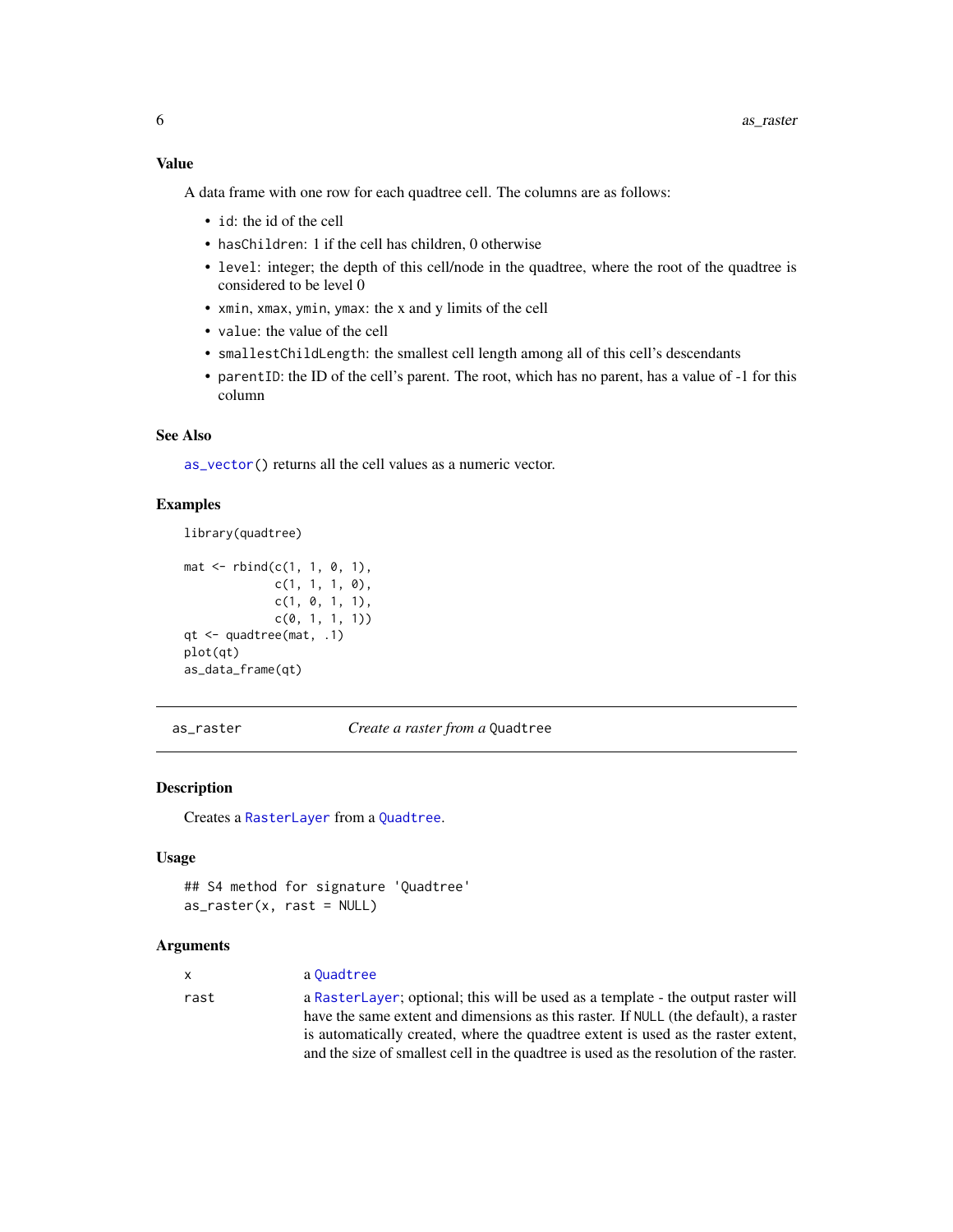#### <span id="page-6-0"></span>as\_vector 7

## Details

Note that the value of a raster cell is determined by the value of the quadtree cell located at the centroid of the raster cell - thus, if a raster cell overlaps several quadtree cells, whichever quadtree cell the centroid of the raster cell falls in will determine the raster cell's value. If no value is provided for the rast parameter, the raster's dimensions are automatically determined from the quadtree in such a way that the cells are guaranteed to line up with the quadtree cells with no overlap, thus avoiding the issue.

#### Value

a [RasterLayer](#page-0-0)

#### Examples

```
library(raster)
library(quadtree)
data(habitat)
# create a quadtree
qt <- quadtree(habitat, split_threshold = .1, split_method = "sd")
rst1 \leq as_raster(qt) # use the default raster
rst2 <- as_raster(qt, habitat) # use another raster as a template
old_par \leq par(mfrow = c(2, 2))
plot(habitat, main = "original raster")
plot(qt, main = "quadtree")
plot(rst1, main = "raster from quadtree")
plot(rst2, main = "raster from quadtree")
par(old_par)
```
<span id="page-6-1"></span>as\_vector *Get all* Quadtree *cell values as a vector*

#### Description

Returns all cell values of a [Quadtree](#page-35-1) as a numeric vector.

#### Usage

```
## S4 method for signature 'Quadtree'
as\_vector(x, terminal\_only = TRUE)
```
#### Arguments

x a [Quadtree](#page-35-1) terminal\_only boolean; if TRUE (the default) only values of terminal cells are returned. If FALSE, all cell values are returned.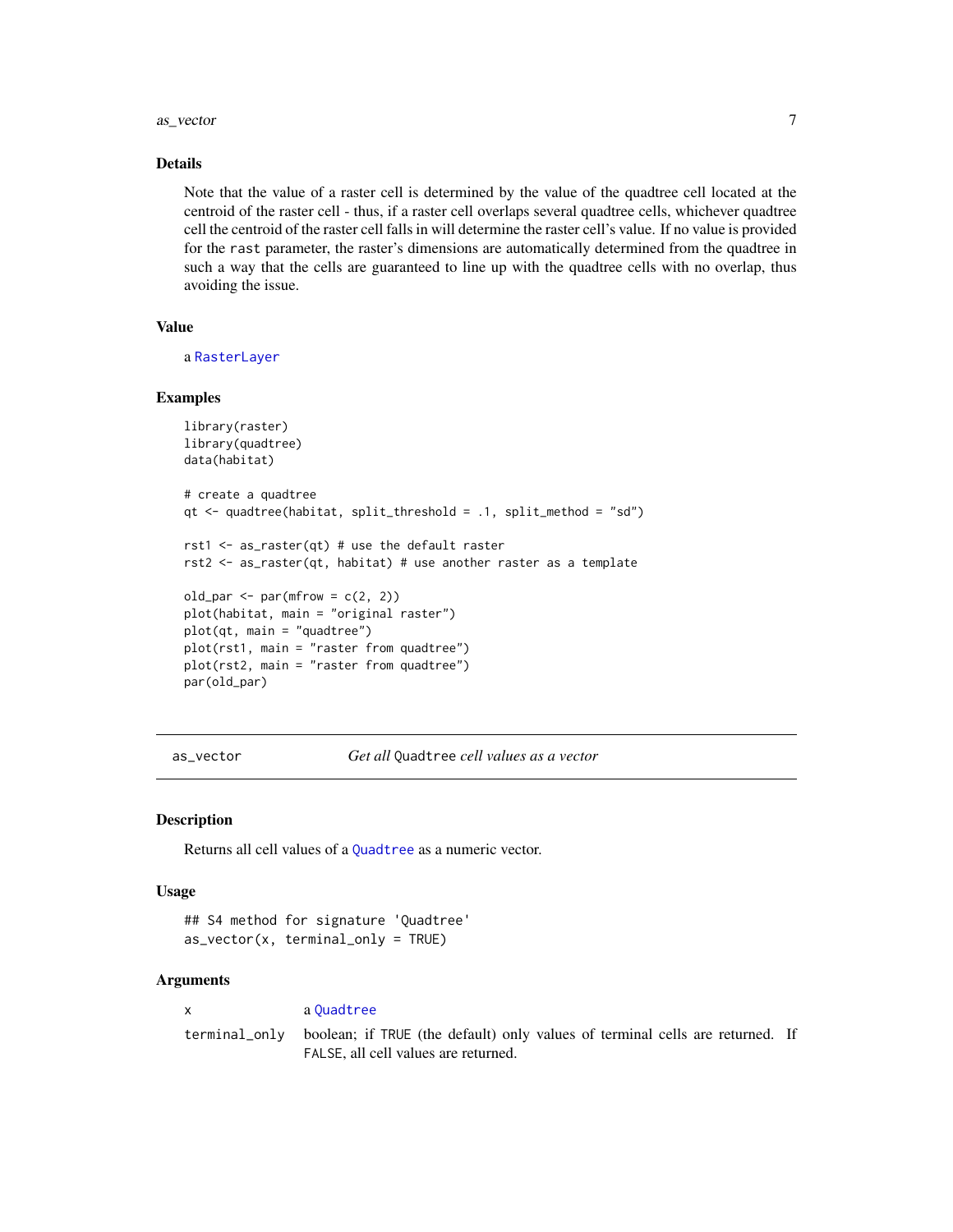## <span id="page-7-0"></span>Value

a numeric vector

## See Also

[as\\_data\\_frame](#page-4-1) creates a data frame from a [Quadtree](#page-35-1) that has all the cell values as well as details about each cell's size and extent.

## Examples

```
library(quadtree)
data(habitat)
qt <- quadtree(habitat, .2)
head(as_vector(qt), 20)
head(as_vector(qt, FALSE), 20)
```
<span id="page-7-1"></span>copy *Create a deep copy of a* Quadtree

#### Description

Creates a *deep* copy of a [Quadtree](#page-35-1).

#### Usage

## S4 method for signature 'Quadtree' copy(x)

#### Arguments

x a [Quadtree](#page-35-1)

## Details

This function creates a *deep* copy of a [Quadtree](#page-35-1) object. The [Quadtree](#page-35-1) class contains a pointer to a [CppQuadtree](#page-11-1) C++ object. If a copy is attempted by simply assigning the quadtree to a new variable, it will simply make a copy of the *pointer*, and both variables will point to the same [CppQuadtree](#page-11-1). Thus, changes made to one will also change the other. See "Examples" for a demonstration of this.

This function creates a deep copy by copying the entire quadtree, and should be used whenever a copy of a quadtree is desired.

#### Value

a [Quadtree](#page-35-1)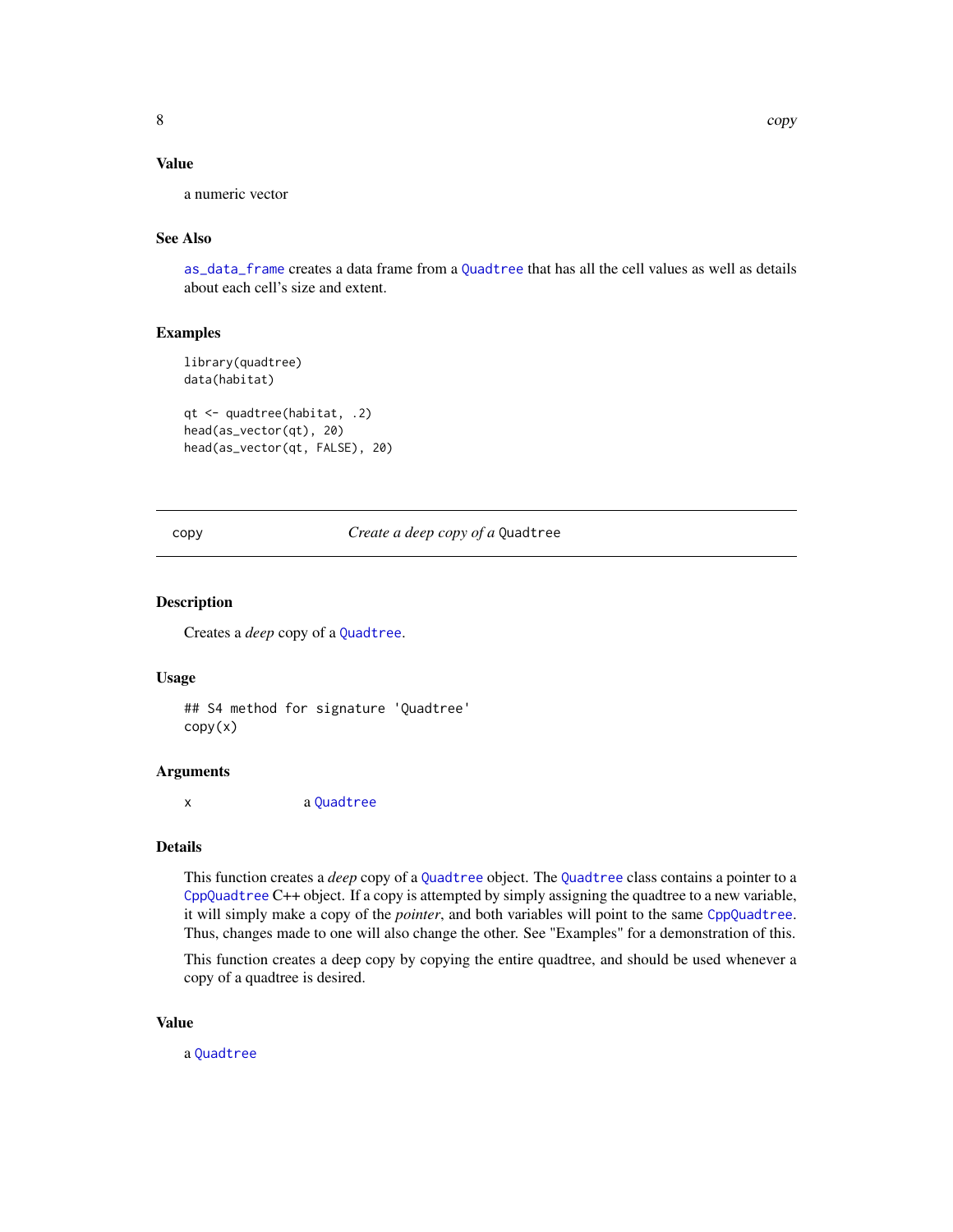## <span id="page-8-0"></span>CppLcpFinder-class 9

## Examples

```
library(quadtree)
data(habitat)
# create a quadtree, then create a shallow copy and a deep copy
qt1 <- quadtree(habitat, split_threshold = .1)
plot(qt1)
qt2 <- qt1 # SHALLOW copy
qt3 <- copy(qt1) # DEEP copy
# change the values of qt1 so we can observe how this affects qt2 and qt3
transform_values(qt1, function(x) 1 - x)
# plot it out to see what happened
old_par \leq par(mfrow = c(1, 3))
plot(qt1, main = "qt1", border\_col = "transparent")plot(qt2, main = "qt2", border\_col = "transparent")plot(qt3, main = "qt3", border\_col = "transparent")par(old_par)
# qt2 was modified but qt3 was not
```
CppLcpFinder-class CppLcpFinder*: C++ LCP finder*

#### <span id="page-8-1"></span>Description

CppLcpFinder is a C++ class for finding least-cost paths (LCPs) using a [Quadtree](#page-35-1) as a resistance surface. The average user should not need to interact with this class at all - all of the LCP function-ality is made available through the [LcpFinder](#page-24-1) S4 class.

## Details

This class is defined in 'src/LcpFinderWrapper.h' and 'src/LcpFinderWrapper.cpp'. When made available to R, it is exposed as CppLcpFinder rather than LcpFinderWrapper. LcpFinderWrapper contains a pointer to a LcpFinder C++ object (defined in 'src/LcpFinder.h' and 'src/LcpFinder.cpp'). All of the core functionality is in the  $LepFinder$  C++ class. LcpFinderWrapper is a wrapper class that adds the 'Rcpp' code required for it to be accessible from R.

Note that there is no constructor made accessible to  $R$  - a CppLcpFinder is created by using the getLcpFinder method of the [CppQuadtree](#page-11-1) class.

#### Fields

- getAllPathsSummary Description: Returns a matrix summarizing all the LCPs calculated so far. [summarize\\_lcps\(](#page-39-1)) is a wrapper for this function - see documentation of that function for more details.
	- Parameters: none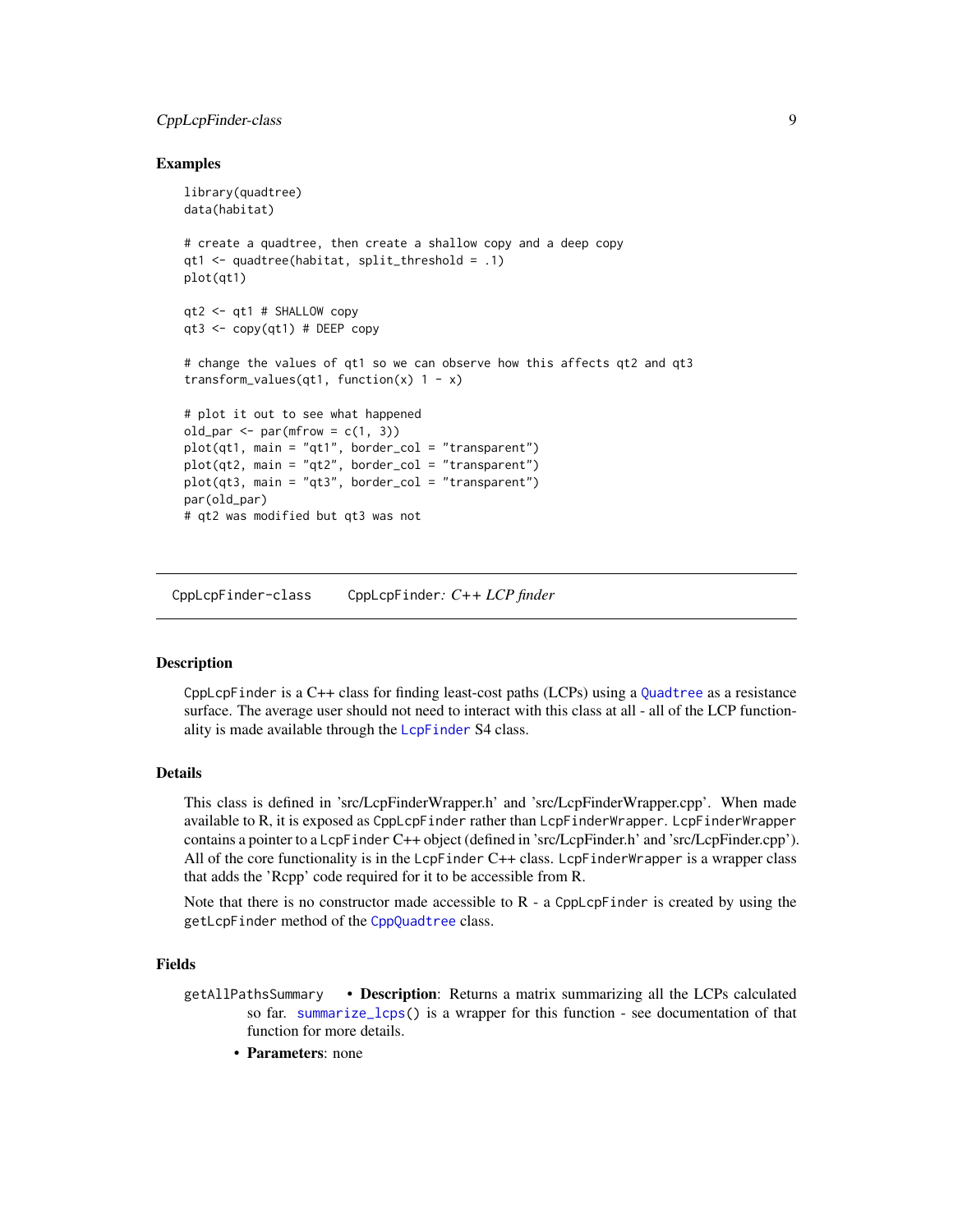- <span id="page-9-0"></span>• Returns: a matrix with one row per LCP. See documentation of [summarize\\_lcps\(](#page-39-1)) for details.
- getLcp **Description**: Finds the LCP from the starting point to another point. find lcp is a wrapper for this function - see its documentation for more details.
	- Parameters:
		- $-$  endPoint: two-element numeric vector  $(x,y)$  the point to find a shortest path to
	- Returns: A matrix representing the least-cost path. See [find\\_lcp\(](#page-18-1)) for details on the return matrix.
- getSearchLimits Description: Returns the x and y limits of the search area.
	- Parameters: none
	- Returns: four-element numeric vector, in this order: xmin, xmax, ymin, ymax

getStartPoint • Description: Returns the start point

- Parameters: none
- **Returns:** two-element numeric vector  $(x,y)$
- makeNetworkAll Description: Calculates LCPs to all cells in the search area. This is used by [find\\_lcps](#page-20-1) when limit is NULL. See documentation of that function for more details.
	- Parameters: none
	- Returns: void no return value. Specific paths can be retrieved using getLcp, and getAllPathsSummary can be used to summarize all paths that have been found.
- makeNetworkCostDist Description: Calculates all LCPs whose cost-distance is less than a given threshold. This is used in [find\\_lcps](#page-20-1) when limit is not NULL. See documentation of that function for more details.
	- Parameters:
		- constraint: double; the maximum cost-distance allowed for a LCP
	- Returns: void no return value. Specific paths can be retrieved using getLcp, and getAllPathsSummary can be used to summarize all paths that have been found.

CppNode-class CppNode*: C++ quadtree node*

## <span id="page-9-1"></span>**Description**

The CppNode C++ class defines objects that represent a single node of a quadtree. This is used internally - end users should have no need to use any of the methods listed here.

## Details

This class is defined in 'src/NodeWrapper.h' and 'src/NodeWrapper.cpp'. When made available to R, it is exposed as CppNode instead of NodeWrapper. NodeWrapper contains a pointer to a Node object (defined in 'src/Node.h' and 'src/Node.cpp'). All of the core functionality is in the Node class - NodeWrapper is a wrapper class that adds the 'Rcpp' code required for it to be accessible from R.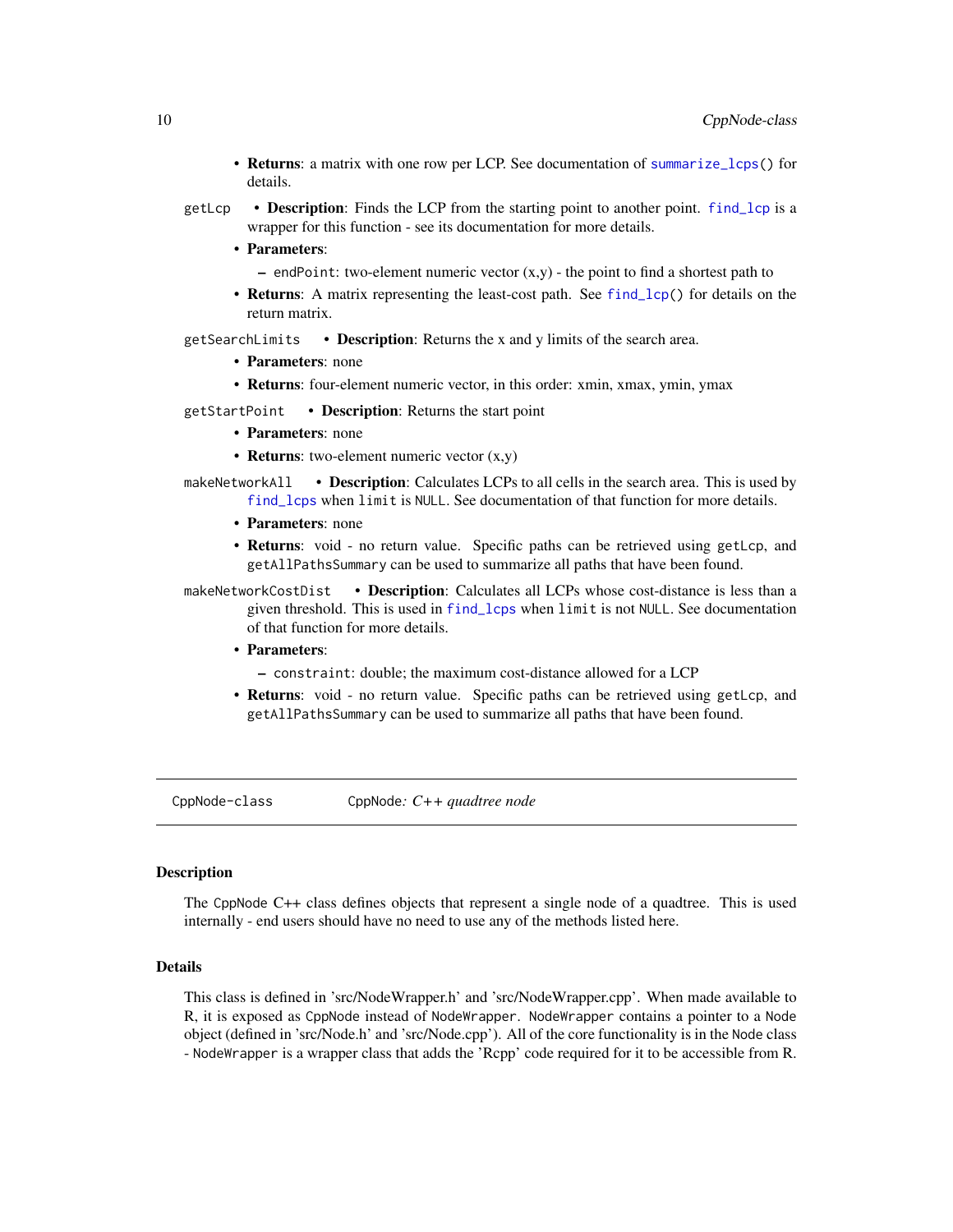## <span id="page-10-0"></span>CppNode-class 11

## Fields

asVector • Description: Returns a vector giving info about the node

- Parameters: none
- Returns: a numeric vector with the following named elements:
	- id
	- hasChidren
	- level
	- xmin
	- xmax
	- ymin
	- ymax
	- smallestChildLength

[as\\_data\\_frame](#page-4-1) makes use of this function to output info on each node - see the documentation of that function for details on what each column represents

getChildren • Description: Returns a list of the child nodes

- Parameters: none
- **Returns:** a list of CppNode objects

getNeighborIds • Description: Returns the IDs of the neighboring cells

- Parameters: none
- Returns: a numeric vector containing the neighbor IDs

getNeighborInfo • Description: Returns a matrix with info on each of the neighboring cells

- Parameters: none
- Returns: a matrix. The getNeighborList() member function of [CppQuadtree](#page-11-1) makes use of this function - see documentation of that function for details on the return matrix.

getNeighborVals • Description: Returns the values of all neighboring cells

- Parameters: none
- Returns: a numeric vector

getNeighbors • Description: Returns a list of the neighboring nodes

- Parameters: none
- Returns: a list of CppNode objects

hasChildren • Description: Returns a boolean representing whether the node has children

- Parameters: none
- Returns: a boolean value TRUE if it has children, FALSE otherwise
- id Description: Returns the ID of this node
	- Parameters: none
	- Returns: an integer
- level Description: Returns the 'level' (i.e. depth in the tree) of this node
	- Parameters: none
	- Returns: an integer
- smallestChildSideLength Description: Returns the side length of the smallest descendant node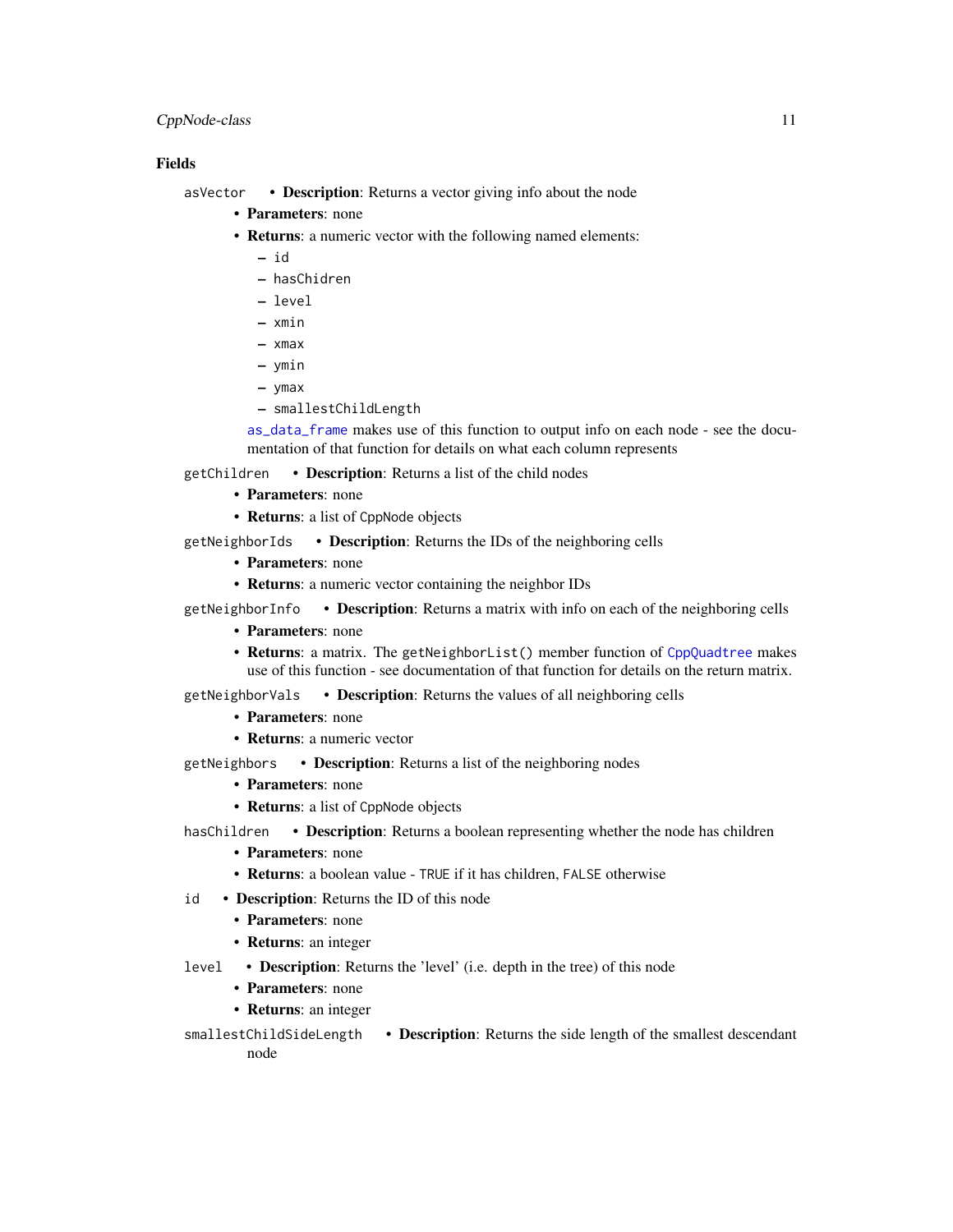<span id="page-11-0"></span>

|       | • Parameters: none                                          |
|-------|-------------------------------------------------------------|
|       | • Returns: a double                                         |
| value | • <b>Description</b> : Returns the value of the node        |
|       | • Parameters: none                                          |
|       | • <b>Returns</b> : a double                                 |
| xLims | • <b>Description</b> : Returns the x boundaries of the node |
|       | • Parameters: none                                          |
|       | • Returns: two-element numeric vector (xmin, xmax)          |
| vLims | • Description: Returns the y boundaries of the node         |
|       | • Parameters: none                                          |

• Returns: two-element numeric vector (ymin, ymax)

CppQuadtree-class CppQuadtree*: C++ quadtree data structure*

#### <span id="page-11-1"></span>Description

The CppQuadtree class is the underlying C++ data structure used by the [Quadtree](#page-35-1) S4 class. Note that the average user should not need to use these functions - there are R wrapper functions that provide access to the many of the member functions.

#### Details

This class is defined in 'src/QuadtreeWrapper.h' and 'src/QuadtreeWrapper.cpp'. When made available to R, it is exposed as CppQuadtree rather than QuadtreeWrapper. QuadtreeWrapper contains a pointer to a Quadtree C++ object (defined in 'src/Quadtree.h' and 'src/Quadtree.cpp'). All of the core functionality is in the Quadtree C++ class - QuadtreeWrapper is a wrapper class that adds the 'Rcpp' code required for it to be accessible from R.

#### Fields

constructor • Description: Default constructor. Can be used as follows: qt <-new(CppQuadtree)

- Parameters: none
- Returns: an empty CppQuadtree object
- constructor Description: Constructor. Can be used as follows: qt <-new(CppQuadtree, xlims, ylims, maxCellLeng Used in [quadtree\(](#page-32-1)). The parameters for this constructor correspond with the similarly named parameters in [quadtree\(](#page-32-1)) - see its documentation for more details on what the parameters signify. Note that the constructor does not "build" the quadtree structure - that is done by createTree().
	- Parameters:
		- xlims: two-element numeric vector (xmin, xmax)
		- ylims: two-element numeric vector (ymin, ymax)
		- maxCellLength: two-element numeric vector first element is for the x dimension, second is for the y dimension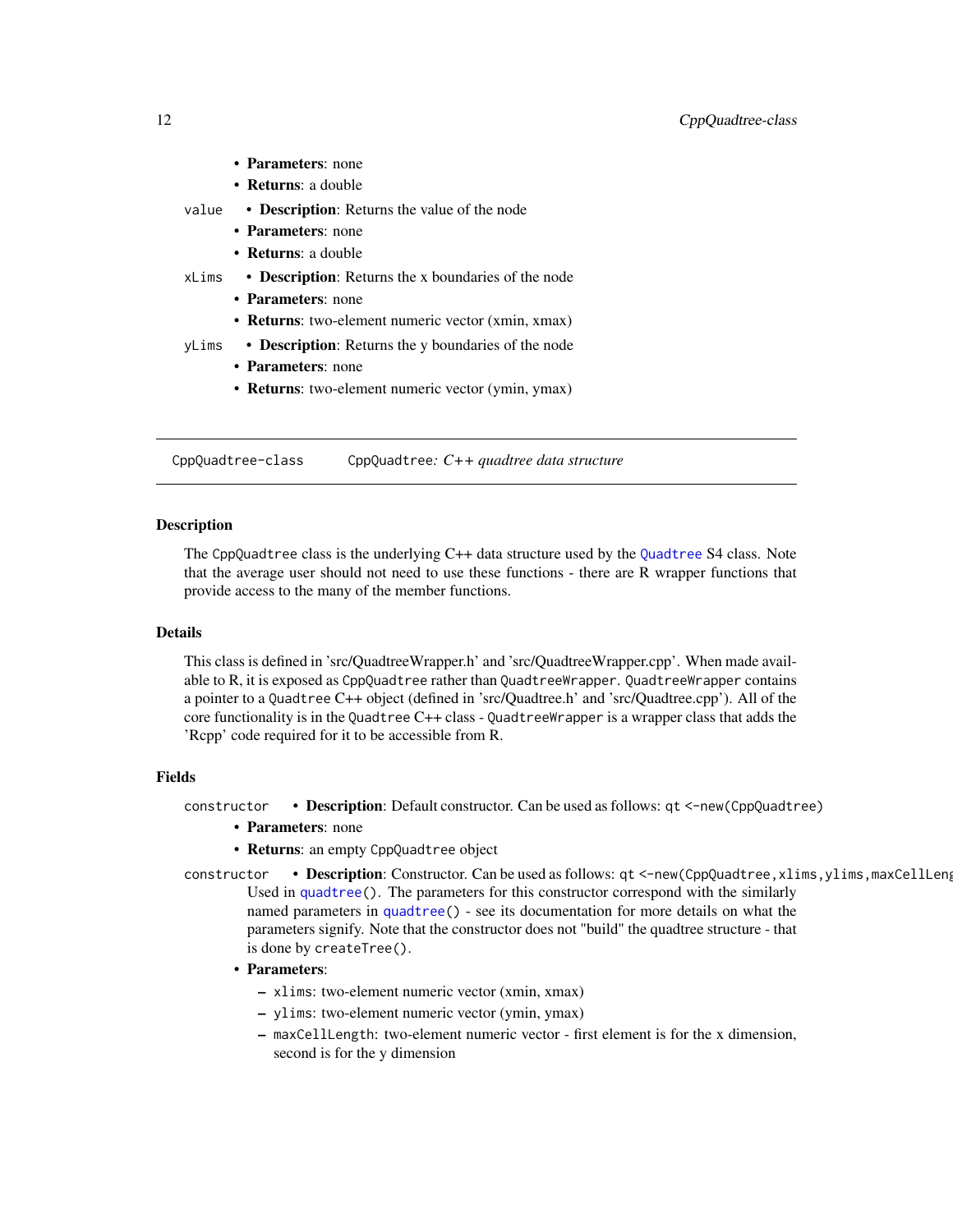- <span id="page-12-0"></span>– minCellLength: two-element numeric vector - first element is for the x dimension, second is for the y dimension
- splitAllNAs: boolean
- splitAnyNAs: boolean
- readQuadtree Description: Reads a quadtree from a file. Note that this is a static function, so it does not require an instance of CppQuadtree to be called. [read\\_quadtree\(](#page-37-1)) is a wrapper for this function - see its documentation for more details.
	- Parameters:
		- filePath: string; the file to read from
	- Returns: a CppQuadtree
- asList Description: Outputs a list containing details about each cell. [as\\_data\\_frame\(](#page-4-1)) is a wrapper for this function that rbinds the individual list elements into a data frame.
	- Parameters: none
	- Returns: a list of named numeric vectors. Each numeric vector provides information on a single cell. The elements returned are the same as the columns described in the documentation for [as\\_data\\_frame\(](#page-4-1)) - see that help page for details.
- asVector Description: Returns cell values as a vector. [as\\_vector\(](#page-6-1)) is a wrapper for this function.
	- Parameters:
		- terminalOnly: boolean; if TRUE, returns only the values of the terminal cells. If FALSE, returns all cell values
	- Returns: a numeric vector
- copy Description: Returns a deep copy of a quadtree. [copy\(](#page-7-1)) is a wrapper for this function see the documentation for that function for more details.
	- Parameters: none
	- Returns: a CppQuadtree object
- createTree **Description**: Constructs a quadtree from a matrix. [quadtree\(](#page-32-1)) is a wrapper for this function and should be used to create quadtrees. The parameters correspond with the similarly named parameters in [quadtree\(](#page-32-1)) - see the documentation of that function for details on the parameters.
	- Parameters:
		- mat: matrix; data to be used to create the quadtree
		- splitMethod: string
		- splitThreshold: double
		- splitFun: function
		- splitArgs: list
		- combineFun: function
		- combineArgs: list
		- templateQuadtree: CppQuadtree object
	- **Returns:** void no return value
- extent  $\cdot$  **Description**: Returns the extent of the quadtree. This is equivalent to extent (qt, original  $=$  FALSE)
	- Parameters: none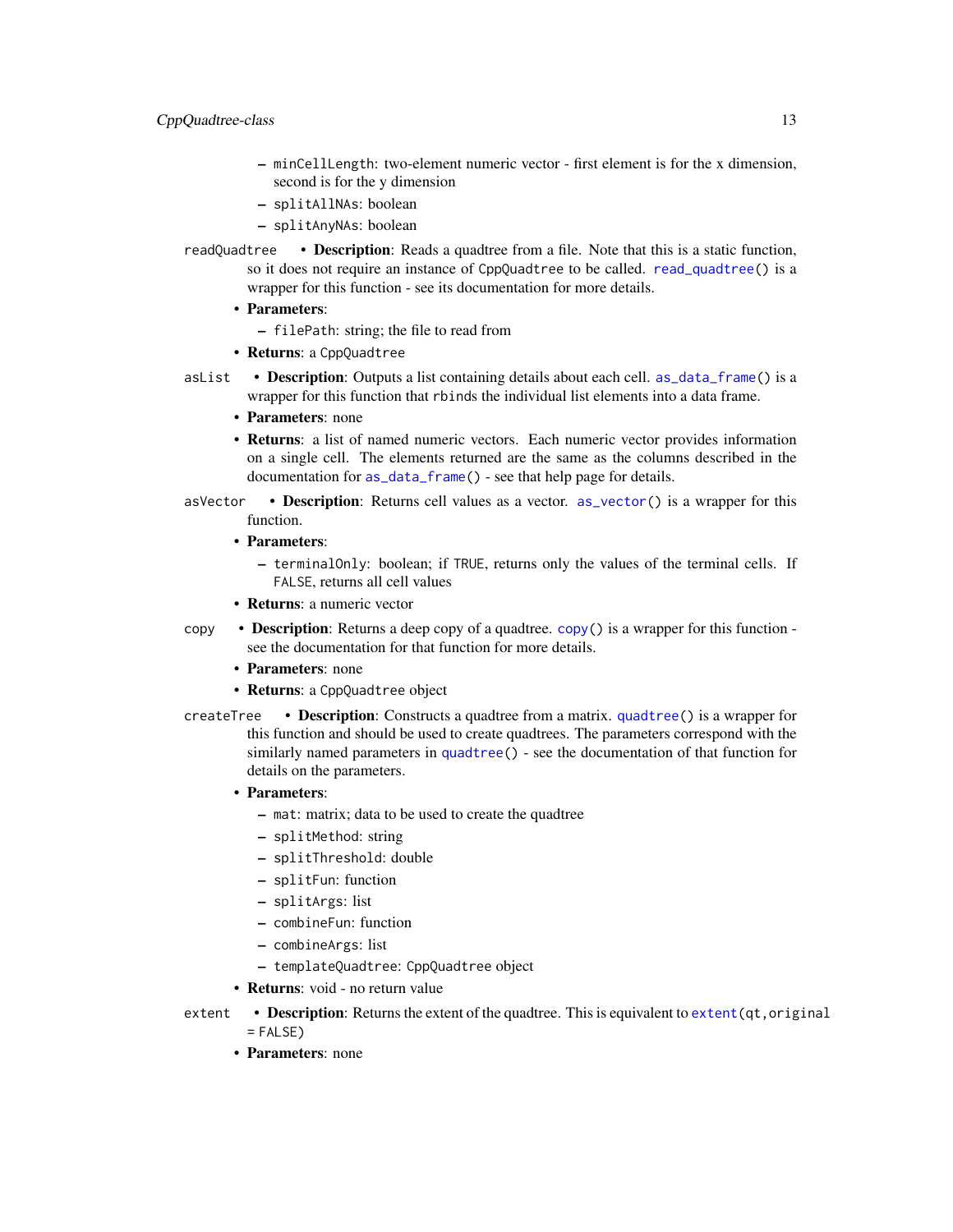- Returns: four-element numeric vector, in this order: xmin, xmax, ymin, ymax
- <span id="page-13-0"></span>getCell • Description: Given the x and y coordinates of a point, returns the cell at that point.
	- Parameters:
		- pt: two-element numeric vector (x,y)
	- **Returns:** a [CppNode](#page-9-1) object representing the cell that contains the point
- getCells Description: Given x and y coordinates of points, returns a list of the cells at those points (as [CppNode](#page-9-1) objects). It is the same as getCell, except that it allows users to get multiple cells at once instead of one at a time.
	- Parameters:
		- x: numeric vector; the x coordinates
		- y: numeric vector; the y coordinates; must be the same length as x
	- Returns: a list of [CppNode](#page-9-1) objects corresponding to the x and y coordinates passed to the function
- getCellsDetails Description: Given points defined by their x and y coordinates, returns a matrix giving details on the cells at each of the points.  $extract(qt,extents = TRUE)$  $extract(qt,extents = TRUE)$  is a wrapper for this function.
	- Parameters:
		- x: numeric vector; the x coordinates
		- y: numeric vector; the y coordinates; must be the same length as x
	- Returns: A matrix with the cell details. See [extract\(](#page-17-1)) for details about the matrix columns

getLcpFinder • Description: Returns a [CppLcpFinder](#page-8-1) object that can be used to find leastcost paths on the quadtree.  $lcp_finder()$  $lcp_finder()$  is a wrapper for this function. For details on the parameters see the documentation of the similarly named parameters in  $lcp_f$  finder().

- Parameters:
	- startPoint: two-element numeric vector
	- xlim: two-element numeric vector
	- ylim: two-element numeric vector
	- searchByCentroid : boolean
- Returns: a [CppLcpFinder](#page-8-1) object

getNeighborList • Description: Returns the neighbor relationships between all cells.

- **Parameters**: none
- Returns: a list of matrices. Each matrix corresponds to a single cell and has one line for each neighboring cell. "neighbor" includes diagonal adjacency. Each matrix has the following columns:
	- id0, x0, y0, val0, hasChildren0: the ID, x and y coordinates of the centroid, cell value, and whether the cell has children. This is for the cell of interest. Note that the values of these columns will be same across all rows because they refer to the same cell.
	- id1, x1, y1, val1, hasChildren1: the ID, x and y coordinates of the centroid, cell value, and whether the cell has children. This is for the neighbors of the cell of interest. (i.e. the cell represented by the columns suffixed with '0').
- getNeighbors **Description**: Given a point, returns a matrix with info on the cells that neighbor the cell that the point falls in. [get\\_neighbors\(](#page-22-1)) is a wrapper for this function.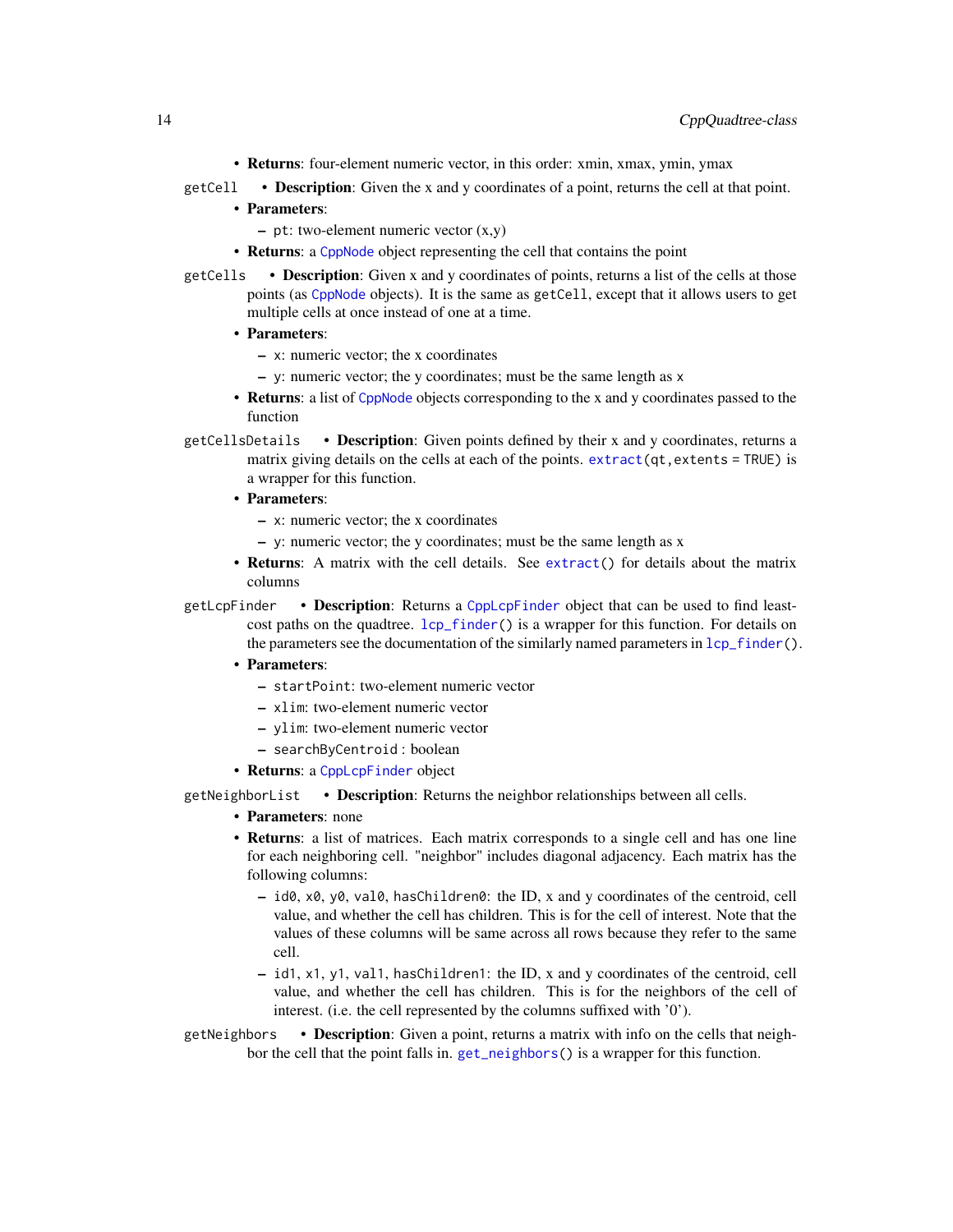- <span id="page-14-0"></span>• Parameters:
	- $-$  pt: two-element numeric vector  $(x,y)$
- **Returns**: a six-column matrix with one row per neighboring cell. It has the following columns:
	- id
	- xmin
	- xmax
	- ymin
	- ymax
	- value
- getValues Description: Given points defined by their x and y coordinates, returns a numeric vector of the values of the cells at each of the points.  $extract(qt,extents = FALSE)$  $extract(qt,extents = FALSE)$  is a wrapper for this function.
	- Parameters:
		- x: numeric vector; the x coordinates
		- $-$  y: numeric vector; the y coordinates; must be the same length as  $x$
	- Returns: a numeric vector of cell values corresponding with the x and y coordinates passed to the function
- maxCellDims Description: Returns the maximum allowable cell length used when constructing the quadtree (i.e. the value passed to the max\_cell\_length parameter of [quadtree\(](#page-32-1))). Note that this does not return the maximum cell size in the quadtree - it returns the maximum *allowable* cell size. Also note that if no value was provided for  $max_{\text{cell\_length}}$ , the max allowable cell length is set to the length and width of the total extent.
	- Parameters: none
	- Returns: A two-element numeric vector giving the maximum allowable side length for the x and y dimensions.
- minCellDims Description: Returns the minimum allowable cell length used when constructing the quadtree (i.e. the value passed to the min\_cell\_length parameter of [quadtree\(](#page-32-1))). Note that this does not return the minimum cell size in the quadtree - it returns the minimum *allowable* cell size. Also note that if no value was provided for min\_cell\_length, the min allowable cell length is set to -1.
	- Parameters: none
	- Returns: A two-element numeric vector giving the minimum allowable side length for the x and y dimensions.
- nNodes **Description**: Returns the total number of nodes in the quadtree. Note that this includes *all* nodes, not just terminal nodes.
	- Parameters: none
	- Returns: integer
- originalDim Description: Returns the dimensions of the raster used to create the quadtree *before* its dimensions were adjusted.
	- Parameters: none
	- Returns: two-element numeric vector that gives the number of cells along the x and y dimensions.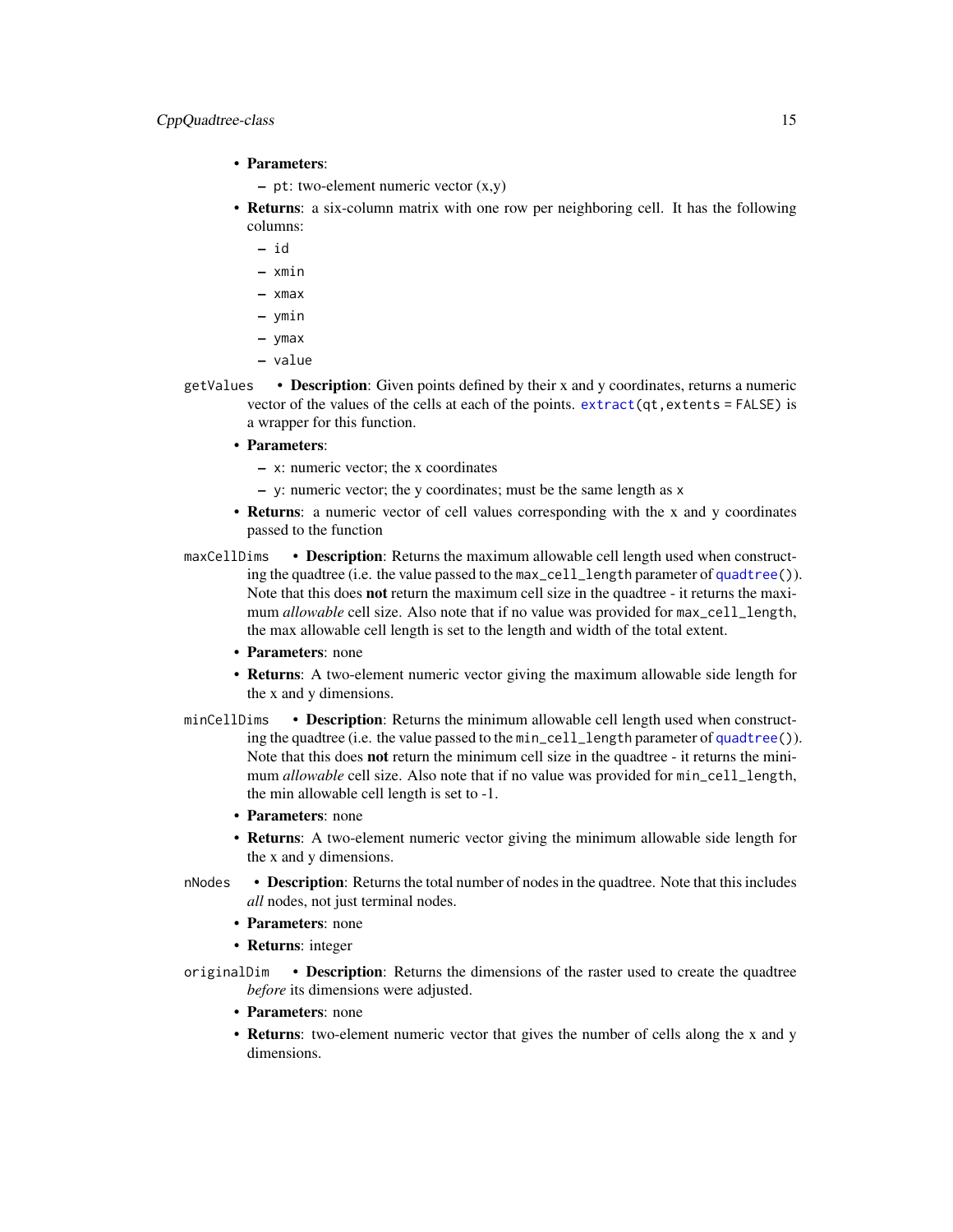- <span id="page-15-0"></span>originalExtent • Description: Returns the extent of the raster used to create the quadtree *before* its dimensions/extent were adjusted. This is equivalent to [extent\(](#page-16-1)qt,original  $=$  TRUE)
	- Parameters: none
	- Returns: four-element numeric vector, in this order: xmin, xmax, ymin, ymax
- originalRes Description: Returns the resolution of the raster used to create the quadtree *before* its dimensions/extent were adjusted.
	- Parameters: none
	- Returns: two-element numeric vector (x cell length, y cell length)
- print Description: Returns a string that represents the quadtree.
	- Parameters: none
	- **Returns**: a string
- projection **Description**: Returns the proj4string of the quadtree.
	- Parameters: none
	- **Returns**: a string
- root **Description**: Returns the root node of the quadtree.
	- Parameters: none
	- Returns: a [CppNode](#page-9-1) object
- setOriginalValues Description: Sets the properties that record the extent and dimensions of the original raster used to create the quadtree
	- Parameters:
		- xmin: double
		- xmax: double
		- ymin: double
		- ymax: double
		- nX: integer number of cells along the x dimension
		- nY: integer number of cells along the y dimension
	- Returns: void no return value
- setProjection Description: Sets the the proj4string of the quadtree.

## • Parameters:

- proj4string: string
- Returns: void no return value
- setValues **Description**: Given points defined by their x and y coordinates and a vector of values, sets the values of the quadtree cells at each of the points. [set\\_values\(](#page-38-1)) is a wrapper for this function - see its documentation page for more details.
	- Parameters:
		- x: numeric vector; the x coordinates
		- y: numeric vector; the y coordinates; must be the same length as x
		- newVals: numeric vector; must be the same length as x and y
	- Returns: void no return value

transformValues • Description: Uses a function to transform the values of all cells. [transform\\_values\(](#page-42-1)) is a wrapper for this function - see its documentation page for more details.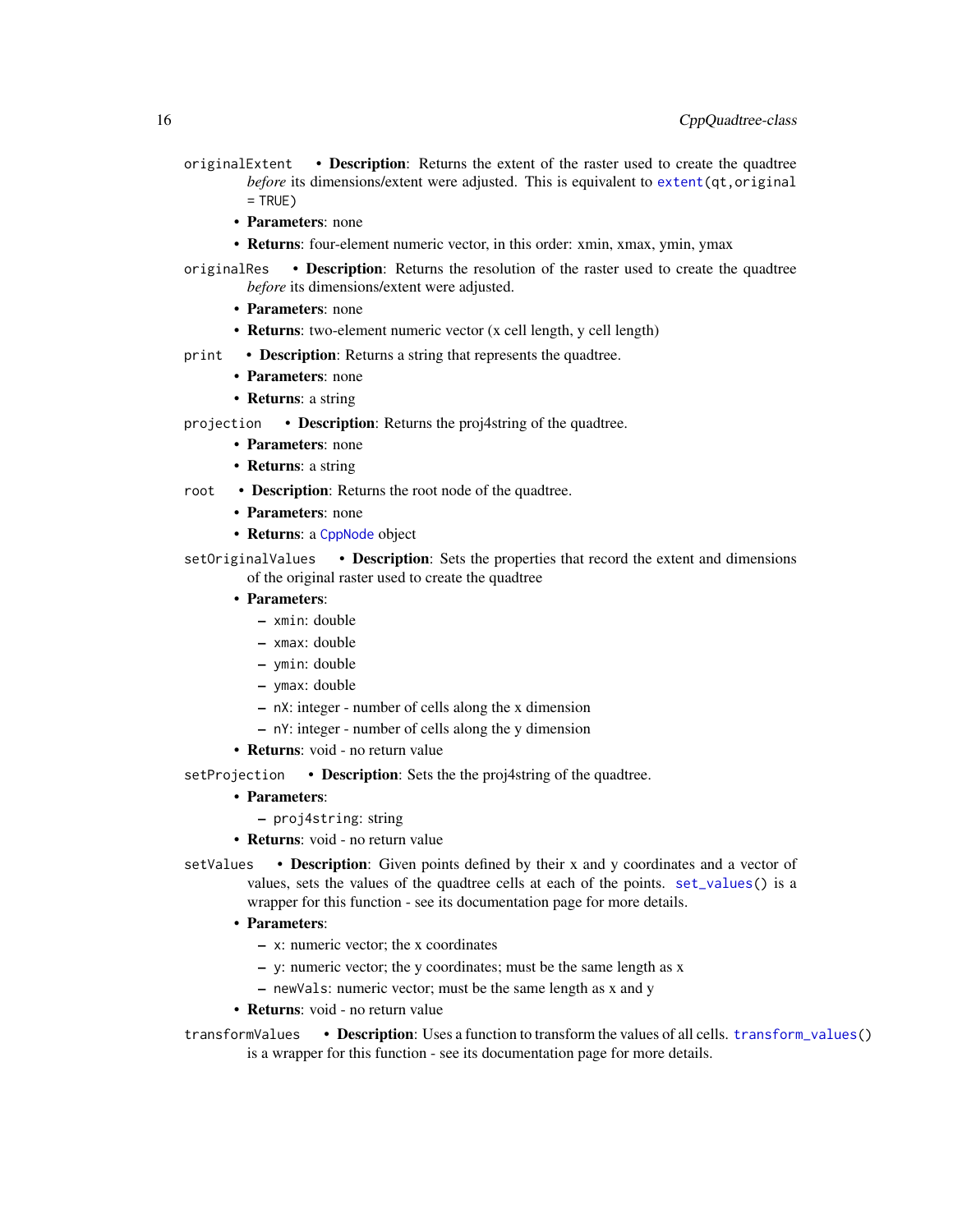#### <span id="page-16-0"></span>extent 17

#### • Parameters:

- trasform\_fun: function
- Returns: void no return value
- writeQuadtree Description: Writes a quadtree to a file. [write\\_quadtree\(](#page-37-2)) is a wrapper for this function - see its documentation page for more details.
	- Parameters:
		- filePath: string; the file to save the quadtree to
	- Returns: void no return value

<span id="page-16-1"></span>extent **Get the extent of a Quadtree** 

#### Description

Gets the extent of the [Quadtree](#page-35-1) as an [Extent](#page-0-0) object (from the raster package).

## Usage

```
## S4 method for signature 'Quadtree'
extent(x, original = FALSE)
```
#### Arguments

x a [Quadtree](#page-35-1)

original boolean; if FALSE (the default), it returns the total extent covered by the quadtree. If TRUE, the function returns the extent of the original raster used to create the quadtree, before the dimensions were adjusted by padding with NAs and/or the raster was resampled.

#### Value

an [Extent](#page-0-0) object

```
library(quadtree)
data(habitat)
# create a quadtree
qt <- quadtree(habitat, split_threshold = .1, adj_type = "expand")
# retrieve the extent and the original extent
ext <- extent(qt)
ext_orig <- extent(qt, original = TRUE)
ext
ext_orig
```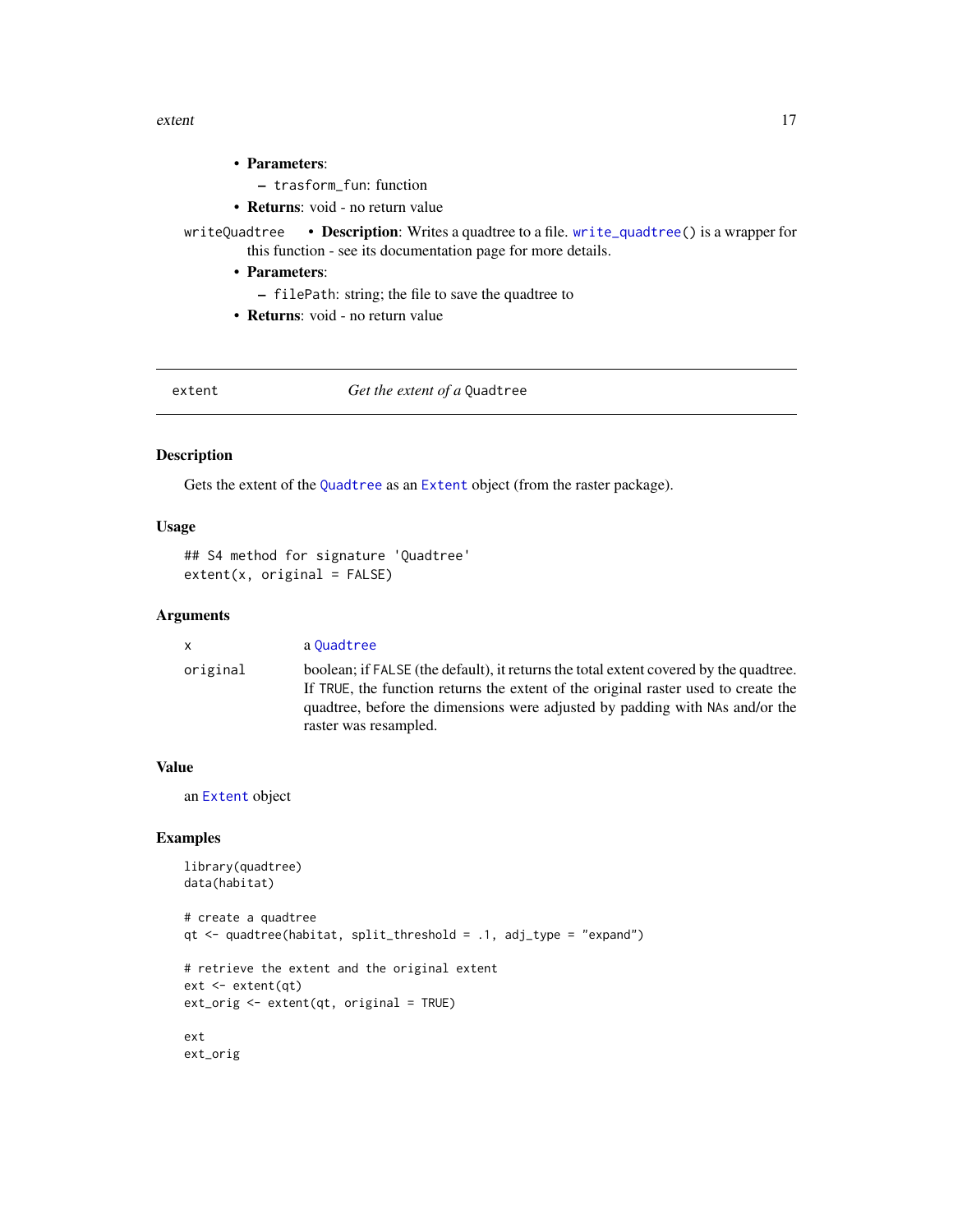```
# plot them
plot(qt)
rect(ext[1], ext[3], ext[2], ext[4], border = "blue", lwd = 4)rect(ext_orig[1], ext_orig[3], ext_orig[2], ext_orig[4],
     border = "red", 1wd = 4)
```
#### extract *Extract* Quadtree *values*

#### Description

Extracts the cell values and optionally the cell extents at the given points.

#### Usage

```
## S4 method for signature 'Quadtree,ANY'
extract(x, y, extents = FALSE)
```
## Arguments

| X       | a Quadtree                                                                                                                                                           |
|---------|----------------------------------------------------------------------------------------------------------------------------------------------------------------------|
| y       | a two-column matrix representing point coordinates. First column contains the<br>x-coordinates, second column contains the y-coordinates                             |
| extents | boolean; if FALSE (the default), a vector containing cell values is returned. If<br>TRUE, a matrix is returned providing each cell's extent in addition to its value |

## Value

If extents = FALSE, returns a numeric vector corresponding to the values at the points represented by pts.

If extents = TRUE, returns a six-column numeric matrix providing the extent of each cell along with the cell's value and ID. The six columns are, in this order: id, xmin, xmax, ymin, ymax, value.

```
library(quadtree)
data(habitat)
# create quadtree
qt1 <- quadtree(habitat, split_threshold = .1, adj_type = "expand")
plot(qt1)
# create points at which we'll extract values
coords <- seq(-1000, 40010, length.out = 10)
pts <- cbind(coords,coords)
# extract the cell values
```
<span id="page-17-0"></span>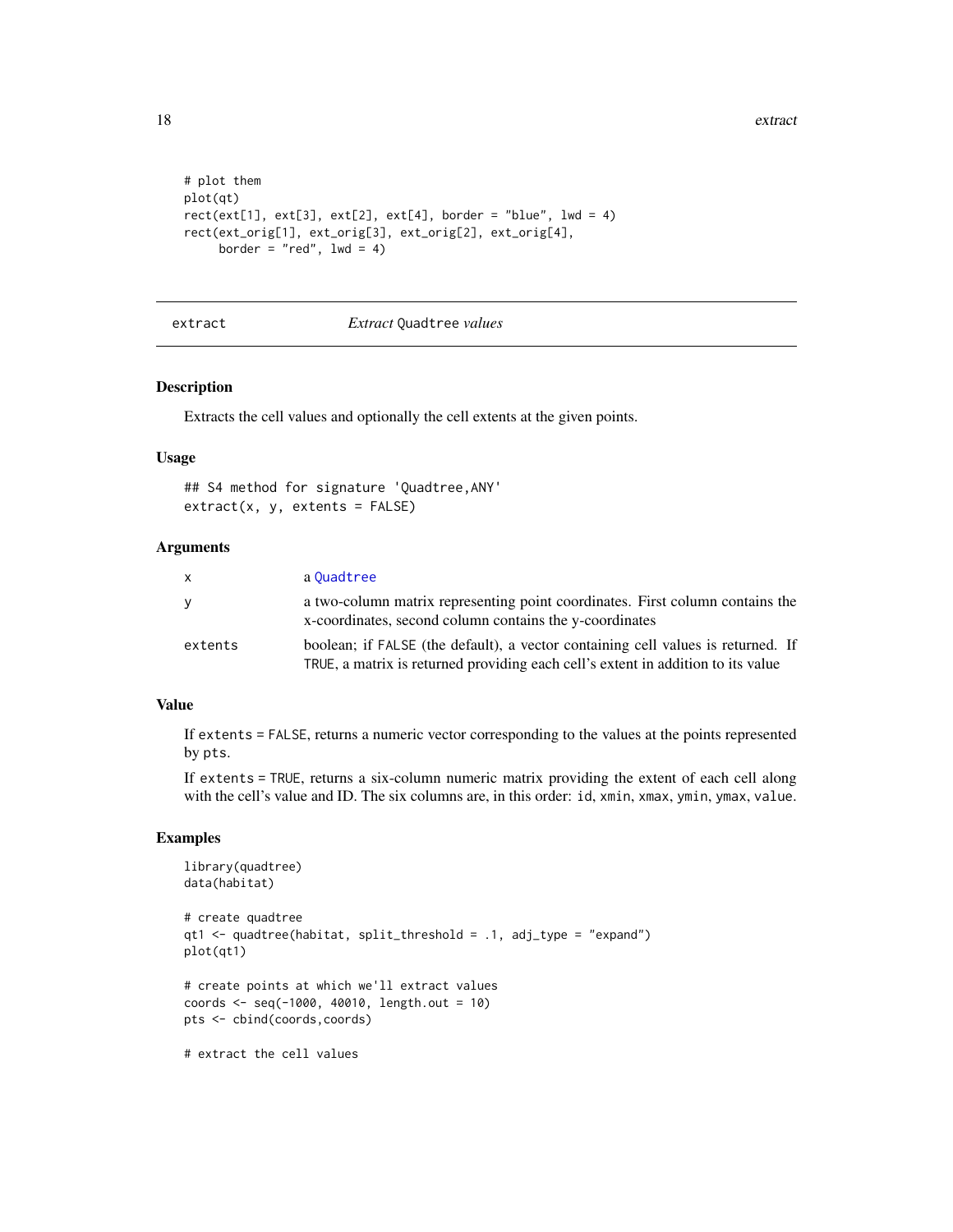#### <span id="page-18-0"></span>find\_lcp 19

```
vals <- extract(qt1, pts)
# plot the quadtree and the points
plot(qt1, border\_col = "gray50", border\_lwd = .4)points(pts, pch = 16, cex = .6)
text(pts, labels = round(vals, 2), pos = 4)# we can also extract the cell extents in addition to the values
extract(qt1, pts, extents = TRUE)
```
<span id="page-18-1"></span>find\_lcp *Find the LCP between two points on a* Quadtree

#### Description

Finds the least-cost path (LCP) from the start point (the point used to create the [LcpFinder](#page-24-1)) to another point, using a [Quadtree](#page-35-1) as a resistance surface.

#### Usage

```
## S4 method for signature 'Quadtree'
find_lcp(
  x,
  start_point,
  end_point,
 use_orig_points = TRUE,
 xlim = NULL,ylim = NULL,
  search_by_centroid = FALSE
\lambda
```
## S4 method for signature 'LcpFinder' find\_lcp(x, end\_point, allow\_same\_cell\_path = FALSE)

#### Arguments

| $\mathsf{x}$    | a LcpFinder or a Quadtree                                                                                                                                                                               |  |
|-----------------|---------------------------------------------------------------------------------------------------------------------------------------------------------------------------------------------------------|--|
| start_point     | two-element numeric vector; the x and y coordinates of the starting point. Not<br>used if x is a LcpF inder since the start point is determined when the LcpF inder<br>is created (using lcp_finder()). |  |
| end_point       | two-element numeric vector; the x and y coordinates of the destination point                                                                                                                            |  |
| use_orig_points |                                                                                                                                                                                                         |  |
|                 | boolean; if TRUE (the default), the path is calculated between start_point and<br>end_point. If FALSE, the path is calculated between the centroids of the cells<br>the points fall in.                 |  |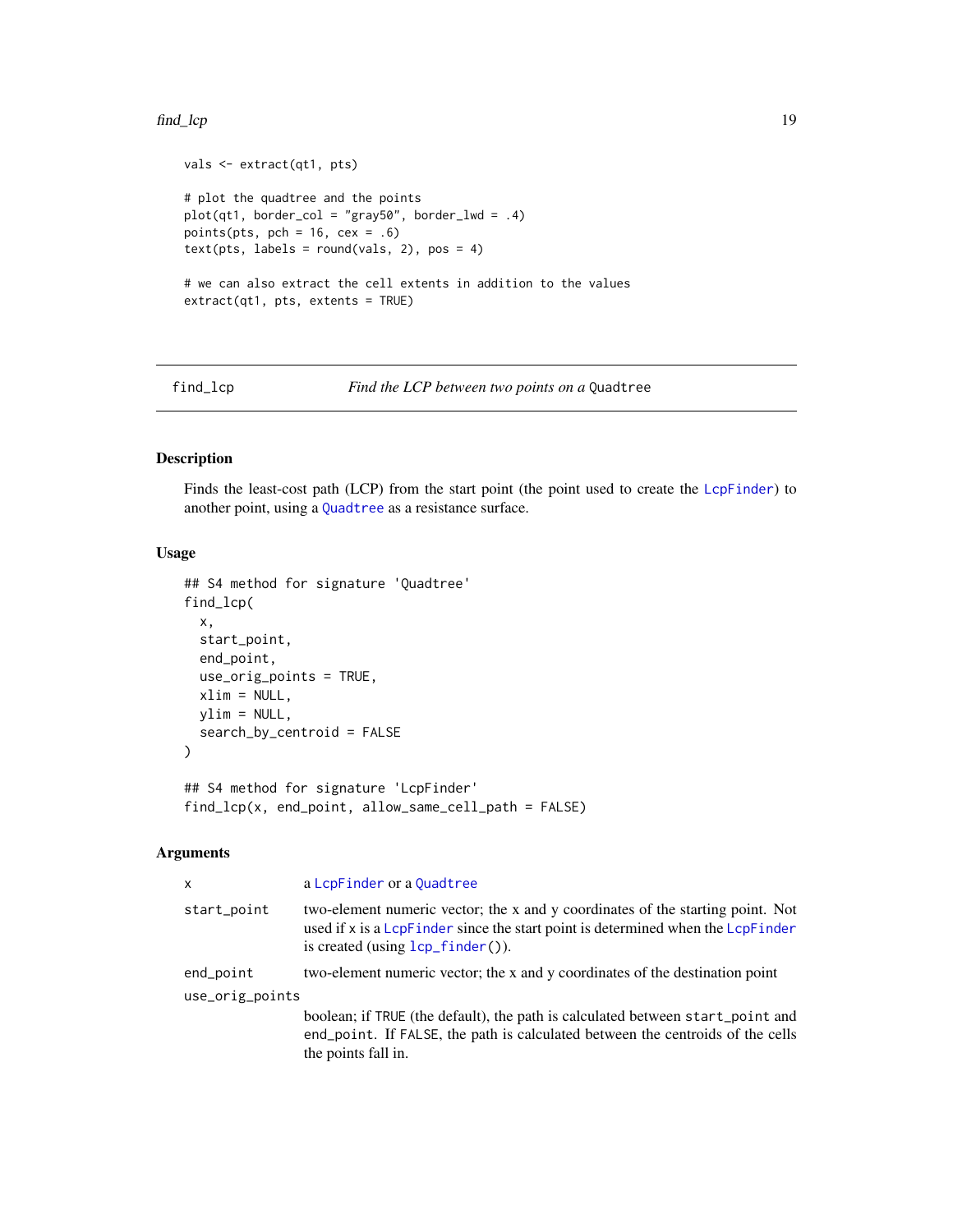<span id="page-19-0"></span>

| xlim                 | two-element numeric vector (xmin, xmax); passed to lcp_f inder (); constrains<br>the nodes included in the network to those whose x limits fall in the range spec-<br>ified in x l im. If NULL the x limits of x are used                                                            |  |
|----------------------|--------------------------------------------------------------------------------------------------------------------------------------------------------------------------------------------------------------------------------------------------------------------------------------|--|
| ylim                 | same as xlim, but for y                                                                                                                                                                                                                                                              |  |
| search_by_centroid   |                                                                                                                                                                                                                                                                                      |  |
|                      | boolean; passed to lcp_finder(); determines which cells are considered to be<br>"in" the box specified by xlim and ylim. If FALSE (the default) any cell that<br>overlaps with the box is included. If TRUE, a cell is only included if its <b>centroid</b><br>falls inside the box. |  |
| allow_same_cell_path |                                                                                                                                                                                                                                                                                      |  |
|                      | boolean; default is FALSE; if TRUE, allows paths to be found between two<br>points that fall in the same cell. See 'Details' for more.                                                                                                                                               |  |

#### Details

See the vignette 'quadtree-lcp' for more details and examples (i.e. run vignette("quadtree-lcp", package = "quadtree"))

Using find\_lcp(<Quadtree>) rather than find\_lcp(<LcpFinder>) is simply a matter of convenience - when a [Quadtree](#page-35-1) is passed to find\_lcp(), it automatically creates an [LcpFinder](#page-24-1) and then uses find\_lcp(<LcpFinder>) to get the path between the two points. This is convenient if you only want a single LCP. However, if you want to find multiple LCPs from a sin-gle start point, it is better to first create the [LcpFinder](#page-24-1) object using [lcp\\_finder\(](#page-24-2)) and then use find\_lcp(<LcpFinder>) for finding LCPs. This is because an [LcpFinder](#page-24-1) object saves state, so subsequent calls to find\_lcp(<LcpFinder>) will run faster.

By default, if the end point falls in the same cell as the start point, the path will consist only of the point associated with the cell. When using find\_lcp with a [LcpFinder](#page-24-1), setting allow\_same\_cell\_path to TRUE allows for paths to be found within a single cell. In this case, if the start and end points fall in the same cell, the path will consist of two points - the point associated with the cell and end\_point. If using find\_lcp with a [Quadtree](#page-35-1), this will automatically be allowed if use\_orig\_points is TRUE.

#### Value

Returns a five column matrix representing the LCP. It has the following columns:

- x: x coordinate of this point (centroid of the cell)
- y: y coordinate of this point (centroid of the cell)
- cost\_tot: the cumulative cost up to this point
- dist\_tot: the cumulative distance up to this point note that this is not straight-line distance, but instead the distance along the path
- cost\_cell: the cost of the cell that contains this point
- id: the ID of the cell that contains this point

If no path is possible between the two points, a zero-row matrix with the previously described columns is returned.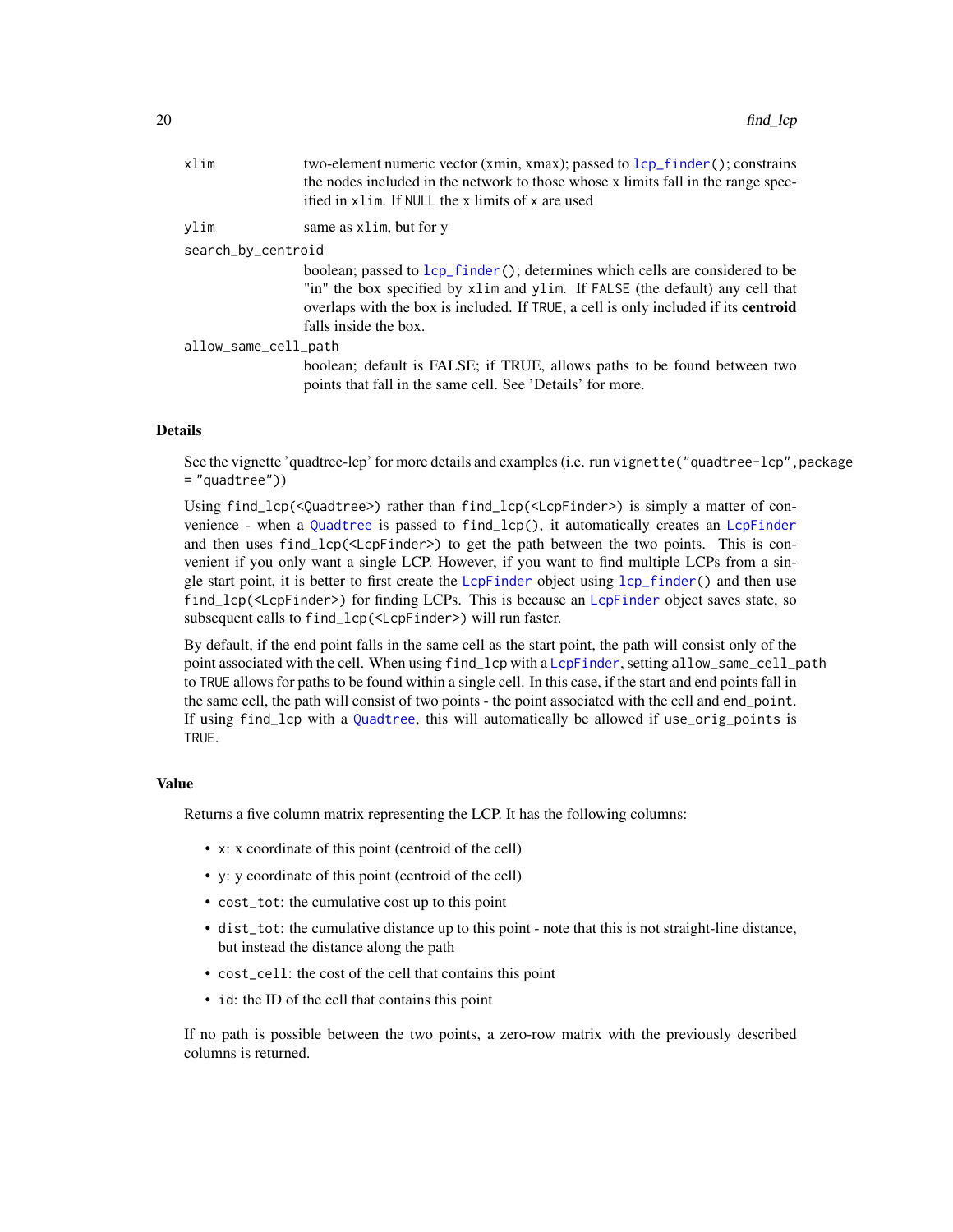#### <span id="page-20-0"></span>find\_lcps 21

## See Also

[lcp\\_finder\(](#page-24-2)) creates the LCP finder object used as input to this function. [find\\_lcps\(](#page-20-1)) calculates all LCPs whose cost-distance is less than some value. [summarize\\_lcps\(](#page-39-1)) outputs a summary matrix of all LCPs that have been calculated so far.

#### Examples

```
####### NOTE #######
# see the "quadtree-lcp" vignette for more details and examples:
# vignette("quadtree-lcp", package = "quadtree")
####################
library(quadtree)
data(habitat)
# create a quadtree
qt \leq quadtree(habitat, split_threshold = .1, adj_type = "expand")
plot(qt, crop = TRUE, na_col = NULL, border_lwd = .4)# define our start and end points
start_pt <- c(6989, 34007)
end_pt <- c(33015, 38162)
# create the LCP finder object and find the LCP
lcpf <- lcp_finder(qt, start_pt)
path <- find_lcp(lcpf, end_pt)
# plot the LCP
plot(qt, crop = TRUE, na_col = NULL, border_col = "gray30", border_lwd = .4)points(rbind(start_pt, end_pt), pch = 16, col = "red")
lines(path[, 1:2], col = "black")# note that the above path can also be found as follows:
path <- find_lcp(qt, start_pt, end_pt)
```
<span id="page-20-1"></span>find\_lcps *Find LCPs to surrounding points*

#### Description

Calculates least-cost paths (LCPs) from the start point (the point used to create the [LcpFinder](#page-24-1)) to surrounding points. A constraint can be placed on the LCPs so that only LCPs that are less than some specified cost-distance are returned.

```
## S4 method for signature 'LcpFinder'
find\_lcps(x, limit = NULL, return\_summary = TRUE)
```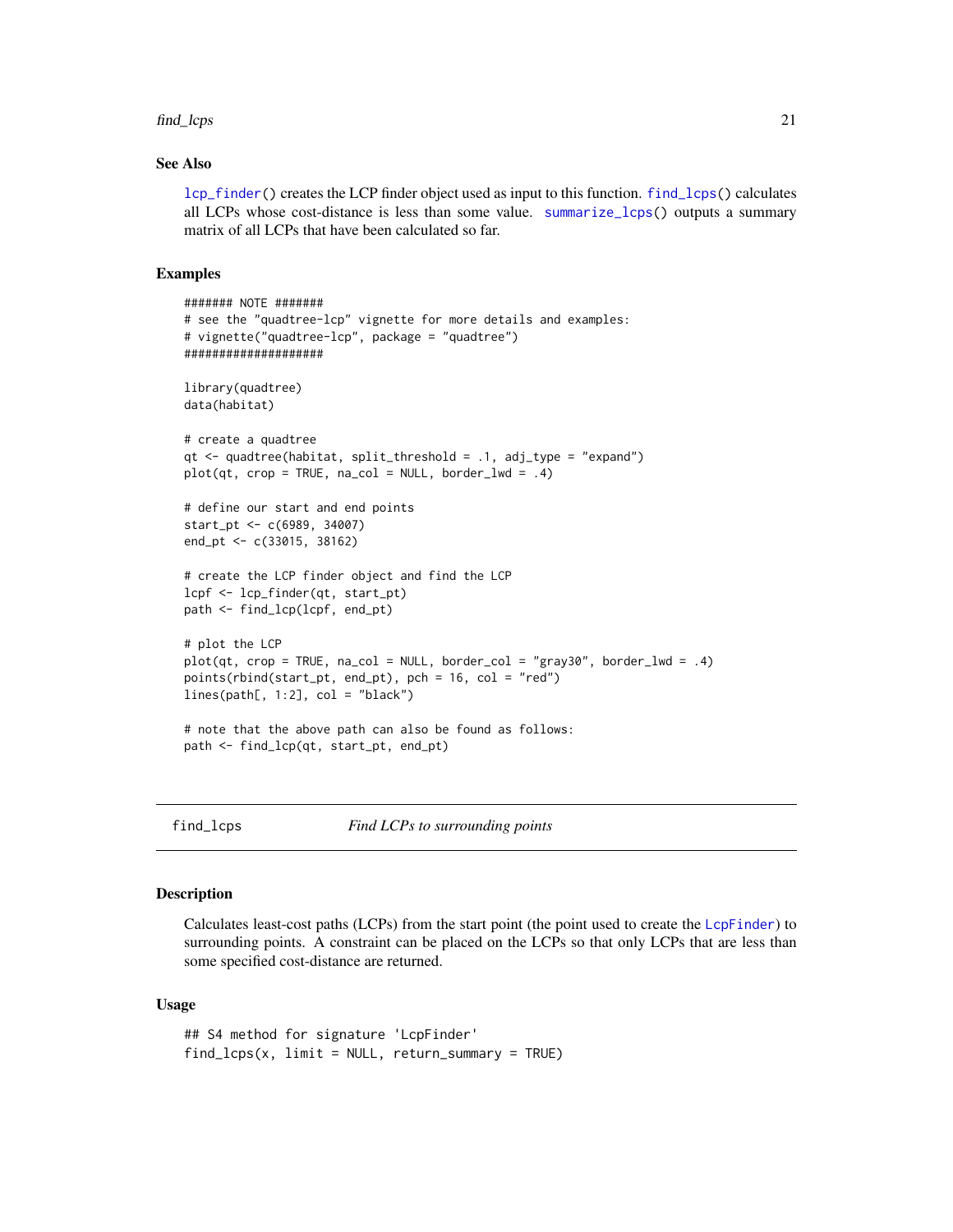#### <span id="page-21-0"></span>**Arguments**

| x.    | a LcpFinder                                                                                                                                                             |
|-------|-------------------------------------------------------------------------------------------------------------------------------------------------------------------------|
| limit | numeric; the maximum cost-distance for the LCPs. If NULL (the default), no<br>limit is applied and all possible LCPs (within the LcpF inder's search area) are<br>found |
|       | return_summary boolean; if TRUE (the default), summarize_lcps() is used to return a summary<br>matrix of all paths found. If FALSE, no value is returned.               |

## **Details**

Once the LCPs have been calculated,  $find\_lcp()$  can be used to extract paths to individual points. No further calculation will be required to retrieve these paths so long as they were calculated when find\_lcps() was run.

A very important note to make is that once the LCP tree is calculated, it never gets smaller. For example, we could use [find\\_lcps\(](#page-20-1)) with limit = NULL to calculate all LCPs. If we then used [find\\_lcps\(](#page-20-1)) on the same LcpFinder but this time used a limit, it would still return *all* of the LCPs, even those that are greater than the specified limit, since the tree never shrinks.

## Value

If return\_summary is TRUE, [summarize\\_lcps\(](#page-39-1)) is used to return a matrix summarizing each LCP found. See the help page of that function for details on the return matrix. If return\_summary is FALSE, no value is returned.

## See Also

[lcp\\_finder\(](#page-24-2)) creates the [LcpFinder](#page-24-1) object used as input to this function. [find\\_lcp\(](#page-18-1)) returns the LCP between the start point and another point. [summarize\\_lcps\(](#page-39-1)) outputs a summary matrix of all LCPs that have been calculated so far.

```
####### NOTE #######
# see the "quadtree-lcp" vignette for more details and examples:
# vignette("quadtree-lcp", package = "quadtree")
####################
library(quadtree)
data(habitat)
qt <- quadtree(habitat, split_threshold = .1, adj_type = "expand")
start_pt <- c(19000, 25000)
# finds LCPs to all cells
lcpf1 <- lcp_finder(qt, start_pt)
paths1 <- find_lcps(lcpf1, limit = NULL)
# limit LCPs by cost-distance
```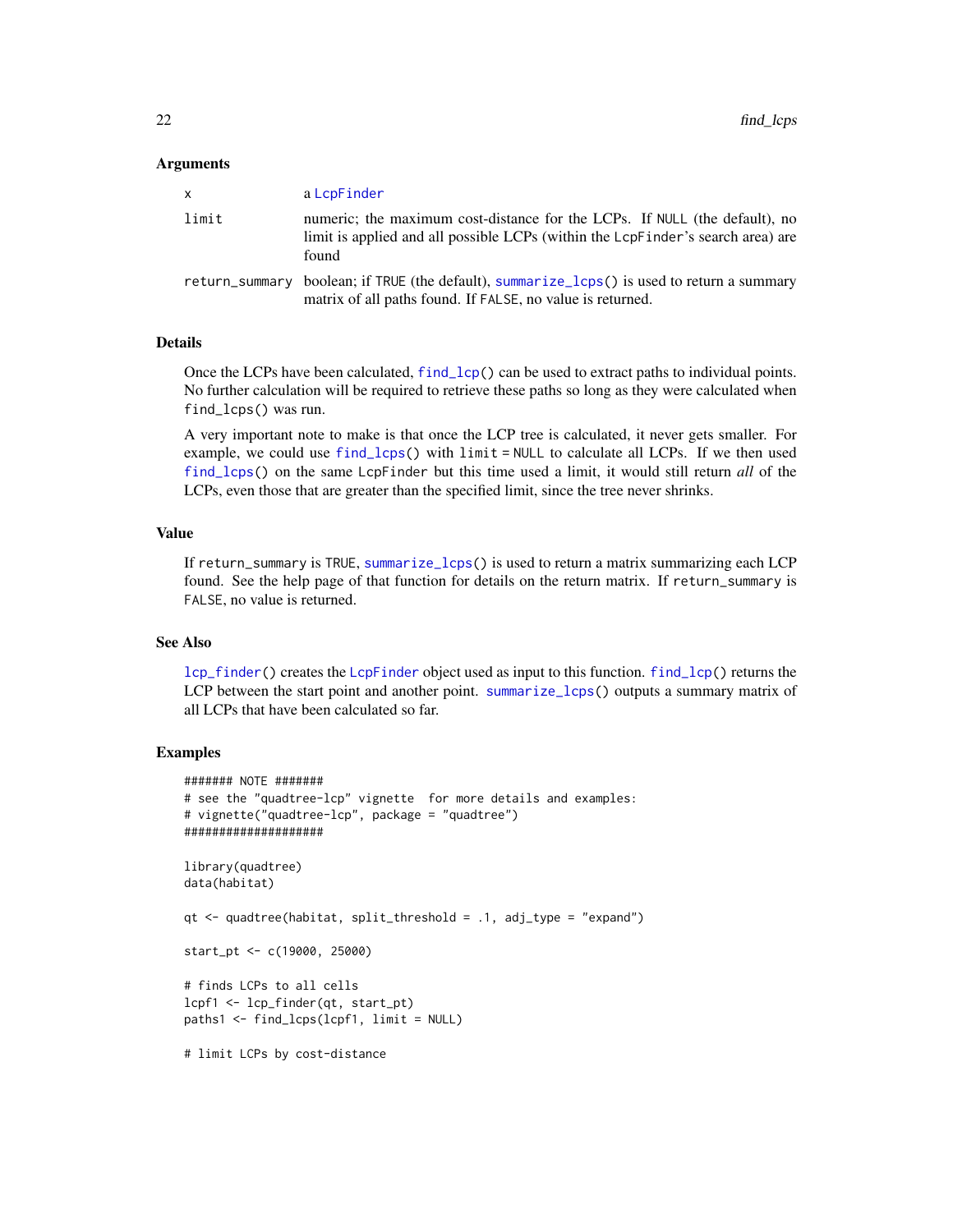## <span id="page-22-0"></span>get\_neighbors 23

```
lcpf2 <- lcp_finder(qt, start_pt)
paths2 <- find_lcps(lcpf2, limit = 5000)
# Now plot the reachable cells
plot(qt, crop = TRUE, na_col = NULL, border_lwd = .3)points(lcpf1, col = "black", pch = 16, cex = 1)
points(lcpf2, col = "red", pch = 16, cex = .7)
points(start_pt[1], start_pt[2], bg = "skyblue", col = "black", pch = 24,
      cex = 1.5
```
<span id="page-22-1"></span>get\_neighbors *Get the neighbors of a* Quadtree *cell*

## Description

Returns a matrix with information about the neighbors of a quadtree cell.

#### Usage

```
## S4 method for signature 'Quadtree,numeric'
get_neighbors(x, y)
```
#### Arguments

| Ouadtree                                                                         |
|----------------------------------------------------------------------------------|
| two-element numeric vector; the x and y coordinates of a point - this is used to |
| identify which quadtree cell to find neighbors for.                              |

#### Value

A six-column matrix with one row per neighboring cell. It has the following columns:

- id: the ID of the cell
- xmin, xmax, ymin, ymax: the x and y limits of the cell
- value: the value of the cell

Note that this return matrix only includes terminal nodes/cells - that is, cells that have no children. Also note that cells that are diagonal from each other are considered to be neighbors.

```
library(quadtree)
data(habitat)
# create a quadtree
qt <- quadtree(habitat, split_threshold = .1, adj_type = "expand")
# get the cell's neighbors
pt <- c(27000, 10000)
```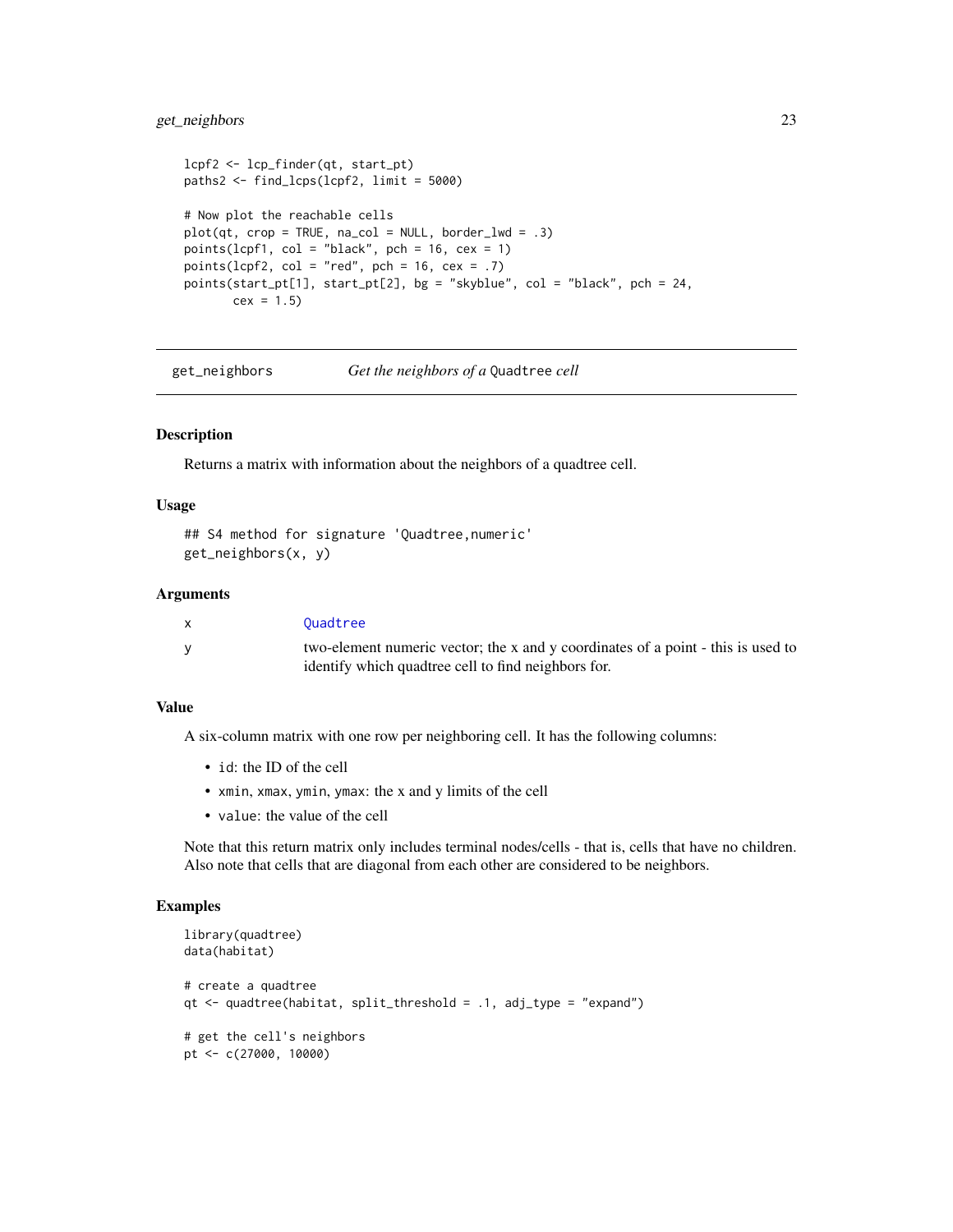```
nbs <- get_neighbors(qt, pt)
# plot the neighbors
plot(qt, border_lwd = .3)points(pt[1], pt[2], col = "black", bg = "lightblue", pch = 21)with(data.frame(nbs),
  rect(xmin, ymin, xmax, ymax, col = "red", border = "black", lwd = 2))
```
habitat *Sample raster data for the* quadtree *package*

#### Description

habitat is a [RasterLayer](#page-0-0) containing habitat suitability values where each cell takes on a value between 0 and 1.

habitat\_roads is a [RasterLayer](#page-0-0) with the exact same footprint as habitat, but the values represent the presence/absence of roads in that cell. 1 indicates presence, while 0 indicates absence.

#### Usage

```
data(habitat)
data(habitat_roads)
```
#### Format

[RasterLayer](#page-0-0)

## Details

These rasters are included for two reasons. First, they provide the datasets that are used for the code examples in the help files and the vignettes. Second, they provide easy-to-access datasets for users to experiment with when learning how to use the quadtree package.

```
library(quadtree)
data(habitat)
data(habitat_roads)
old\_par \leftarrow par(mfrom = c(1, 2))plot(habitat)
plot(habitat_roads)
qt1 <- quadtree(habitat, .1)
qt2 <- quadtree(habitat_roads, .1)
plot(qt1, crop = TRUE, na_col = NULL, border_lwd = .3)plot(qt2, crop = TRUE, na_col = NULL, border_lwd = .3)par(old_par)
```
<span id="page-23-0"></span>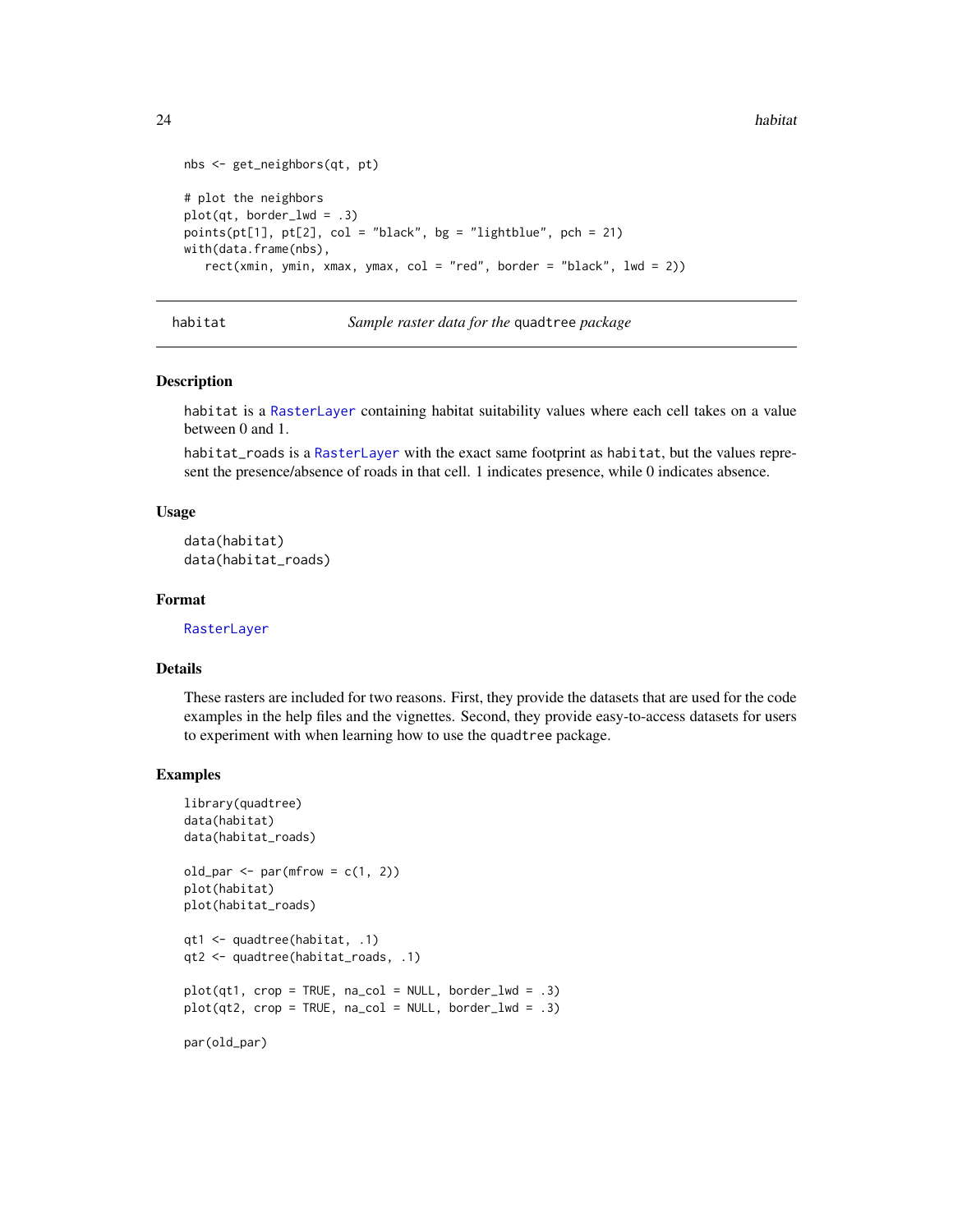## <span id="page-24-1"></span><span id="page-24-0"></span>Description

This S4 class is a wrapper around a CppLcpFinder C++ object that is made available to R via the 'Rcpp' package. Instances of this class can be created from a [Quadtree](#page-35-1) object using the [lcp\\_finder](#page-24-2) function.

The methods of the C++ object ([CppLcpFinder](#page-8-1)) can be accessed from R, but the typical end-user should have no need of these methods - they are meant for internal use. That being said, descriptions of the available methods can be found on the [CppLcpFinder](#page-8-1) documentation page.

#### Details

Functions for creating a LcpFinder object:

• [lcp\\_finder\(](#page-24-2))

## Methods:

- [find\\_lcp\(](#page-18-1))
- [find\\_lcps\(](#page-20-1))
- [plot\(](#page-30-1))
- [show\(](#page-40-1))
- [summarize\\_lcps\(](#page-39-1))
- [summary\(](#page-40-2))

## Slots

ptr a C++ object of class CppLcpFinder

<span id="page-24-2"></span>lcp\_finder *Create a* LcpFinder

## Description

Creates a [LcpFinder](#page-24-1) object that can then be used by [find\\_lcp](#page-18-1) and [find\\_lcps](#page-20-1) to find least-cost paths (LCPs) using a [Quadtree](#page-35-1) as a resistance surface.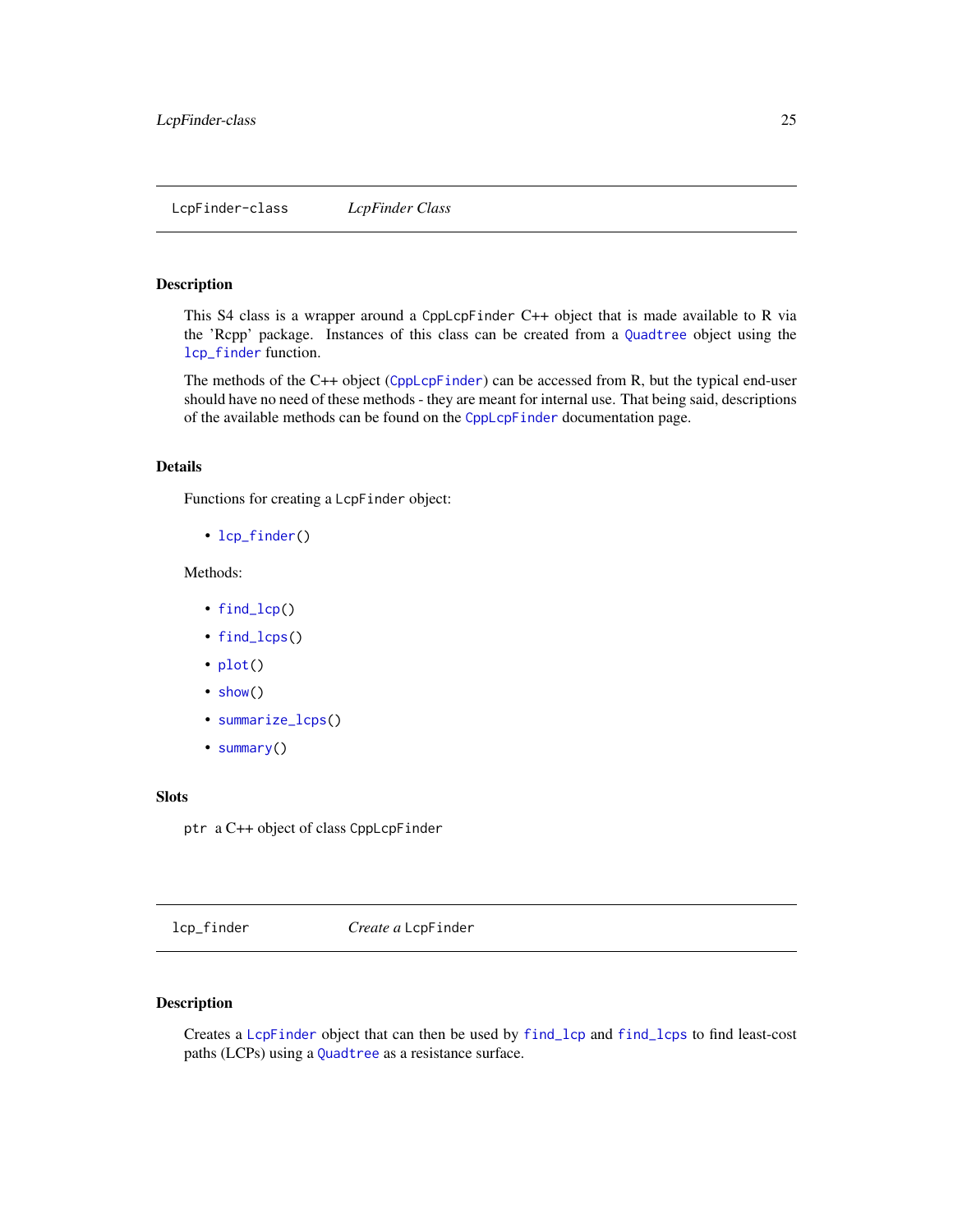## Usage

```
## S4 method for signature 'Quadtree'
lcp_finder(
  x,
  start_point,
 xlim = NULL,ylim = NULL,new\_points = matrix(nrow = 0, ncol = 2),
  search_by_centroid = FALSE
)
```
#### Arguments

| X                  | a Quadtree to be used as a resistance surface                                                                                                                                                                                                             |  |
|--------------------|-----------------------------------------------------------------------------------------------------------------------------------------------------------------------------------------------------------------------------------------------------------|--|
| start_point        | two-element numeric vector $(x, y)$ - the x and y coordinates of the starting point                                                                                                                                                                       |  |
| xlim               | two-element numeric vector (xmin, xmax) - constrains the nodes included in the<br>network to those whose x limits fall in the range specified in x1 im. If NULL the<br>x limits of x are used                                                             |  |
| vlim               | same as xlim, but for y                                                                                                                                                                                                                                   |  |
| new_points         | a two-column matrix representing point coordinates. First column contains the<br>x-coordinates, second column contains the y-coordinates. This matrix specifies<br>point locations to use instead of the node centroids. See 'Details' for more.          |  |
| search_by_centroid |                                                                                                                                                                                                                                                           |  |
|                    | boolean; determines which cells are considered to be "in" the box specified by<br>xlim and ylim. If FALSE (the default) any cell that overlaps with the box is<br>included. If TRUE, a cell is only included if its <b>centroid</b> falls inside the box. |  |

#### Details

See the vignette 'quadtree-lcp' for more details and examples (i.e. run vignette ("quadtree-lcp", package  $=$  "quadtree"))

To find a least-cost path, the cells are treated as points - by default, the cell centroids are used. This results in some degree of error, especially for large cells. The new\_points parameter can be used to specify the points used to represent the cells - this is particularly useful for specifying the points to be used for the start and end cells. Each point in the matrix will be used as the point for the cell it falls in (if two points fall in the same cell, the first point is used). Note that this raises the possibility that a straight line between neighboring cells may pass through other cells as well, which complicates the calculation of the edge cost. To mitigate this, when a straight line between neighboring cells passes through a different cell, the path is adjusted so that it actually consists of two segments - the start point to the "corner point" where the two cells meet, and then from that point to the end point. See the "quadtree-lcp" vignette for a graphical example of this situation.

An LcpFinder saves state, so once the LCP tree is calculated, individual LCPs can be retrieved without further computation. This makes it efficient at calculating multiple LCPs from a single starting point. However, in the case where only a single LCP is needed, [find\\_lcp\(](#page-18-1)) offers an interface for finding an LCP without needing to use lcp\_finder() to create the LcpFinder object first.

<span id="page-25-0"></span>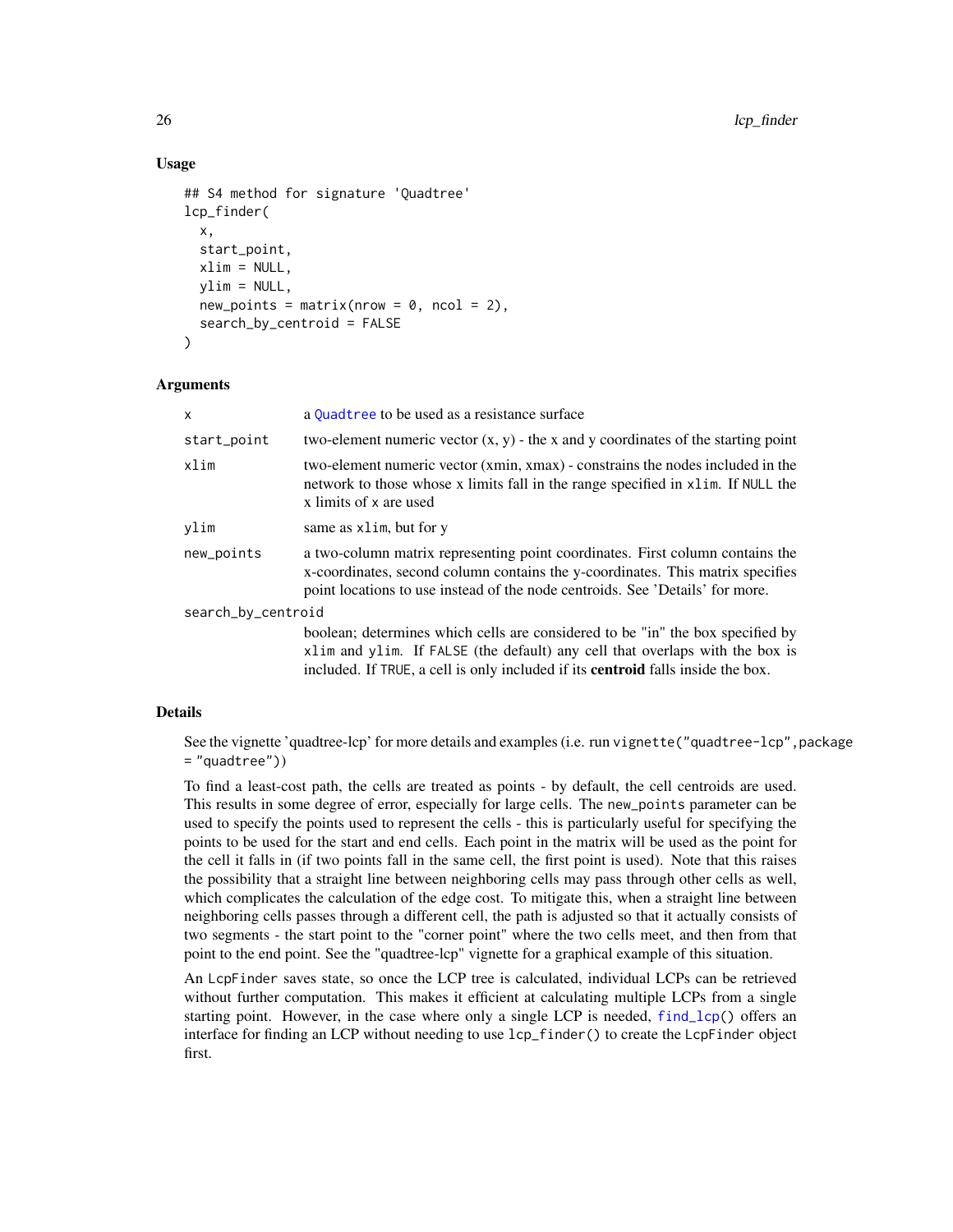<span id="page-26-0"></span>n\_cells 27

## Value

a [LcpFinder](#page-24-1)

## See Also

[find\\_lcp\(](#page-18-1)) returns the LCP between the start point and another point. [find\\_lcps\(](#page-20-1)) finds all LCPs whose cost-distance is less than some value. [summarize\\_lcps\(](#page-39-1)) outputs a summary matrix of all LCPs that have been calculated so far. [points\(](#page-30-1)) and [lines\(](#page-30-1)) can be used to plot a [LcpFinder](#page-24-1).

#### Examples

```
####### NOTE #######
# see the "quadtree-lcp" vignette for more details and examples:
# vignette("quadtree-lcp", package = "quadtree")
####################
library(quadtree)
data(habitat)
qt \leq quadtree(habitat, split_threshold = .1, adj_type = "expand")
# find the LCP between two points
start_pt <- c(6989, 34007)
end_pt <- c(33015, 38162)
# create the LCP finder object and find the LCP
lcpf <- lcp_finder(qt, start_pt)
path <- find_lcp(lcpf, end_pt)
# plot the LCP
plot(qt, crop = TRUE, na_col = NULL, border_lwd = .3)points(rbind(start_pt, end_pt), pch = 16, col = "red")lines(path[, 1:2], col = "black")
```
<span id="page-26-1"></span>n\_cells *Get the number of cells in a* Quadtree

#### Description

Returns the number of nodes/cells in the quadtree.

```
## S4 method for signature 'Quadtree'
n_cells(x, terminal_only = TRUE)
```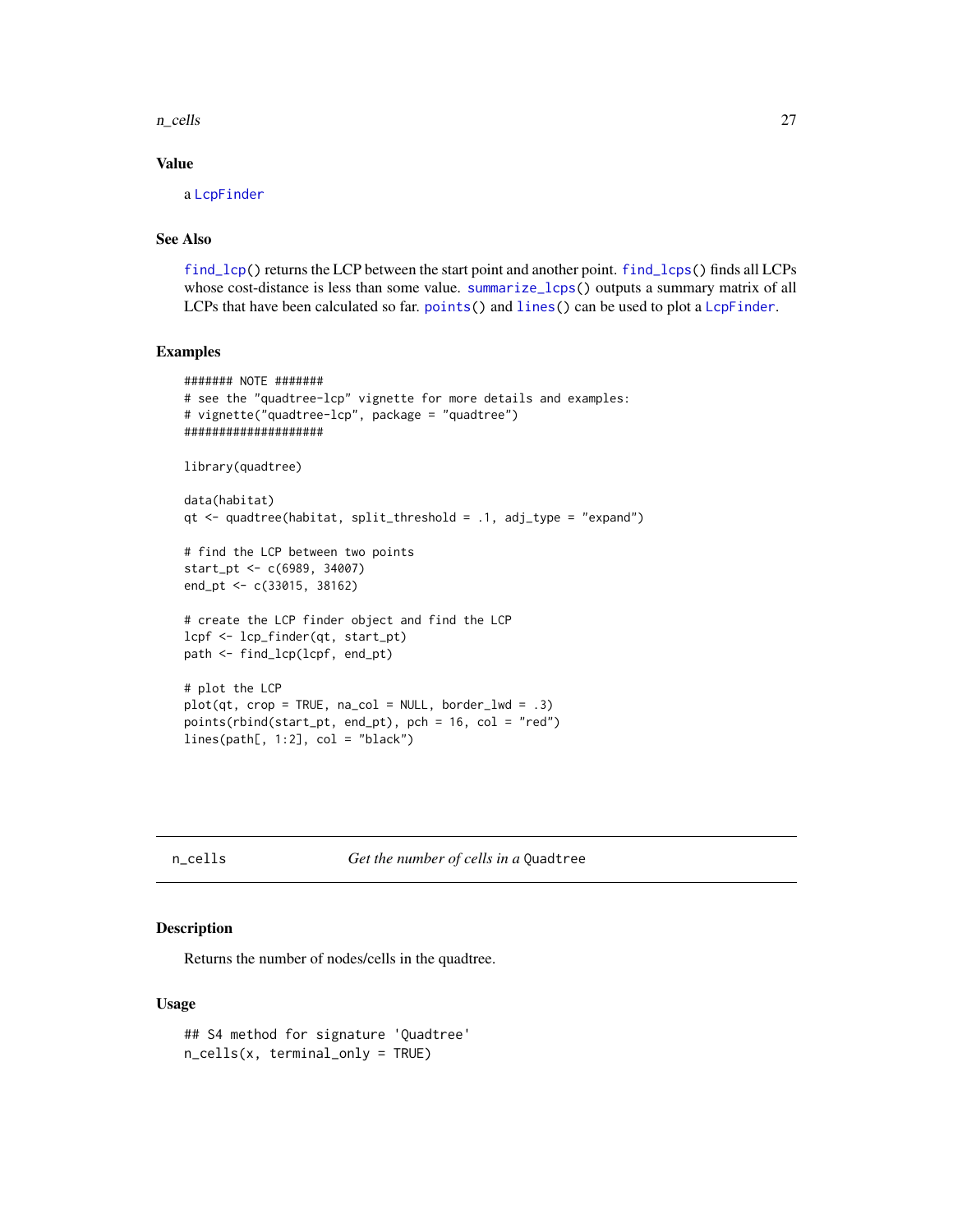## <span id="page-27-0"></span>Arguments

| X             | a Ouadtree                                                                                                                                                    |
|---------------|---------------------------------------------------------------------------------------------------------------------------------------------------------------|
| terminal only | boolean; if TRUE (the default) only the terminal nodes are counted. If FALSE, all<br>nodes are counted, thereby giving the total number of nodes in the tree. |

## Value

a numeric

## Examples

```
library(quadtree)
data(habitat)
qt <- quadtree(habitat, .1)
n_cells(qt)
n_cells(qt, terminal_only = FALSE)
```
## <span id="page-27-2"></span>plot *Plot a* Quadtree

## <span id="page-27-1"></span>Description

Plots a [Quadtree](#page-35-1).

```
## S4 method for signature 'Quadtree,missing'
plot(
  x,
  add = FALSE,
  col = NULL,alpha = 1,
  nb_line_col = NULL,
 border_col = "black",
 border_lwd = 0.4,xlim = NULL,ylim = NULL,
  zlim = NULL,
  crop = FALSE,
  na_{col} = "white",adj\_mar\_auto = 6,legend = TRUE,
  legend_args = list(),
  ...
\mathcal{E}
```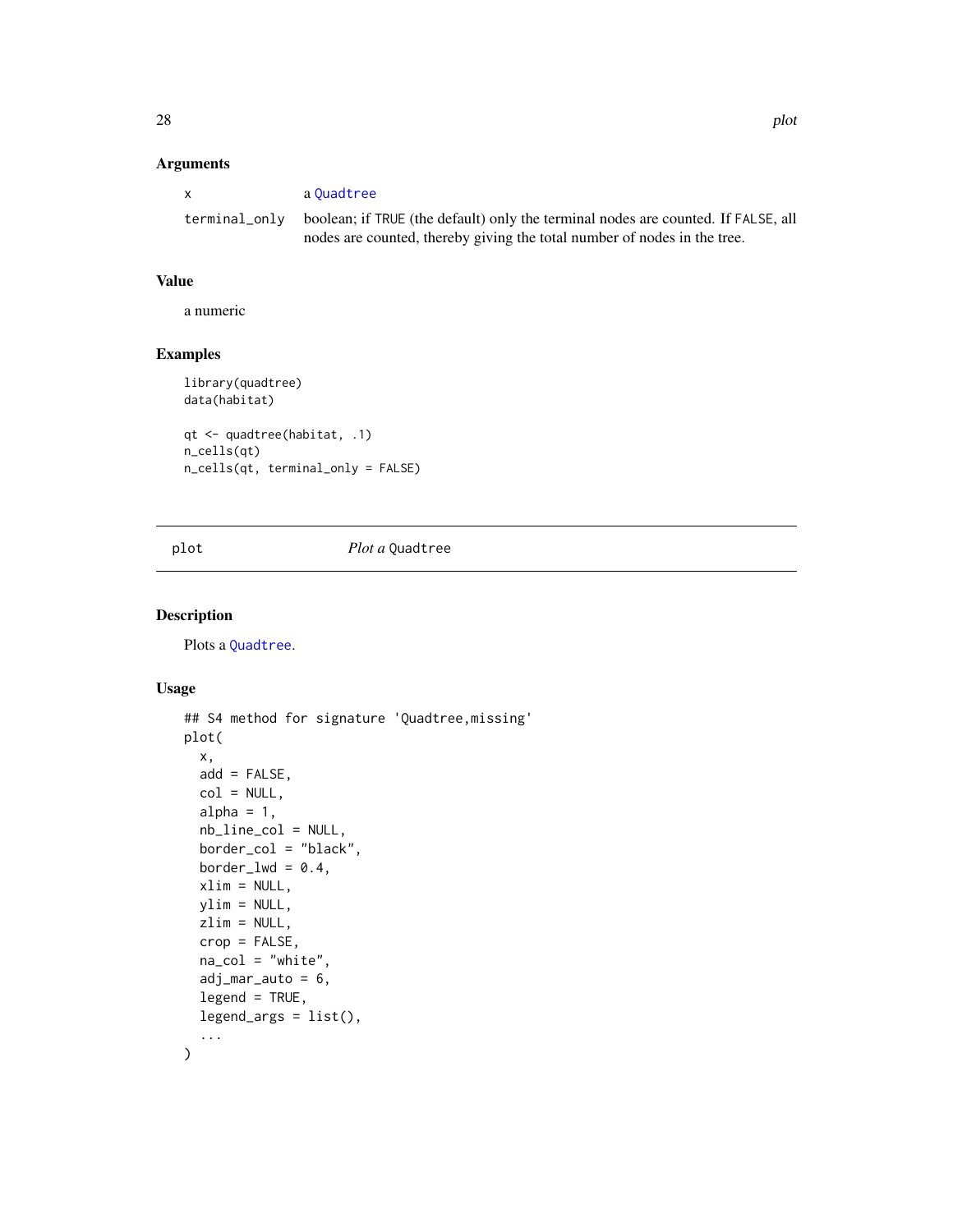#### <span id="page-28-0"></span>plot the contract of the contract of the contract of the contract of the contract of the contract of the contract of the contract of the contract of the contract of the contract of the contract of the contract of the contr

## Arguments

| X            | a Quadtree                                                                                                                                                                                                                                                                                                                                                                                                                                  |
|--------------|---------------------------------------------------------------------------------------------------------------------------------------------------------------------------------------------------------------------------------------------------------------------------------------------------------------------------------------------------------------------------------------------------------------------------------------------|
| add          | boolean; if FALSE (the default) a new plot is created. If TRUE, the plot is added<br>to the existing plot.                                                                                                                                                                                                                                                                                                                                  |
| col          | character vector; the colors that will be used to create the color ramp used in the<br>plot. If no argument is provided, terrain.colors(100, rev = TRUE) is used.                                                                                                                                                                                                                                                                           |
| alpha        | numeric; transparency of the cell colors. Must be in the range 0-1, where 0 is<br>fully transparent and 1 (the default) is fully opaque.                                                                                                                                                                                                                                                                                                    |
| nb_line_col  | character; the color of the lines drawn between neighboring cells. If NULL (the<br>default), these lines are not plotted.                                                                                                                                                                                                                                                                                                                   |
| border_col   | character; the color to use for the cell borders. Use "transparent" if you don't<br>want borders to be shown. Default is "black".                                                                                                                                                                                                                                                                                                           |
| border_lwd   | numeric; the line width of the cell borders. Default is .4.                                                                                                                                                                                                                                                                                                                                                                                 |
| xlim         | two-element numeric vector; defines the minimum and maximum values of the<br>x axis. Note that this overrides the crop parameter.                                                                                                                                                                                                                                                                                                           |
| ylim         | two-element numeric vector; defines the minimum and maximum values of the<br>y axis. Note that this overrides the crop parameter.                                                                                                                                                                                                                                                                                                           |
| zlim         | two-element numeric vector; defines how the colors are assigned to the cell<br>values. The first color in col will correspond to zlim[1] and the last color in<br>col will correspond to zlim[2]. If zlim does not encompass the entire range<br>of cell values, cells that have values outside of the range specified by zlim will<br>be treated as NA cells. If this value is NULL (the default), it uses the min and max<br>cell values. |
| crop         | boolean; if TRUE, only displays the extent of the original raster, thus ignoring<br>any of the NA cells that were added to pad the raster before making the quadtree.<br>Ignored if either xlim or ylim are non-NULL.                                                                                                                                                                                                                       |
| na_col       | character; the color to use for NA cells. If NULL, NA cells are not plotted. Default<br>is "white".                                                                                                                                                                                                                                                                                                                                         |
| adj_mar_auto | numeric; checks the size of the right margin (par ("mar")[4]) - if it is less than<br>the provided value and legend is TRUE, then it sets it to be the provided value<br>in order to make room for the legend (after plotting, it resets it to its original<br>value). If NULL, the margin is not adjusted. Default is 6.                                                                                                                   |
| legend       | boolean; if TRUE (the default) a legend is plotted in the right margin.                                                                                                                                                                                                                                                                                                                                                                     |
| legend_args  | named list; contains arguments that are sent to the add_legend() function. See<br>the help page for add_legend() for the parameters. Note that zlim, cols, and<br>alpha are supplied automatically, so if the list contains elements named zlim,<br>cols, or alpha the user-provided values will be ignored.                                                                                                                                |
| $\cdots$     | arguments passed to the default plot() function                                                                                                                                                                                                                                                                                                                                                                                             |

## Details

See 'Examples' for demonstrations of how the various options can be used.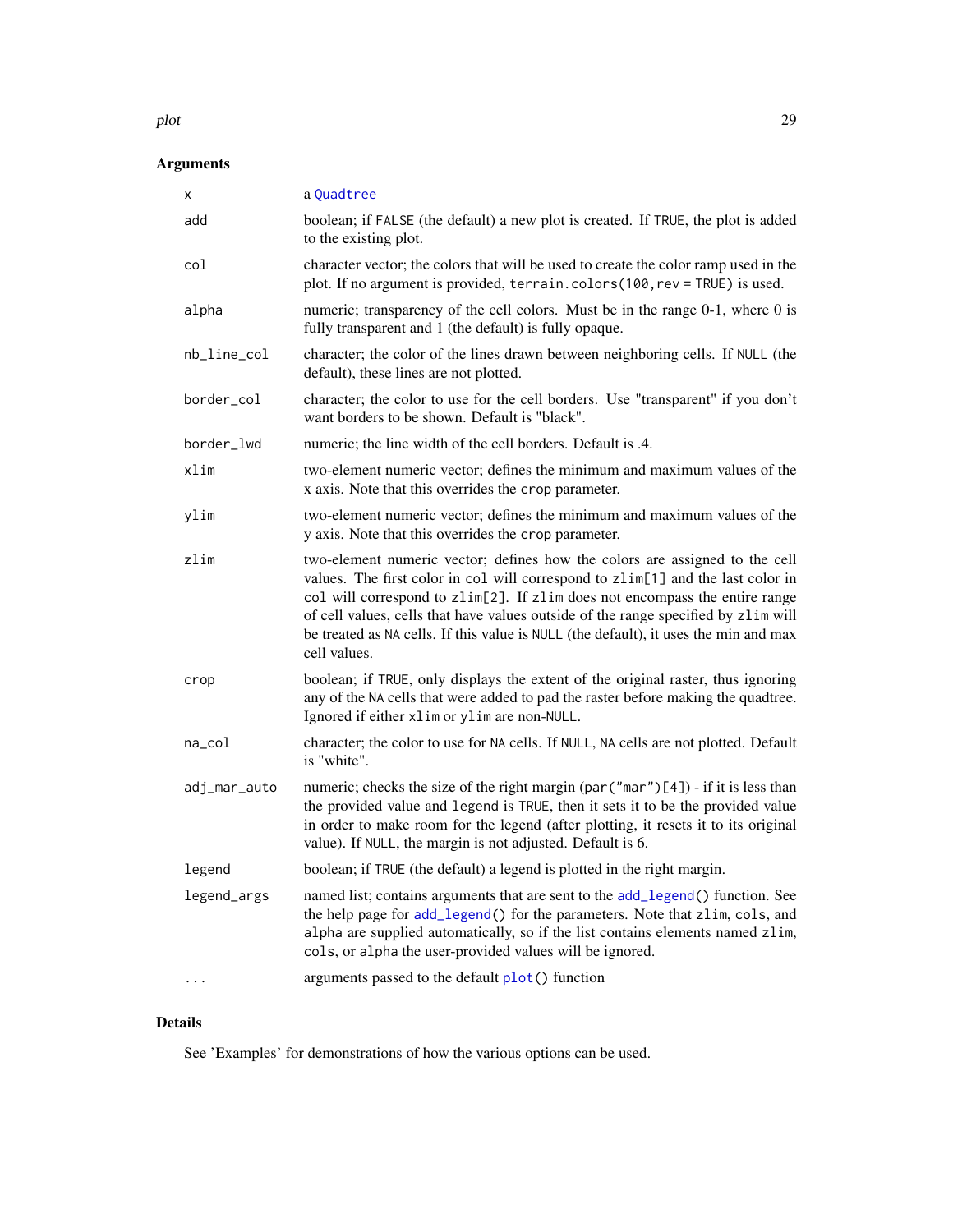#### Value

no return value

## Examples

```
library(quadtree)
data(habitat)
# create quadtree
qt <- quadtree(habitat, split_threshold = .1, adj_type = "expand")
#####################################
# DEFAULT
#####################################
# default - no additional parameters provided
plot(qt)
#####################################
# CHANGE PLOT EXTENT
#####################################
# note that additional parameters like 'main', 'xlab', 'ylab', etc. will be
# passed to the default 'plot()' function
# crop extent to the original extent of the raster
plot(qt, crop = TRUE, main = "crapped")# crop and don't plot NA cells
plot(qt, crop = TRUE, na_col = NULL, main = "cropped")
# use 'xlim' and 'ylim' to zoom in on an area
plot(qt, xlim = c(10000, 20000), ylim = c(20000, 30000), main = "zoomed in")
#####################################
# COLORS AND BORDERS
#####################################
# change border color and width
plot(qt, border\_col = "transparent") # no borders
plot(qt, border\_col = "gray60") # gray borders
plot(qt, border_lwd = .3) # change line thickness of borders
# change color palette
plot(qt, col = c("blue", "yellow", "red"))plot(qt, col = hcl.colors(100))
plot(qt, col = c("black", "white"))# change color transparency
plot(qt, alpha = .5)plot(qt, col = c("blue", "yellow", "red"), alpha = .5)
```
30 plot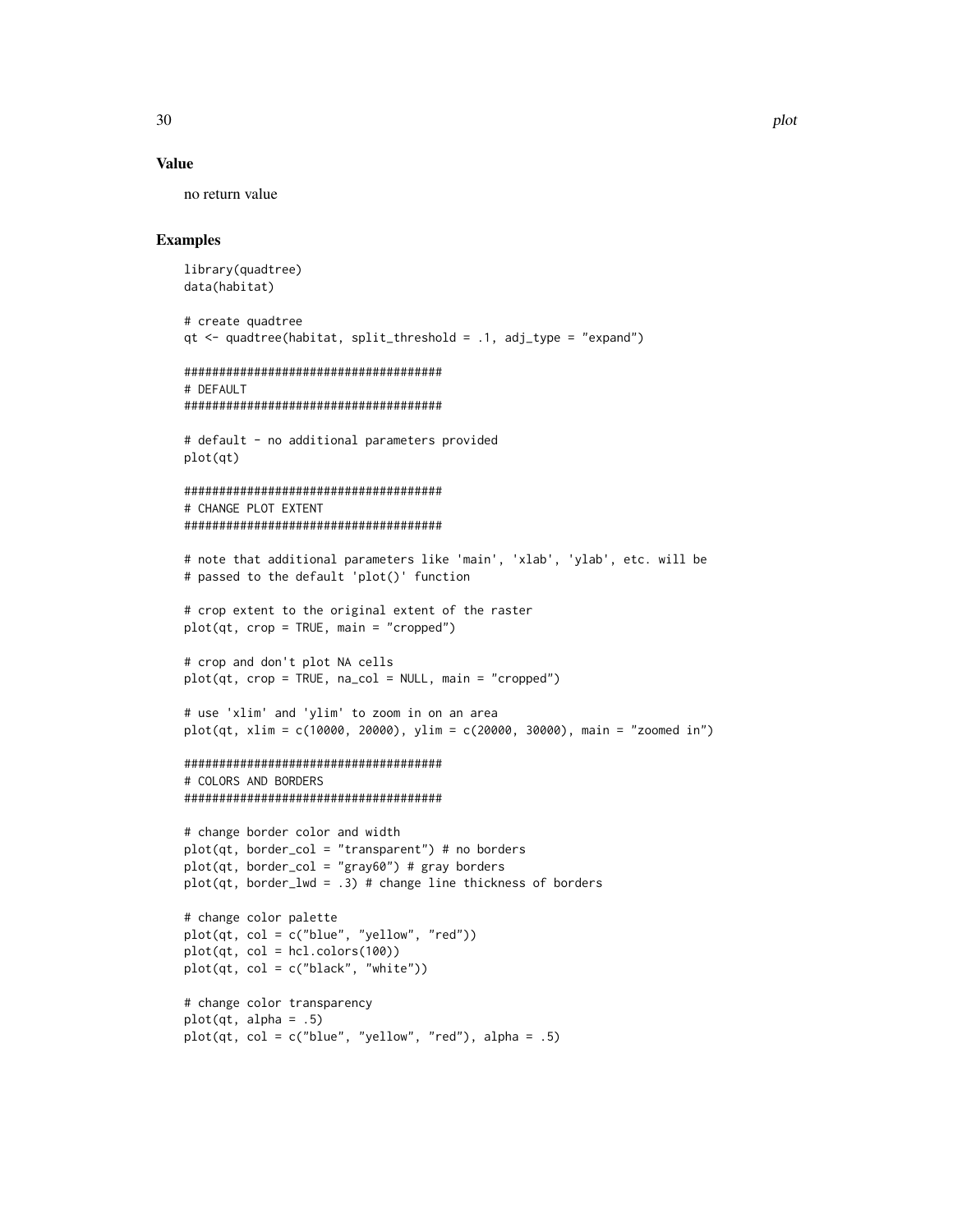```
# change color of NA cells
plot(qt, na_col = "lavender")
# don't plot NA cells at all
plot(qt, na_col = NULL)
# change 'zlim'
plot(qt, zlim = c(0, 5))plot(qt, zlim = c(.2, .7))#####################################
# SHOW NEIGHBOR CONNECTIONS
#####################################
# plot all neighbor connections
plot(qt, nb_line_col = "black", border_col = "gray60")
# don't plot connections to NA cells
plot(qt, nb_line_col = "black", border_col = "gray60", na_col = NULL)
#####################################
# LEGEND
#####################################
# no legend
plot(qt, legend = FALSE)
# increase right margin size
plot(qt, adj_mar_auto = 10)
# use 'legend_args' to customize the legend
plot(qt, adj_mar_auto = 10,
     legend_{args} = list(lgd_{nt\_pot} = .8, bar_{wd_{pt} = .4)
```
<span id="page-30-1"></span>plot.LcpFinder *Plot a* LcpFinder *object*

## Description

Plots a [LcpFinder](#page-24-1) object.

```
## S4 method for signature 'LcpFinder'
points(x, add = TRUE, \ldots)
## S4 method for signature 'LcpFinder'
lines(x, add = TRUE, ...)
```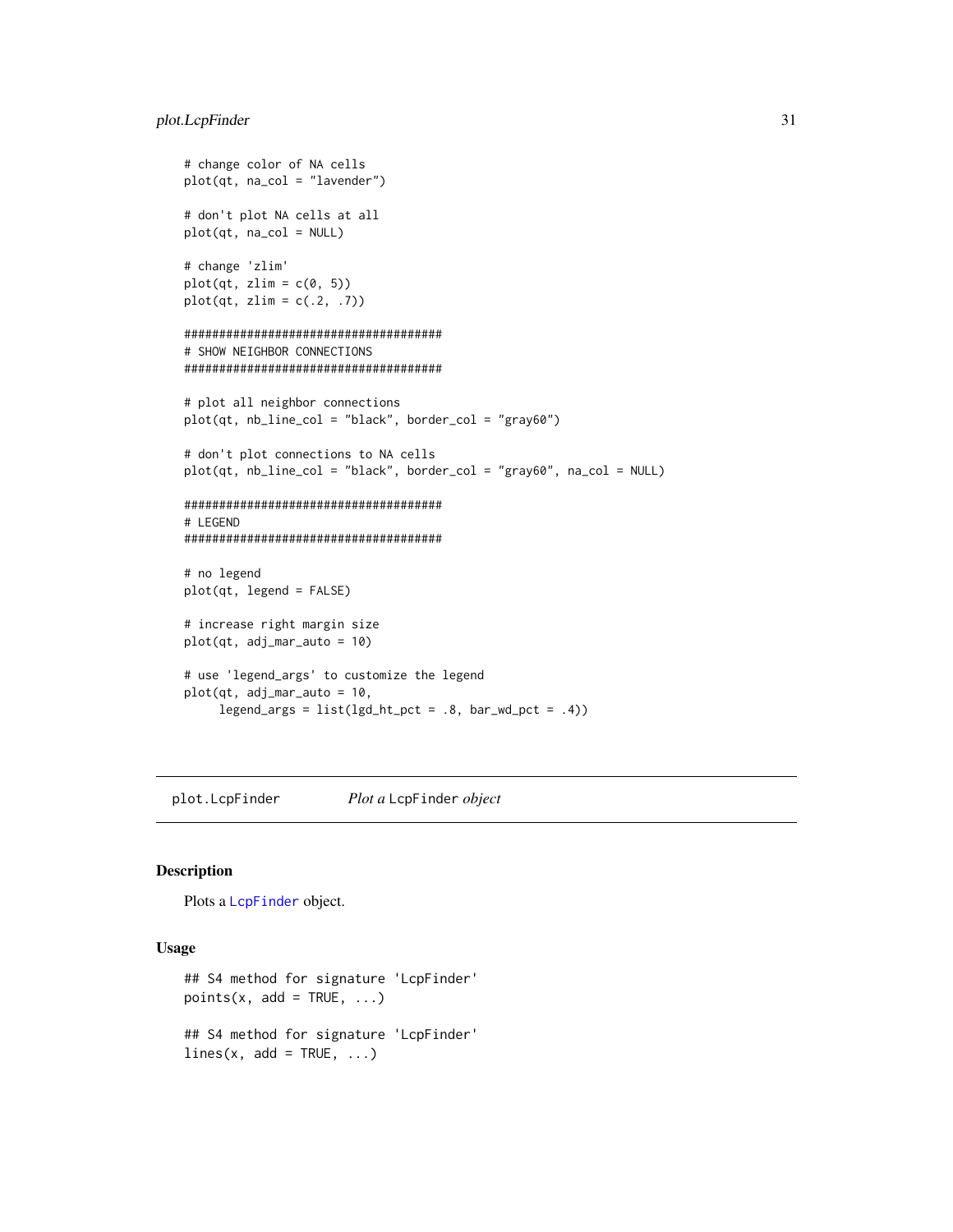#### <span id="page-31-0"></span>Arguments

| $\mathsf{x}$ | a LcpFinder                                                                                                 |
|--------------|-------------------------------------------------------------------------------------------------------------|
| add          | boolean; if TRUE (the default), the plot is added to the existing plot. If FALSE, a<br>new plot is created. |
| $\cdots$     | arguments passed to the default plotting functions                                                          |

## Details

points() plots points at the centroids of the cells to which a path has been found. lines() plots all of the LCPs found so far by the [LcpFinder](#page-24-1) object.

## Value

no return value

## Examples

```
library(quadtree)
data(habitat)
qt <- quadtree(habitat, .1)
start_point <- c(6989, 34007)
end_point <- c(12558, 27602)
lcpf <- lcp_finder(qt, start_point)
lcp <- find_lcp(lcpf, end_point)
plot(qt, crop = TRUE, border_lwd = .3, na_col = NULL)
points(lcpf, col = "red", pch = 16, cex = .4)
lines(lcpf)
```
<span id="page-31-1"></span>projection *Retrieve the proj4string of a* Quadtree

## Description

Retrieves the proj4string of a [Quadtree](#page-35-1).

```
## S4 method for signature 'Quadtree'
projection(x)
```

```
## S4 replacement method for signature 'Quadtree'
projection(x) <- value
```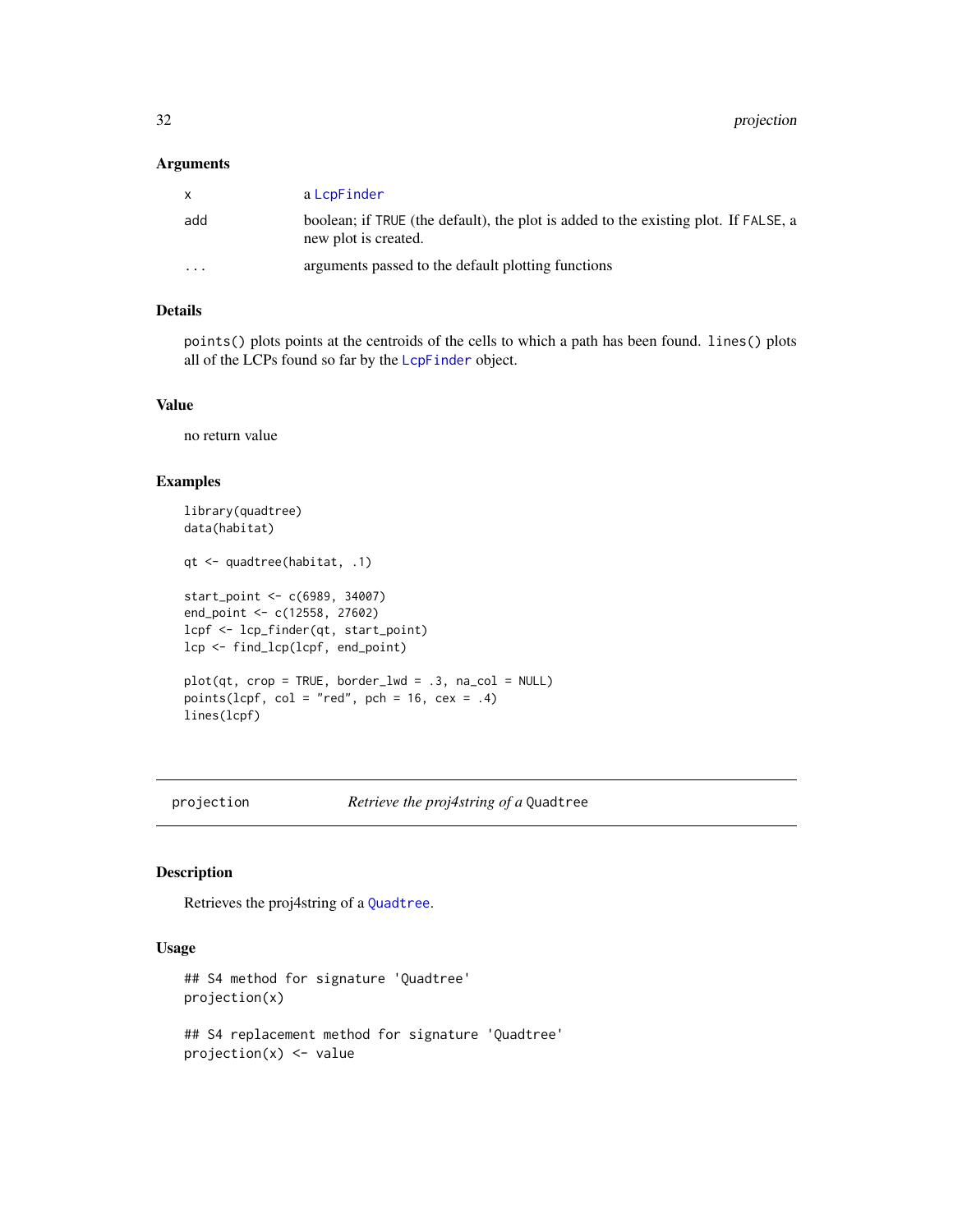#### <span id="page-32-0"></span>quadtree 33

## Arguments

|       | a Ouadtree                                          |
|-------|-----------------------------------------------------|
| value | character; the projection to assign to the Quadtree |

## Value

a string

## Examples

```
library(quadtree)
data(habitat)
```

```
qt <- quadtree(habitat, .1)
quadtree::projection(qt) <- "+proj=longlat +ellps=WGS84 +datum=WGS84 +no_defs"
quadtree::projection(qt)
```
<span id="page-32-1"></span>quadtree *Create a* Quadtree *from a raster or matrix*

## Description

Creates a [Quadtree](#page-35-1) from a [RasterLayer](#page-0-0) or a matrix.

```
## S4 method for signature 'ANY'
quadtree(
 x,
  split_threshold = NULL,
  split_method = "range",
  split_fun = NULL,
  split_{args} = list(),split_if_any_na = TRUE,
  split_if_all_na = FALSE,
  combine_method = "mean",
  combine_fun = NULL,
  combine_args = list(),
 max_cell_length = NULL,
 min_cell_length = NULL,
  adj_{xype} = "expand",
  resample_n_side = NULL,
  resample_pad_nas = TRUE,
  extent = NULL,
 proj4string = NULL,
  template_quadtree = NULL
\mathcal{E}
```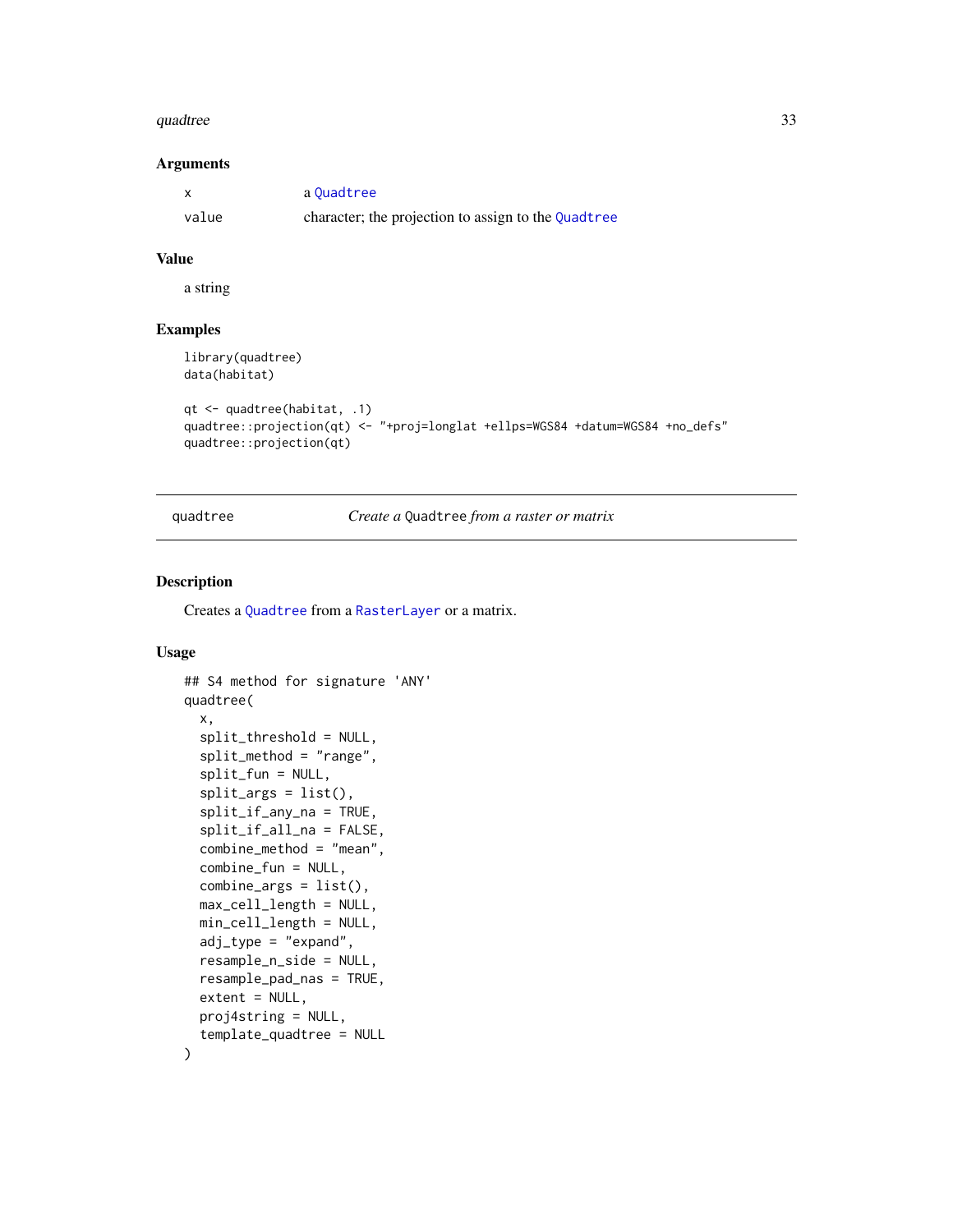#### <span id="page-33-0"></span>Arguments

x a [RasterLayer](#page-0-0) or a matrix. If x is a matrix, the extent and proj4string parameters can be used to set the extent and projection of the quadtree. If x is a [RasterLayer](#page-0-0), the extent and projection are derived from the raster. split\_threshold numeric; the threshold value used by the split method (specified by split\_method) to decide whether to split a quadrant. If the value for a quadrant is greater than this value, it is split into its four child cells. If split\_method is "custom", this parameter is ignored. split\_method character; one of "range" (the default), "sd" (standard deviation), "cv" (coefficient of variation) or "custom". Determines the method used for calculating the value used to determine whether or not to split a quadrant (this calculated value is compared with split\_threshold to decide whether to split a cell). If "custom", a function must be supplied to split\_fun. See 'Details' for more. split\_fun function; function used on each quadrant to decide whether or not to split the quadrant. Only used when split\_method is "custom". Must take two arguments, vals (a numeric vector of the cell values in a quadrant) and args (a named list of arguments used within the function), and must output TRUE if the quadrant is to be split and FALSE otherwise. It must be able to handle NA values - if NA is ever returned, an error will occur. split\_args list; named list that contains the arguments needed by split\_fun. This list is given to the args parameter of split\_fun. split\_if\_any\_na boolean; if TRUE (the default), a quadrant is automatically split if any of the values within the quadrant are NA. split\_if\_all\_na boolean; if FALSE (the default), a quadrant that contains only NA values is not split. If TRUE, quadrants that contain all NA values are split to the smallest possible cell size. combine\_method character; one of "mean", "median", "min", "max", or "custom". Determines the method used for aggregating the values of multiple cells into a single value for a larger, aggregated cell. Default is "mean". If "custom", a function must be supplied to combine\_fun. combine\_fun function; function used to calculate the value of a quadrant. Only used when combine\_method is "custom". Must take two arguments, vals (a numeric vector of the cell values in a quadrant) and args (a named list of arguments used within the function), and must output a single numeric value, which will be used as the cell value. combine\_args list; named list that contains the arguments needed by combine\_fun. This list is given to the args parameter of combine\_fun. max\_cell\_length numeric; the maximum side length allowed for a quadtree cell. Any quadrants

larger than max\_cell\_length will automatically be split. If NULL (the default) no restrictions are placed on the maximum cell length.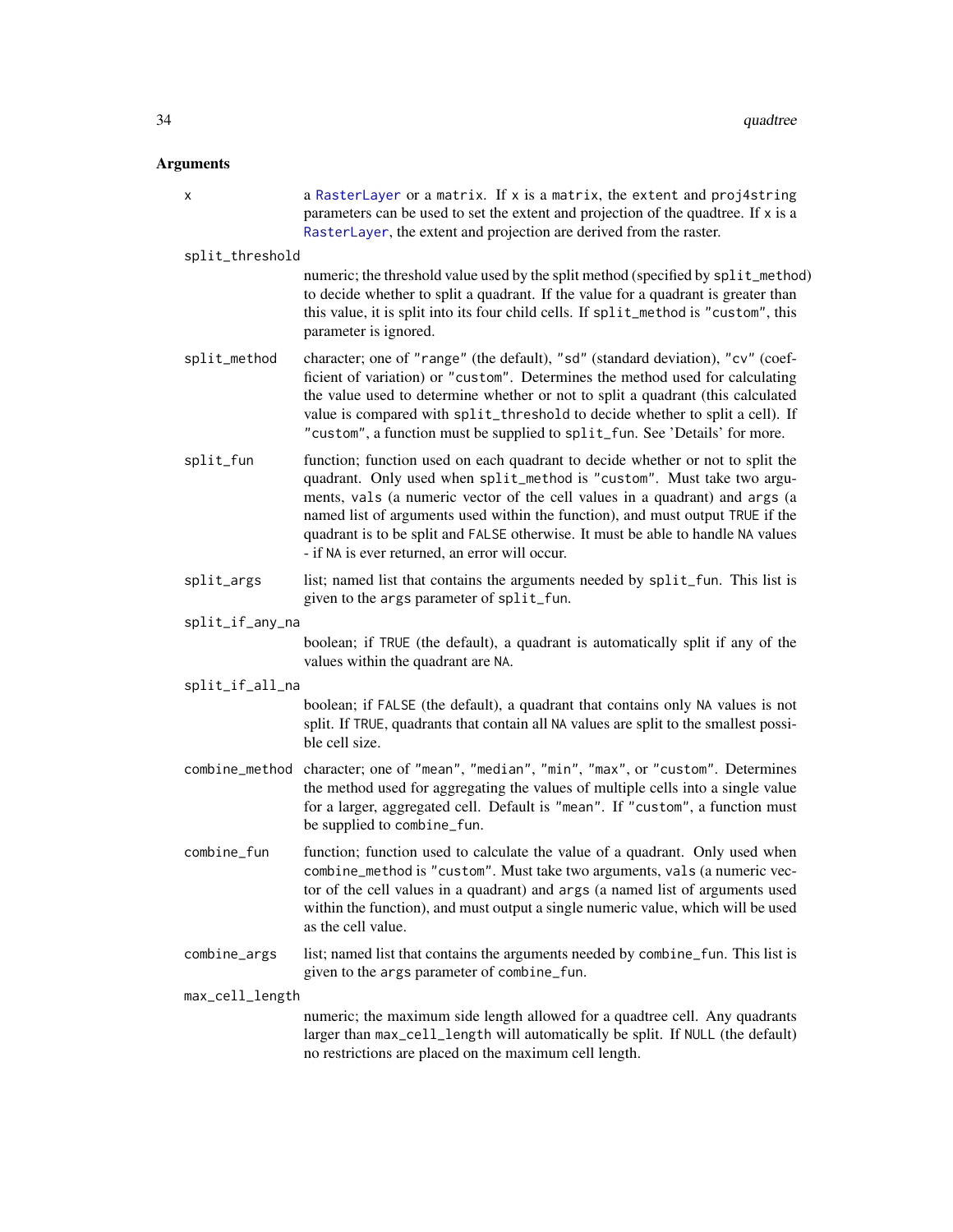<span id="page-34-0"></span>

| min_cell_length   |                                                                                                                                                                                                                                                                                                                                                                                                                      |
|-------------------|----------------------------------------------------------------------------------------------------------------------------------------------------------------------------------------------------------------------------------------------------------------------------------------------------------------------------------------------------------------------------------------------------------------------|
|                   | numeric; the minimum side length allowed for a quadtree cell. A quadrant will<br>not be split if its children would be smaller than min_cell_length. If NULL (the<br>default) no restrictions are placed on the minimum cell length.                                                                                                                                                                                 |
| adj_type          | character; one of "expand" (the default), "resample", or "none". Specifies the<br>method used to adjust x so that its dimensions are suitable for quadtree creation<br>(i.e. square and with the number of cells in each direction being a power of 2).<br>See 'Details' for more on the two methods of adjustment.                                                                                                  |
| resample_n_side   |                                                                                                                                                                                                                                                                                                                                                                                                                      |
|                   | integer; if adj_type is 'resample', this number is used to determine the di-<br>mensions to resample the raster to.                                                                                                                                                                                                                                                                                                  |
| resample_pad_nas  |                                                                                                                                                                                                                                                                                                                                                                                                                      |
|                   | boolean; only applicable if adj_type is 'resample'. If TRUE (the default), NAs<br>are added to the shorter side of the raster to make it square before resampling.<br>This ensures that the cells of the resulting quadtree will be square. If FALSE, no<br>NAs are added - the cells in the quadtree will not be square.                                                                                            |
| extent            | Extent object or else a four-element numeric vector describing the extent of the<br>data (in this order: xmin, xmax, ymin, ymax). Only used when x is a matrix -<br>this parameter is ignored if x is a raster since the extent is derived directly from<br>the raster. If no value is provided and x is a matrix, the extent is assumed to be<br>$c(\emptyset, \text{ncol}(x), \emptyset, \text{nrow}(x)).$         |
| proj4string       | character; proj4string describing the projection of the data. Only used when x<br>is a matrix - this parameter is ignored if $x$ is a raster since the proj4string of<br>the raster is automatically used. If no value is provided and x is a matrix, the<br>proj4string of the quadtree is set to NA.                                                                                                               |
| template_quadtree |                                                                                                                                                                                                                                                                                                                                                                                                                      |
|                   | Quadtree; if provided, the new quadtree will be created so that it has the exact<br>same structure as the template quadtree. Thus, no split function is used because<br>the decision about whether to split is pre-determined by the template quadtree.<br>The raster used to create the template quadtree should have the exact same ex-<br>tent and dimensions as x. If template_quadtree is non-NULL, all split_* |

#### Details

The 'quadtree-creation' vignette contains detailed explanations and examples for all of the various creation options - run vignette("quadtree-creation",package = "quadtree") to view the vignette.

parameters are disregarded, as are max\_cell\_length and min\_cell\_length.

If adj\_type is "expand", NA cells are added to the raster in order to create an expanded raster whose dimensions are a power of two. The smallest number that is a power of two but greater than the larger dimension is used as the dimensions of the expanded raster. If adj\_type is "resample", the raster is resampled to a raster with resample\_n\_side rows and columns. If resample\_pad\_nas is TRUE, NA rows or columns are are added to the shorter dimension before resampling to make the raster square. This ensures that the quadtree cells will be square (assuming the original raster cells were square).

When split\_method is "range", the difference between the maximum and minimum cell values in a quadrant is calculated - if this value is greater than split\_threshold, the quadrant is split.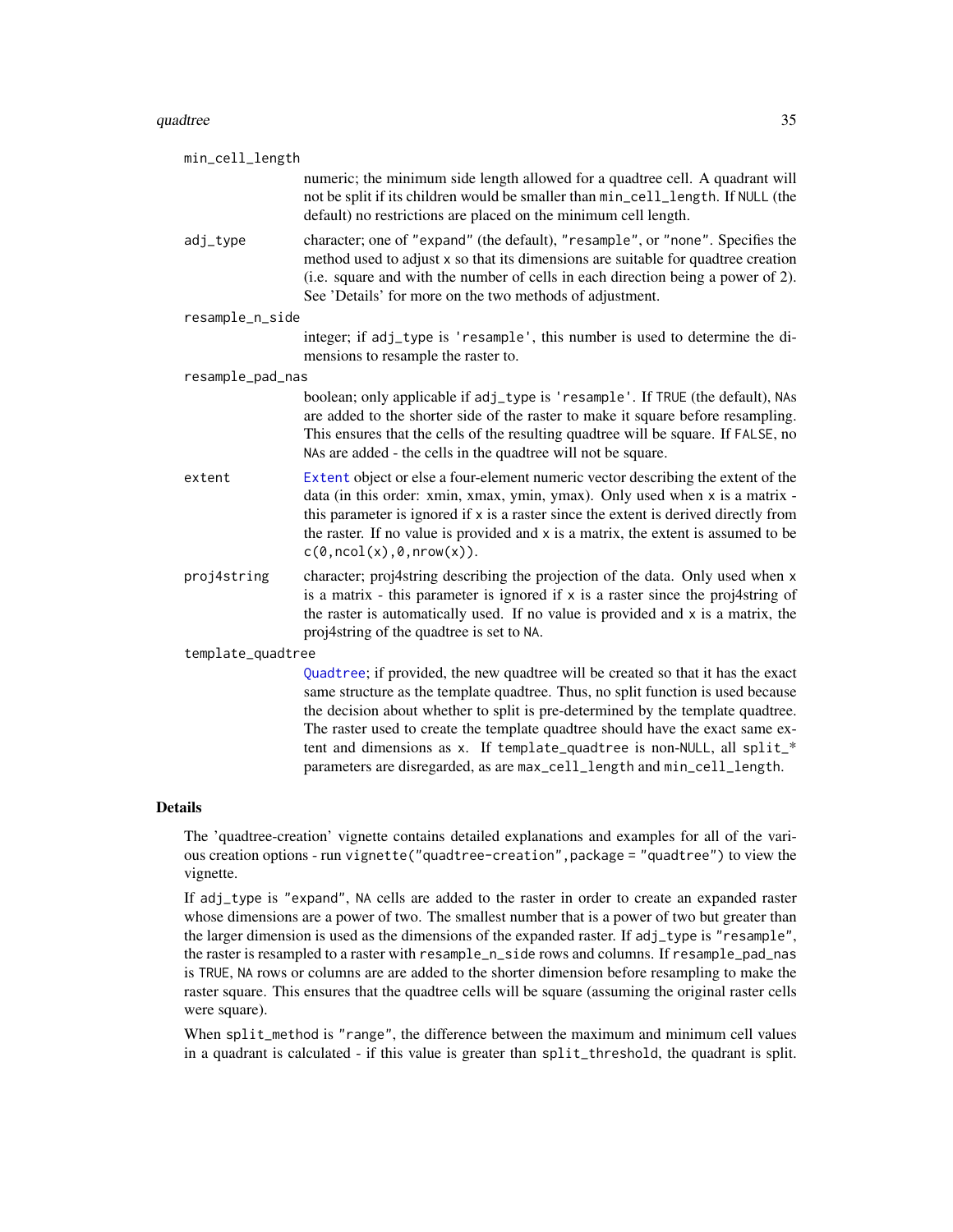<span id="page-35-0"></span>When split\_method is "sd", the standard deviation of the cell values in a quadrant is calculated if this value is greater than split\_threshold, the quadrant is split.

#### Value

a [Quadtree](#page-35-1)

#### Examples

```
####### NOTE #######
# see the "quadtree-creation" vignette for more details and examples of all
# the different parameter options:
# vignette("quadtree-creation", package = "quadtree")
####################
library(quadtree)
data(habitat)
qt <- quadtree(habitat, .15)
plot(qt)
# we can make it look nicer by customizing the plotting parameters
plot(qt, crop = TRUE, na_col = NULL, border_lwd = .3)# try a different splitting method
qt <- quadtree(habitat, .05, "sd")
plot(qt)
# ---- using a custom split function ----
# split a cell if any of the values are below a given value
split_fun = function(vals, args) {
 if (any(is.na(vals))) { # check for NAs first
    return(TRUE) # if there are any NAs we'll split automatically
 } else {
    return(any(vals < args$threshold))
 }
}
qt <- quadtree(habitat, split_method = "custom", split_fun = split_fun,
               split_args = list(threshold = .8))
plot(qt)
```
Quadtree-class *Quadtree class*

#### <span id="page-35-1"></span>Description

This S4 class is essentially a wrapper around a [CppQuadtree](#page-11-1) C++ object. Quadtree has one slot, which is named ptr and contains a [CppQuadtree](#page-11-1) object. Instances of this class can be created through the [quadtree\(](#page-32-1)) function.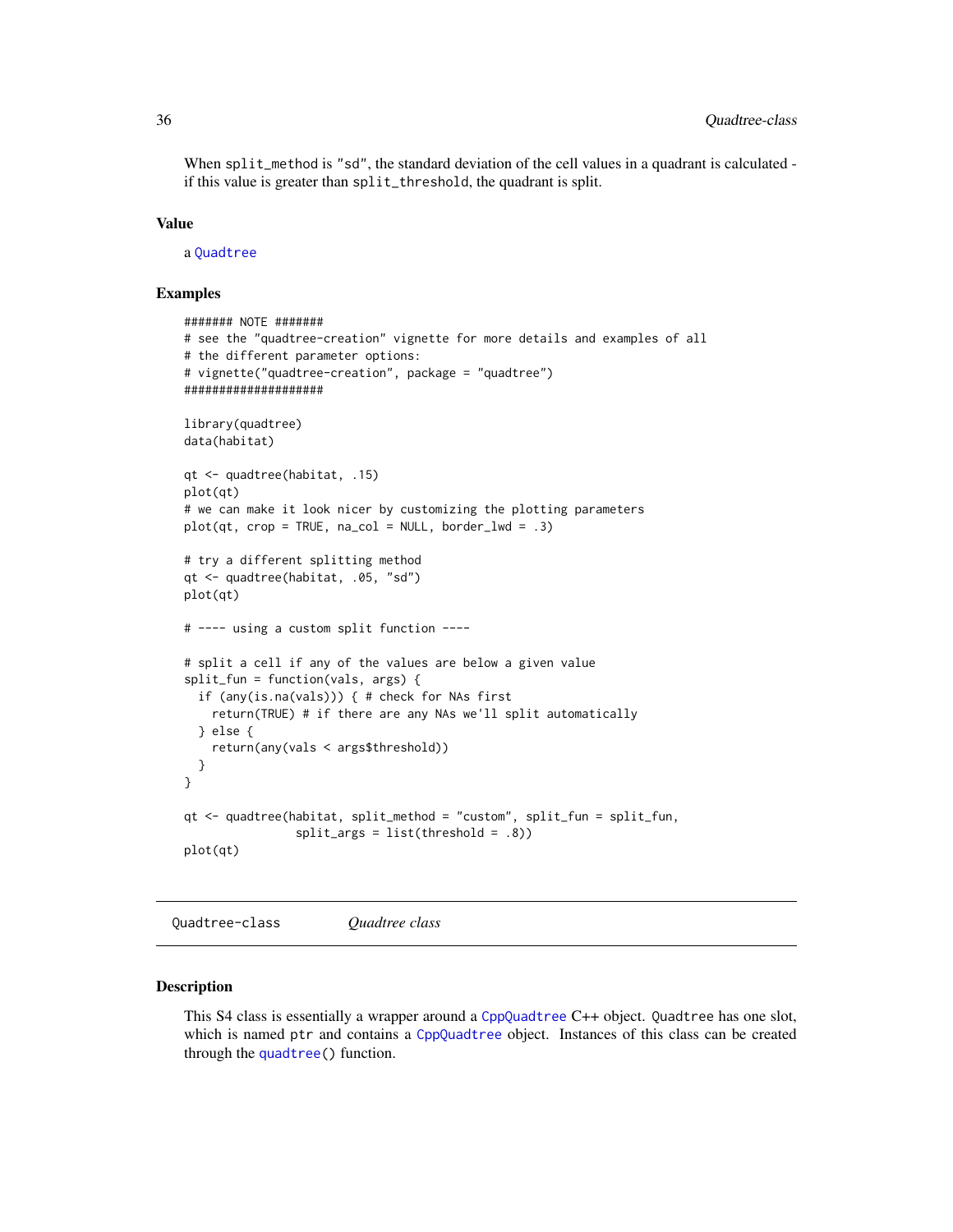## <span id="page-36-0"></span>Quadtree-class 37

An important note to make is that functions that modify a Quadtree modify the existing object. For example, running [transform\\_values\(](#page-42-1) $qt$ , function(x)  $x+1$ ) modifies  $qt$ . This differs from the way R objects usually function - most functions that modify R objects return a modified copy of the object, thus preserving the original object. Note that the [copy\(](#page-7-1)) function, which makes a deep copy of a Quadtree, can be used to preserve a copy of a Quadtree before modifying it.

The methods of the C++ object ([CppQuadtree](#page-11-1)) stored in the ptr slot can be accessed from R, but the typical end-user should have no need of these methods - they are meant for internal use. That being said, descriptions of the available methods can be found on the [CppQuadtree](#page-11-1) documentation page.

## Details

Functions for creating a Quadtree object:

- [quadtree\(](#page-32-1))
- [read\\_quadtree\(](#page-37-1))

#### Methods:

- [as\\_data\\_frame\(](#page-4-1))
- [as\\_raster\(](#page-5-1))
- [as\\_vector\(](#page-6-1))
- [copy\(](#page-7-1))
- [extent\(](#page-16-1))
- [extract\(](#page-17-1))
- [get\\_neighbors\(](#page-22-1))
- [lcp\\_finder\(](#page-24-2))
- [n\\_cells\(](#page-26-1))
- [projection\(](#page-31-1))
- [plot\(](#page-27-1))
- [set\\_values\(](#page-38-1))
- [show\(](#page-41-1))
- [summary\(](#page-41-2))
- [transform\\_values\(](#page-42-1))
- [write\\_quadtree\(](#page-37-2))

## **Slots**

ptr a C++ object of class CppQuadtree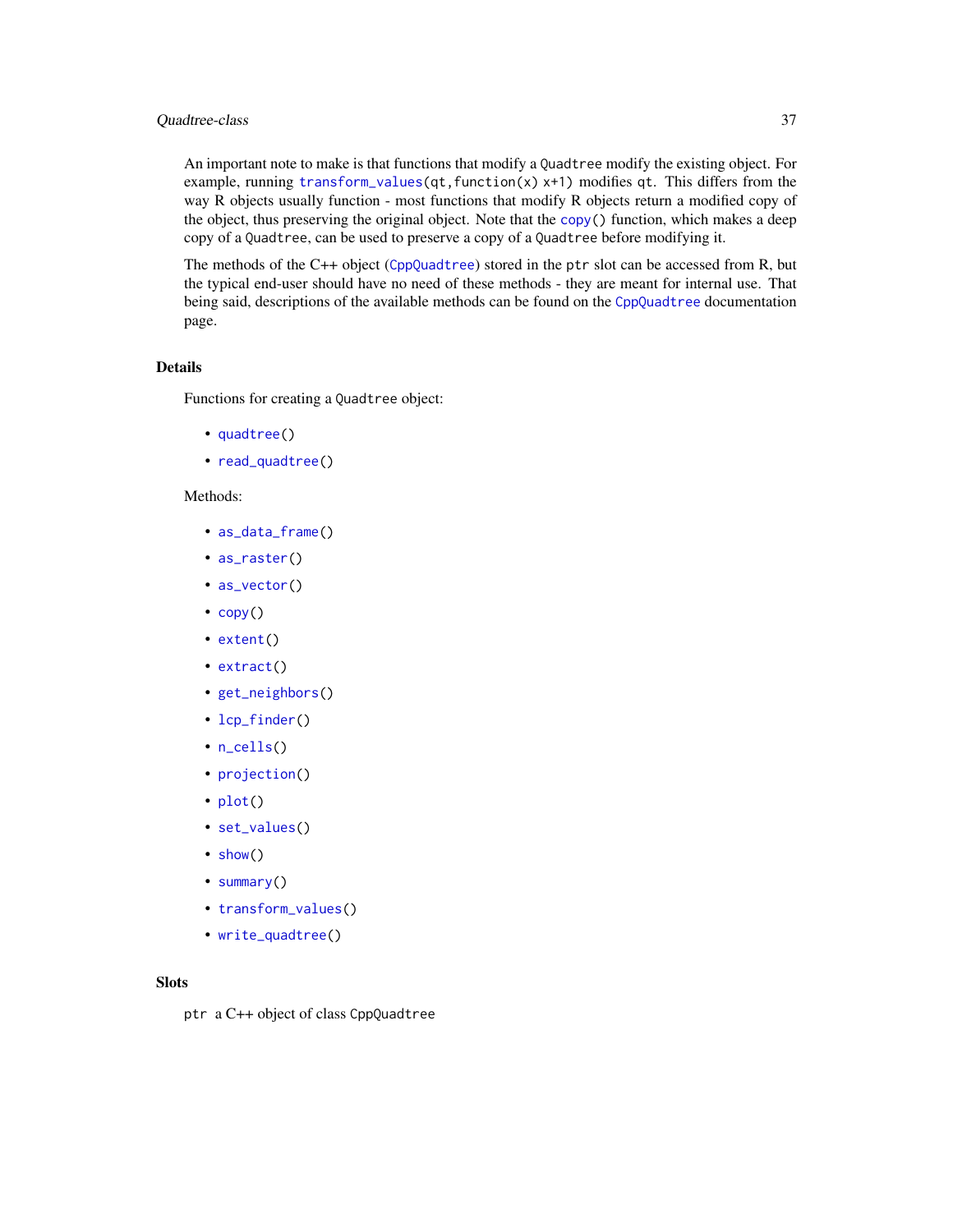<span id="page-37-1"></span><span id="page-37-0"></span>

## <span id="page-37-2"></span>Description

Reads and writes a [Quadtree](#page-35-1).

#### Usage

```
## S4 method for signature 'character'
read_quadtree(x)
```

```
## S4 method for signature 'character,Quadtree'
write_quadtree(x, y)
```
## Arguments

| character; the filepath to read from or write to |
|--------------------------------------------------|
| a Ouadtree                                       |

## Details

To read/write a quadtree object, the C++ library cereal is used to serialize the quadtree and save it to a file. The file extension is unimportant - it can be anything (I've been using the extension '.qtree').

## Value

```
read_quadtree() - returns a Quadtree
```
write\_quadtree() - no return value

```
library(quadtree)
data(habitat)
qt <- quadtree(habitat, .1)
path <- tempfile(fileext = "qtree")
write_quadtree(path, qt)
qt2 <- read_quadtree(path)
```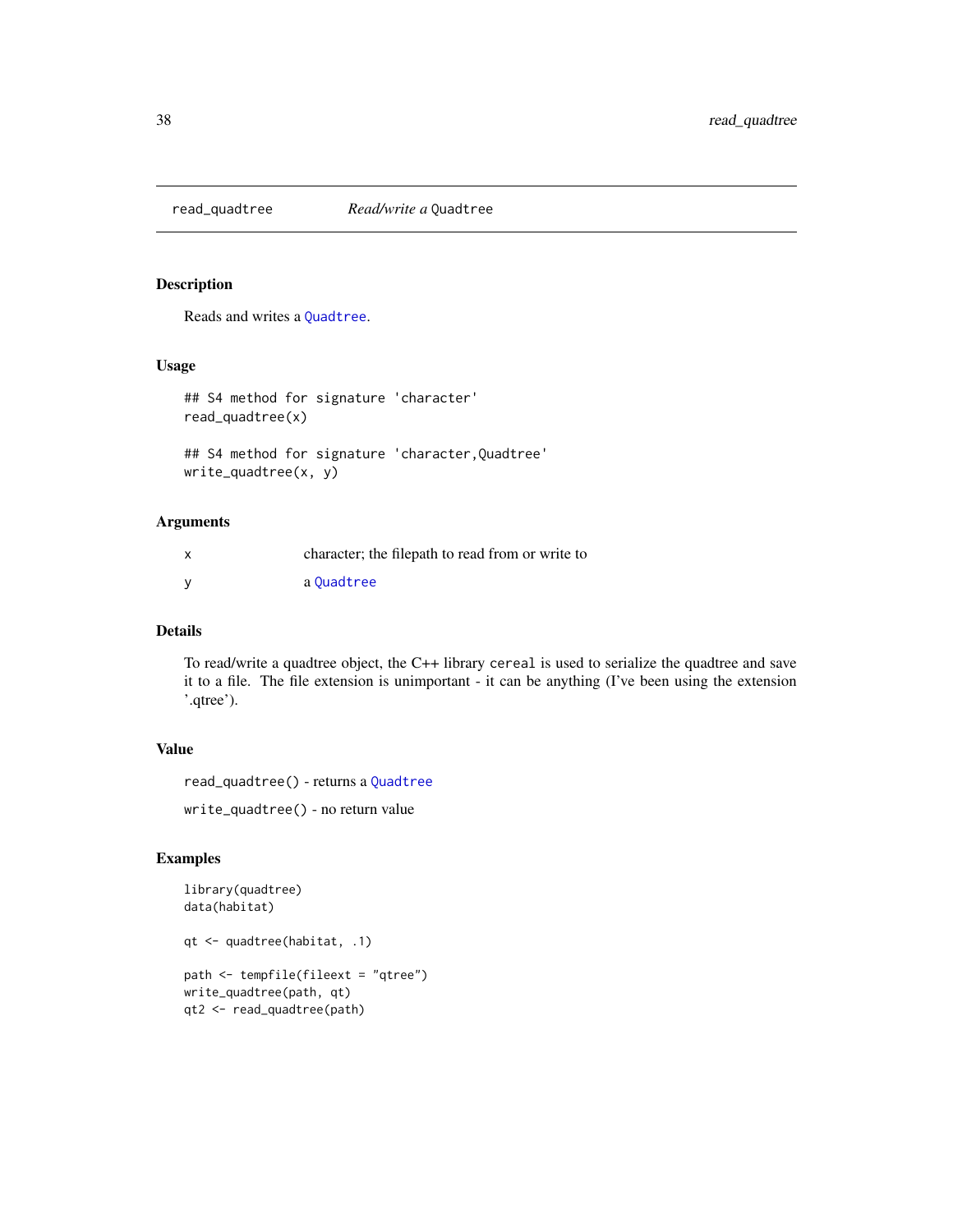<span id="page-38-1"></span><span id="page-38-0"></span>

#### Description

Given a [Quadtree](#page-35-1), a set of points, and a vector of new values, changes the value of the quadtree cells containing the points to the corresponding value.

#### Usage

## S4 method for signature 'Quadtree,ANY,numeric' set\_values(x, y, z)

## Arguments

| $\mathsf{x}$ | A Quadtree                                                                                                                                            |
|--------------|-------------------------------------------------------------------------------------------------------------------------------------------------------|
| y            | A two-column matrix representing point coordinates. First column contains the<br>x-coordinates, second column contains the y-coordinates.             |
| z            | A numeric vector the same length as the number of rows of y. The values of the<br>cells containing y will be changed to the corresponding value in z. |

## Details

Note that it is entirely possible for y to contain multiple points that all fall within the same cell. The values are changed in the order given, so the cell will take on the *last* value given for that cell.

It's important to note that this modifies the original quadtree. If you wish to maintain a version of the original quadtree, use [copy](#page-7-1) beforehand to make a copy of the quadtree.

#### Value

no return value

## See Also

[transform\\_values\(](#page-42-1)) can be used to transform the existing values of all cells using a function.

```
library(quadtree)
data(habitat)
# create a quadtree
qt <- quadtree(habitat, split_threshold = .1)
# generate some random points, then change the values at those points
ext <- extent(qt)
pts <- cbind(runif(100, ext[1], ext[2]), runif(100, ext[3], ext[4]))
set_values(qt, pts, rep(10, 100))
```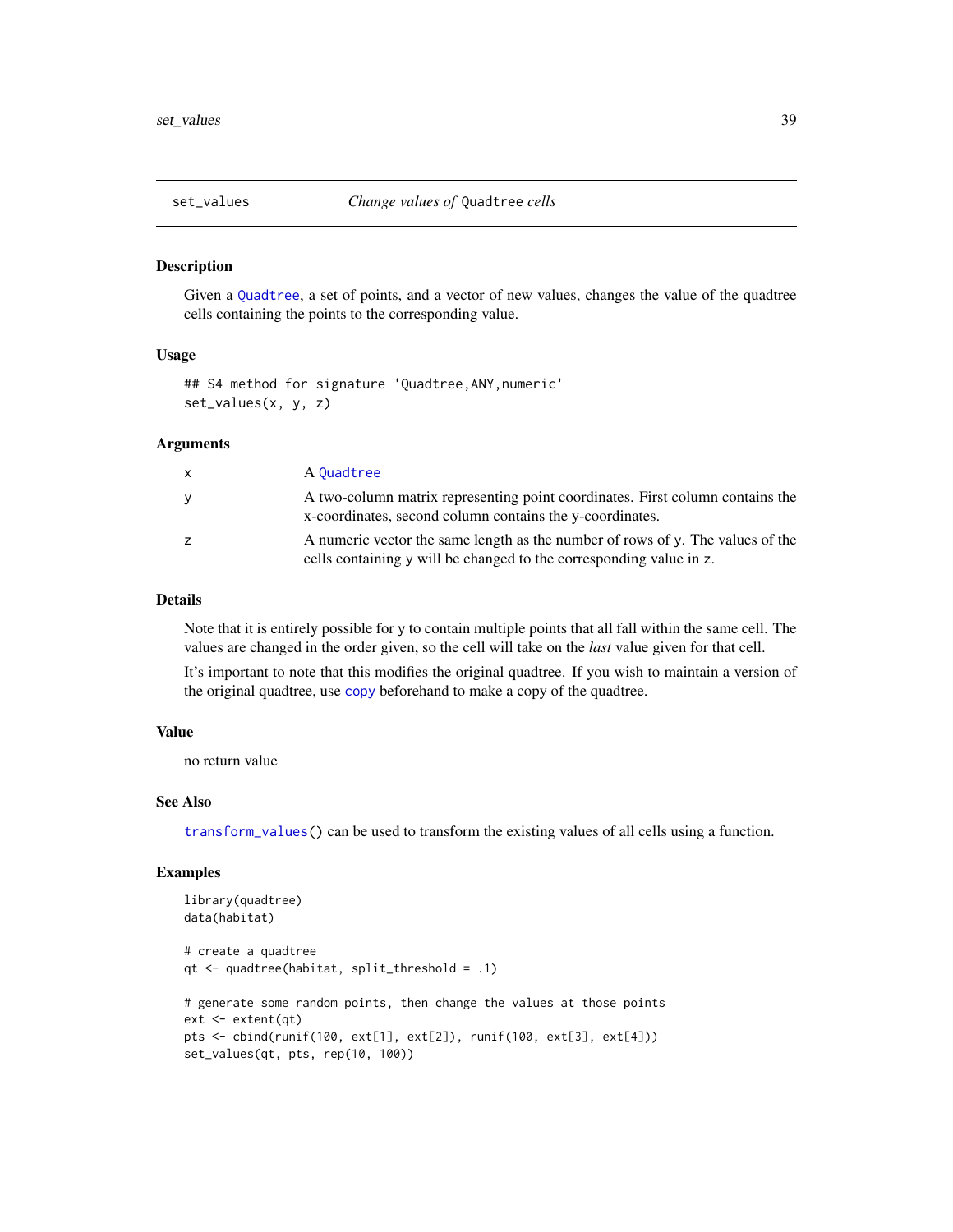```
# plot it out to see what happened
old_par <- par(mfrow = c(1, 2))plot(qt, main = "original")
plot(qt, main = "after modification")
par(old_par)
```
<span id="page-39-1"></span>summarize\_lcps *Get a matrix summarizing all LCPs found by a* LcpFinder

## Description

Given a [LcpFinder](#page-24-1), returns a matrix that summarizes all of the LCPs that have been calculated by the [LcpFinder](#page-24-1).

#### Usage

## S4 method for signature 'LcpFinder' summarize\_lcps(x)

#### Arguments

x a [LcpFinder](#page-24-1)

#### Details

Note that this function returns all of the paths that have been calculated. Finding one LCP likely involves finding other LCPs as well. Thus, even if the [LcpFinder](#page-24-1) has been used to find one LCP, others have most likely been calculated. This function returns all of the LCPs that have been calculated so far.

#### Value

Returns a nine-column matrix with one row for each LCP (and therefore one row per destination cell). The columns are as follows:

- id: the ID of the destination cell
- xmin,xmax,ymin,ymax: the extent of the destination cell
- value: the value of the destination cell
- area: the area of the destination cell
- lcp\_cost: the cumulative cost of the LCP to this cell
- lcp\_dist: the cumulative distance of the LCP to this cell note that this is not straight-line distance, but instead the distance along the path

<span id="page-39-0"></span>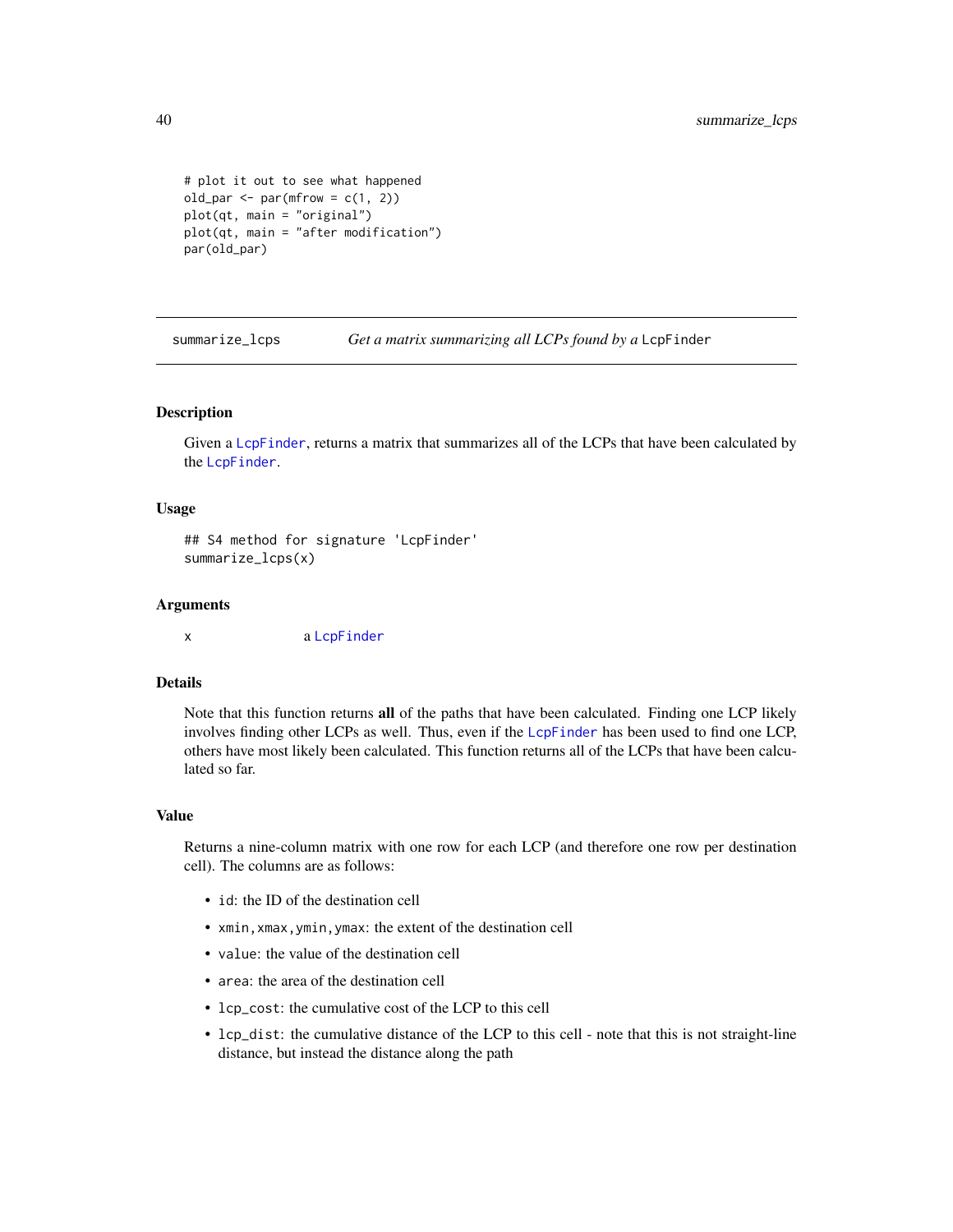## <span id="page-40-0"></span>summary.LcpFinder 41

## See Also

[lcp\\_finder\(](#page-24-2)) creates the [LcpFinder](#page-24-1) object used as input to this function. [find\\_lcp\(](#page-18-1)) returns the LCP between the start point and another point. [find\\_lcps\(](#page-20-1)) calculates all LCPs whose costdistance is less than some value.

## Examples

```
library(quadtree)
data(habitat)
qt <- quadtree(habitat, split_threshold = .1, adj_type = "expand")
start_pt <- c(19000, 25000)
end_pt <- c(33015, 38162)
# find LCP from 'start_pt' to 'end_pt'
lcpf <- lcp_finder(qt, start_pt)
lcp <- find_lcp(lcpf, end_pt)
# retrieve ALL the paths that have been calculated
paths <- summarize_lcps(lcpf)
head(paths)
```
<span id="page-40-2"></span>summary.LcpFinder *Show a summary of a* LcpFinder

## <span id="page-40-1"></span>Description

Prints out information about the [LcpFinder](#page-24-1). Information shown is:

- class of object
- start point
- search limits
- number of paths found

#### Usage

```
## S4 method for signature 'LcpFinder'
summary(object)
```

```
## S4 method for signature 'LcpFinder'
show(object)
```
#### Arguments

object a [LcpFinder](#page-24-1)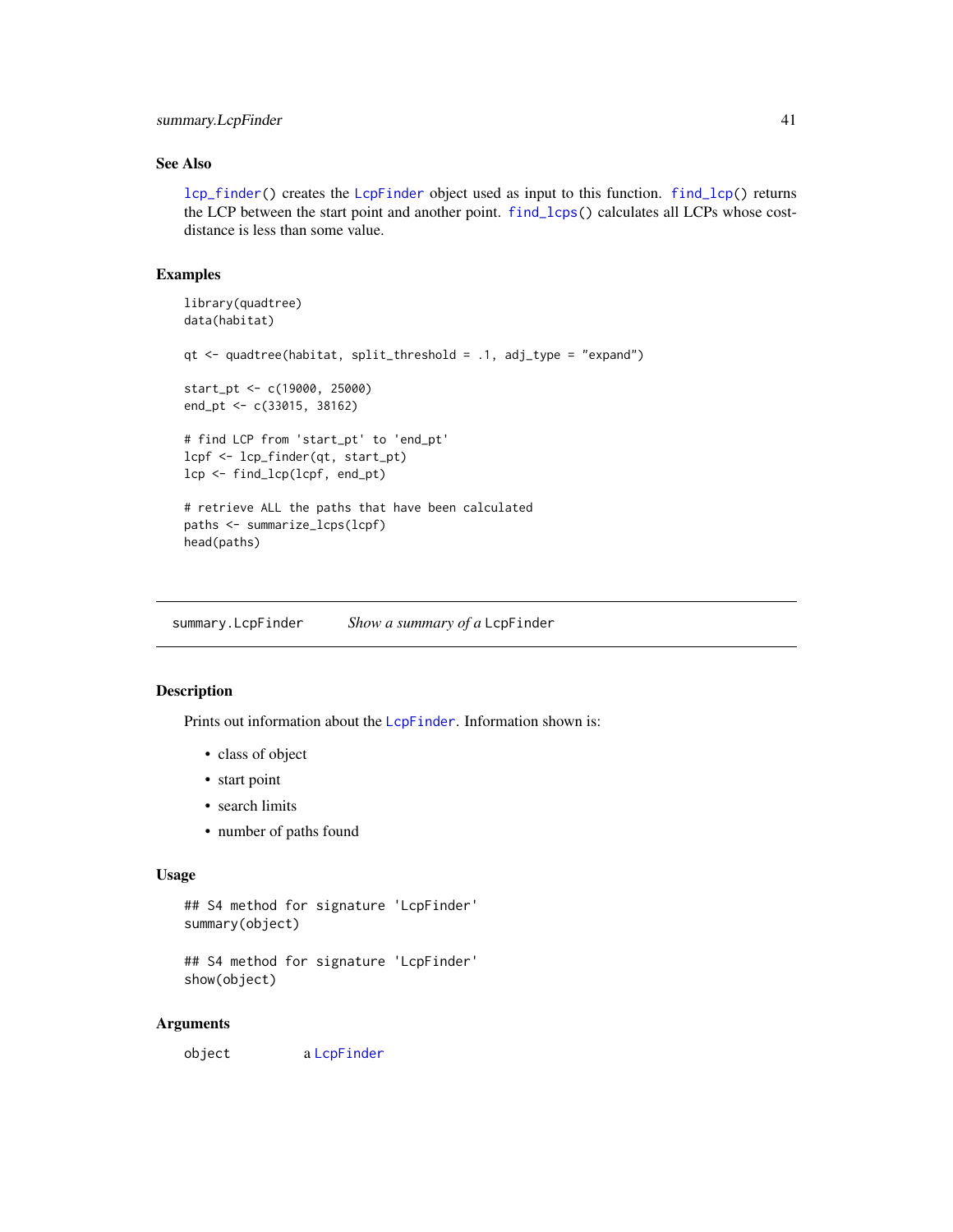## <span id="page-41-0"></span>Value

no return value

## Examples

```
library(quadtree)
data(habitat)
qt <- quadtree(habitat, .1)
start_point <- c(6989, 34007)
end_point <- c(33015, 38162)
lcpf <- lcp_finder(qt, start_point)
lcp <- find_lcp(lcpf, end_point)
summary(lcpf)
```
<span id="page-41-2"></span>summary.Quadtree *Show a summary of a* Quadtree

## <span id="page-41-1"></span>Description

Prints out information about a [Quadtree](#page-35-1). Information shown is:

- class of object
- number of cells
- minimum cell size
- extent
- projection
- minimum and maximum values

## Usage

```
## S4 method for signature 'Quadtree'
summary(object)
```
## S4 method for signature 'Quadtree' show(object)

## Arguments

object a [Quadtree](#page-35-1) object

## Value

no return value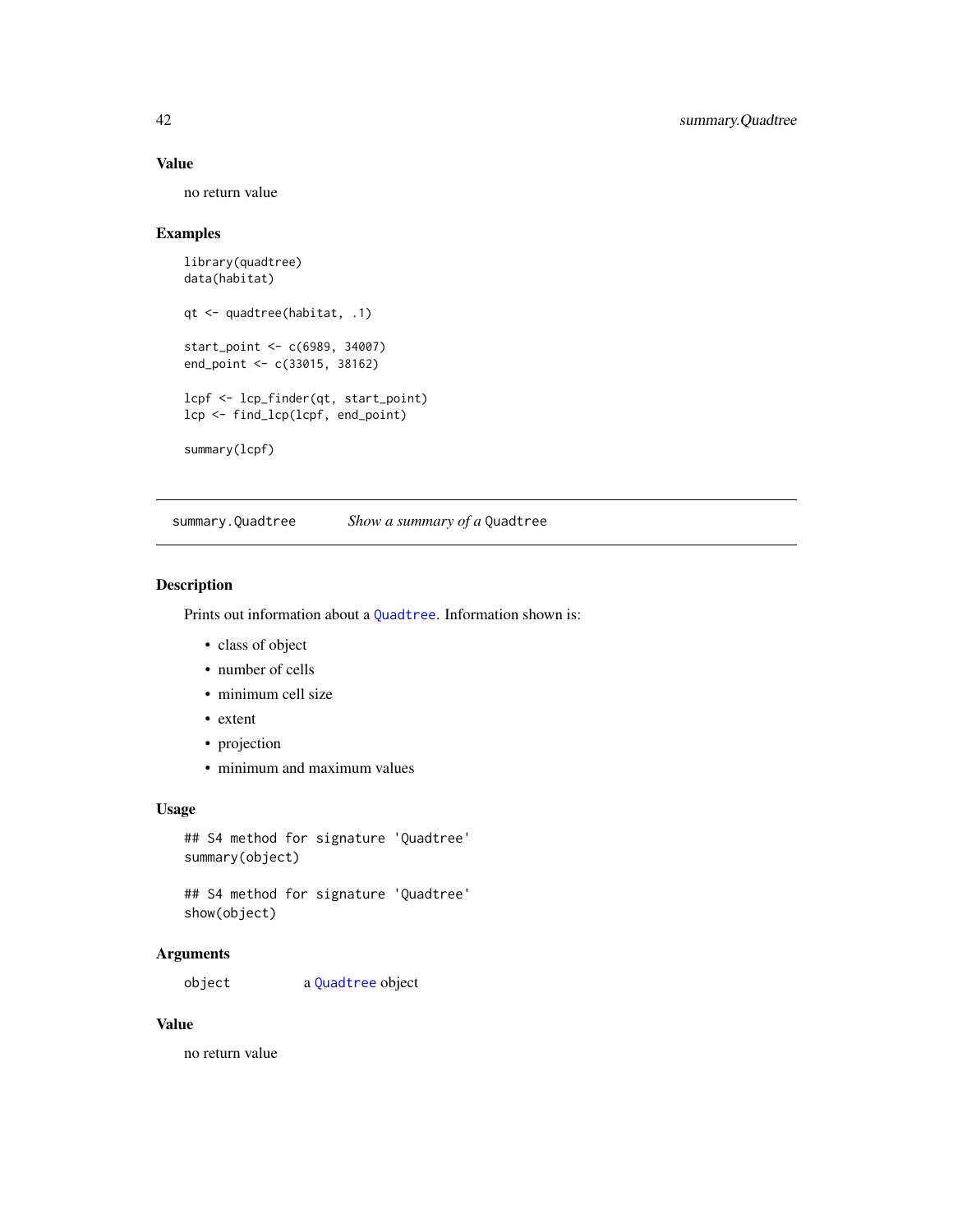## <span id="page-42-0"></span>transform\_values 43

#### Examples

```
library(quadtree)
data(habitat)
qt <- quadtree(habitat, .1)
summary(qt)
```
<span id="page-42-1"></span>transform\_values *Transform the values of all* Quadtree *cells*

## Description

Uses a function to change all cell values of a [Quadtree](#page-35-1).

### Usage

```
## S4 method for signature 'Quadtree,`function`'
transform_values(x, y)
```
## **Arguments**

| $\mathsf{x}$ | A Ouadtree                                                                                                                                                                                   |
|--------------|----------------------------------------------------------------------------------------------------------------------------------------------------------------------------------------------|
| <b>V</b>     | function; function used on each cell to transform the value. Must accept a single<br>numeric value and return a single numeric value. The function must also be able<br>to handle NA values. |

## Details

This function applies a function to every single cell, which allows the user to do things like multiply by a scalar, invert the values, etc.

Since a quadtree may contain NA values, y must be able to handle NAs without throwing an error. For example, if y contains some control statement such as  $if(x < .7)$ , the function must have a separate statement before this to catch NA values, since having an NA in an if statement is not allowed. See 'Examples' for an example of this.

It's important to note that this modifies the original quadtree. If you wish to maintain a version of the original quadtree, use [copy](#page-7-1) beforehand to make a copy of the quadtree (see 'Examples').

## Value

no return value

#### See Also

[set\\_values\(](#page-38-1)) can be used to set the values of cells to specified values (rather than transforming the existing values).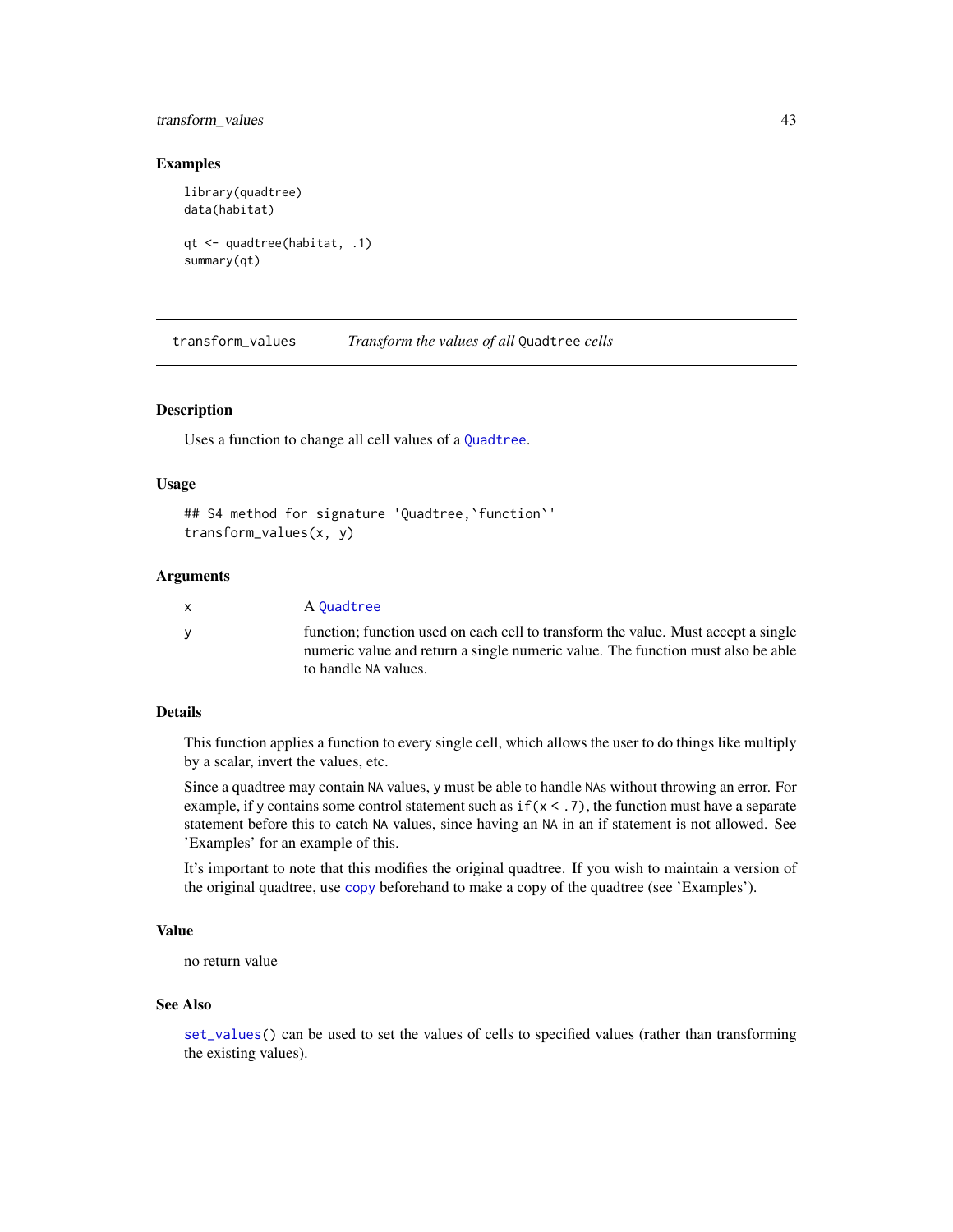```
library(quadtree)
data(habitat)
# create a quadtree
qt1 <- quadtree(habitat, split_threshold = .1)
# copy the quadtree so that we have a copy of the original (since using
#'transform_values' modifies the quadtree object)
qt2 < -\text{copy}(qt1)qt3 <- copy(qt1)
qt4 <- copy(qt1)transform_values(qt2, function(x) 1 - x)
transform_values(qt3, function(x) x^3)
transform_values(qt4, function(x) {
 if (is.na(x)) return(NA) # make sure to handle NA's
 if (x < .7) return(0)return(1)
})
old_par \leq par(mfrow = c(2, 2))
plot(qt1, main = "original", crop = TRUE, na_col = NULL,
     border_lwd = .3, zlim = c(0, 1))
plot(qt2, main = "1 - value", crop = TRUE, na_col = NULL,
     border_lwd = .3, zlim = c(0, 1))
plot(qt3, main = "values cubed", crop = TRUE, na_col = NULL,
     border_lwd = .3, zlim = c(0, 1))
plot(qt4, main = "values converted to 0/1", crop = TRUE, na_col = NULL,border_lwd = .3, zlim = c(0, 1))
par(old_par)
```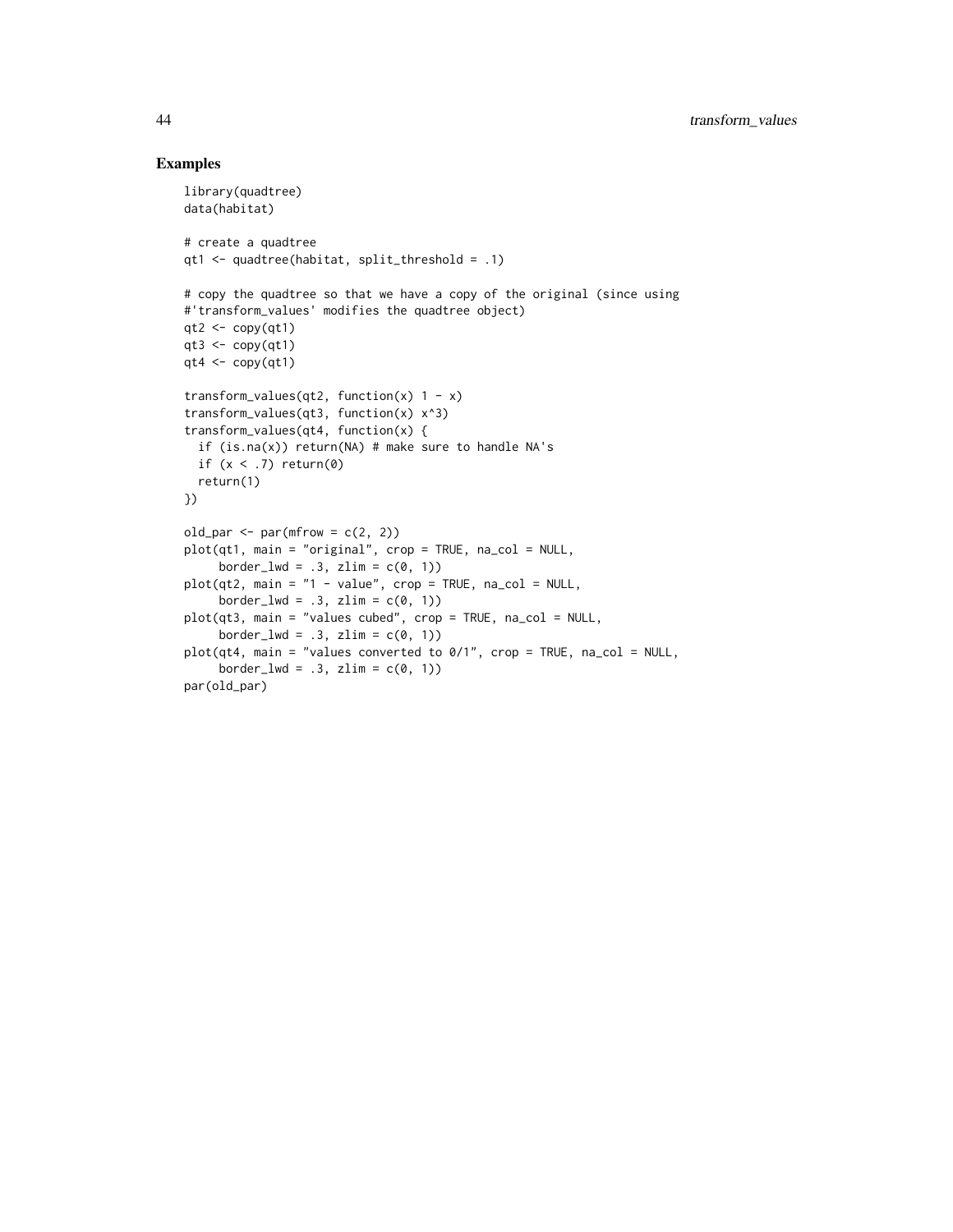# <span id="page-44-0"></span>**Index**

add\_legend, [3,](#page-2-0) *[29](#page-28-0)* as\_data\_frame, [5,](#page-4-0) *[8](#page-7-0)*, *[11](#page-10-0)*, *[13](#page-12-0)*, *[37](#page-36-0)* as\_data\_frame,Quadtree-method *(*as\_data\_frame*)*, [5](#page-4-0) as\_raster, [6,](#page-5-0) *[37](#page-36-0)* as\_raster,Quadtree-method *(*as\_raster*)*, [6](#page-5-0) as\_vector, *[6](#page-5-0)*, [7,](#page-6-0) *[13](#page-12-0)*, *[37](#page-36-0)* as\_vector,Quadtree-method *(*as\_vector*)*, [7](#page-6-0)

copy, [8,](#page-7-0) *[13](#page-12-0)*, *[37](#page-36-0)*, *[39](#page-38-0)*, *[43](#page-42-0)* copy,Quadtree-method *(*copy*)*, [8](#page-7-0) copy.Quadtree *(*copy*)*, [8](#page-7-0) CppLcpFinder, *[14](#page-13-0)*, *[25](#page-24-0)* CppLcpFinder *(*CppLcpFinder-class*)*, [9](#page-8-0) CppLcpFinder-class, [9](#page-8-0) CppNode, *[14](#page-13-0)*, *[16](#page-15-0)* CppNode *(*CppNode-class*)*, [10](#page-9-0) CppNode-class, [10](#page-9-0) CppQuadtree, *[8,](#page-7-0) [9](#page-8-0)*, *[11](#page-10-0)*, *[36,](#page-35-0) [37](#page-36-0)* CppQuadtree *(*CppQuadtree-class*)*, [12](#page-11-0) CppQuadtree-class, [12](#page-11-0)

Extent, *[17](#page-16-0)*, *[35](#page-34-0)* extent, *[13](#page-12-0)*, *[16](#page-15-0)*, [17,](#page-16-0) *[37](#page-36-0)* extent,Quadtree-method *(*extent*)*, [17](#page-16-0) extent.Quadtree *(*extent*)*, [17](#page-16-0) extract, *[14,](#page-13-0) [15](#page-14-0)*, [18,](#page-17-0) *[37](#page-36-0)* extract,Quadtree,ANY-method *(*extract*)*, [18](#page-17-0) extract.Quadtree *(*extract*)*, [18](#page-17-0)

find\_lcp, *[10](#page-9-0)*, [19,](#page-18-0) *[22](#page-21-0)*, *[25–](#page-24-0)[27](#page-26-0)*, *[41](#page-40-0)* find\_lcp,LcpFinder-method *(*find\_lcp*)*, [19](#page-18-0) find\_lcp,Quadtree-method *(*find\_lcp*)*, [19](#page-18-0) find\_lcp.LcpFinder *(*find\_lcp*)*, [19](#page-18-0) find\_lcp.Quadtree *(*find\_lcp*)*, [19](#page-18-0) find\_lcps, *[10](#page-9-0)*, *[21](#page-20-0)*, [21,](#page-20-0) *[22](#page-21-0)*, *[25](#page-24-0)*, *[27](#page-26-0)*, *[41](#page-40-0)* find\_lcps,LcpFinder-method *(*find\_lcps*)*, [21](#page-20-0)

get\_neighbors, *[14](#page-13-0)*, [23,](#page-22-0) *[37](#page-36-0)*

get\_neighbors,Quadtree,numeric-method *(*get\_neighbors*)*, [23](#page-22-0) habitat, [24](#page-23-0) habitat\_roads *(*habitat*)*, [24](#page-23-0) lcp\_finder, *[14](#page-13-0)*, *[19](#page-18-0)[–22](#page-21-0)*, *[25](#page-24-0)*, [25,](#page-24-0) *[37](#page-36-0)*, *[41](#page-40-0)* lcp\_finder,Quadtree-method *(*lcp\_finder*)*, [25](#page-24-0) LcpFinder, *[9](#page-8-0)*, *[19](#page-18-0)[–22](#page-21-0)*, *[25](#page-24-0)*, *[27](#page-26-0)*, *[31,](#page-30-0) [32](#page-31-0)*, *[40,](#page-39-0) [41](#page-40-0)* LcpFinder *(*LcpFinder-class*)*, [25](#page-24-0) LcpFinder-class, [25](#page-24-0) lines, *[27](#page-26-0)* lines,LcpFinder-method *(*plot.LcpFinder*)*, [31](#page-30-0) lines.LcpFinder *(*plot.LcpFinder*)*, [31](#page-30-0)

n\_cells, [27,](#page-26-0) *[37](#page-36-0)* n\_cells,Quadtree-method *(*n\_cells*)*, [27](#page-26-0)

par(), *[4](#page-3-0)* plot, *[5](#page-4-0)*, *[25](#page-24-0)*, [28,](#page-27-0) *[29](#page-28-0)*, *[37](#page-36-0)* plot,Quadtree,missing-method *(*plot*)*, [28](#page-27-0) plot.LcpFinder, [31](#page-30-0) plot.Quadtree *(*plot*)*, [28](#page-27-0) points, *[27](#page-26-0)* points,LcpFinder-method *(*plot.LcpFinder*)*, [31](#page-30-0) points.LcpFinder *(*plot.LcpFinder*)*, [31](#page-30-0) pretty(), *[4](#page-3-0)* projection, [32,](#page-31-0) *[37](#page-36-0)* projection,Quadtree-method *(*projection*)*, [32](#page-31-0) projection<- *(*projection*)*, [32](#page-31-0) projection<-,Quadtree,ANY-method *(*projection*)*, [32](#page-31-0) projection<-,Quadtree-method *(*projection*)*, [32](#page-31-0)

Quadtree, *[5](#page-4-0)[–9](#page-8-0)*, *[12](#page-11-0)*, *[17](#page-16-0)[–20](#page-19-0)*, *[23](#page-22-0)*, *[25,](#page-24-0) [26](#page-25-0)*, *[28,](#page-27-0) [29](#page-28-0)*, *[32,](#page-31-0) [33](#page-32-0)*, *[35,](#page-34-0) [36](#page-35-0)*, *[38,](#page-37-0) [39](#page-38-0)*, *[42,](#page-41-0) [43](#page-42-0)*